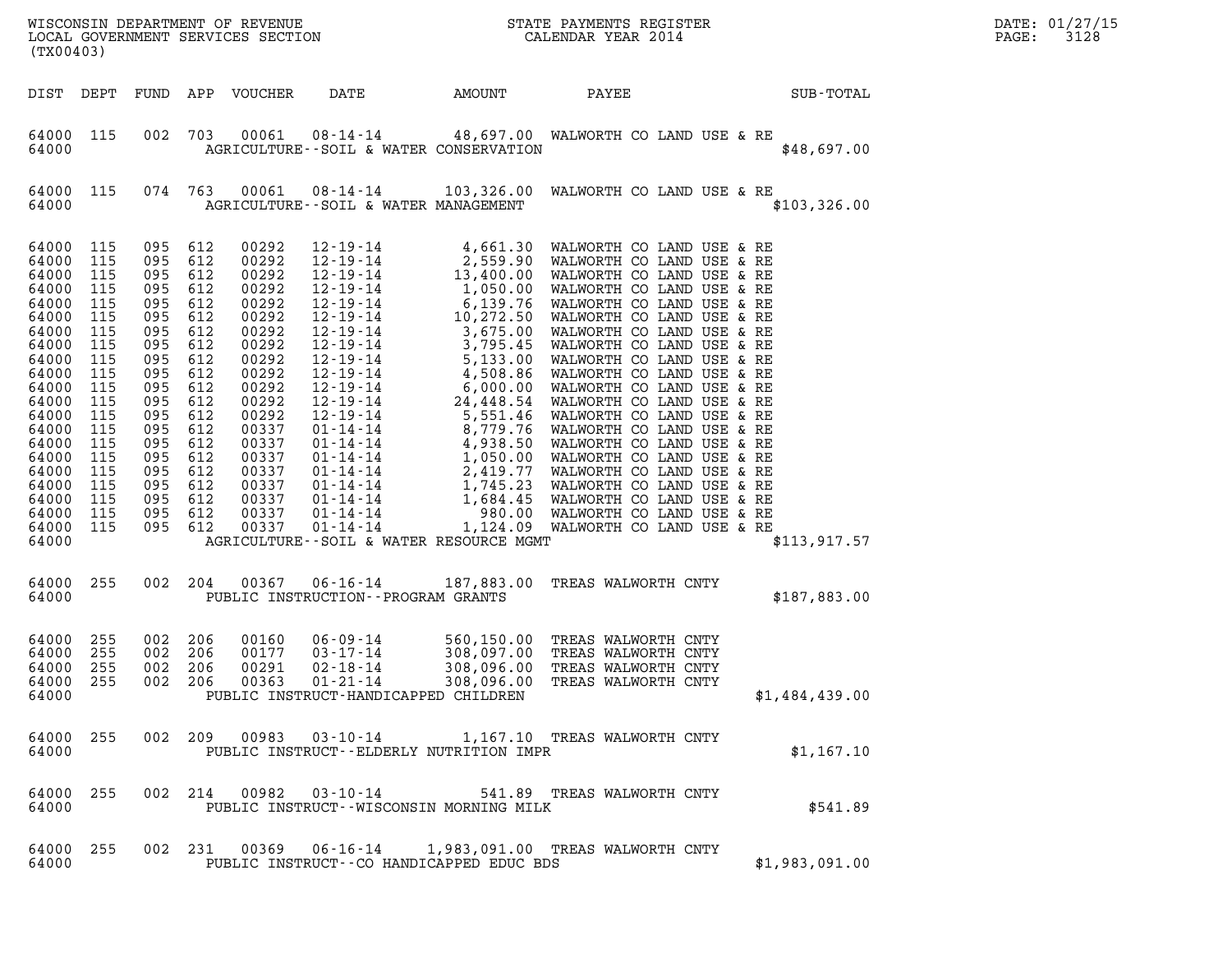| (TX00403)                                                                                                                                    |                                                                                                       |                                                                                                       |                                                                                                       |                                                                                                                                     |                                                     |                                                      |                                                                                                                                       |              |
|----------------------------------------------------------------------------------------------------------------------------------------------|-------------------------------------------------------------------------------------------------------|-------------------------------------------------------------------------------------------------------|-------------------------------------------------------------------------------------------------------|-------------------------------------------------------------------------------------------------------------------------------------|-----------------------------------------------------|------------------------------------------------------|---------------------------------------------------------------------------------------------------------------------------------------|--------------|
| DIST                                                                                                                                         | DEPT                                                                                                  |                                                                                                       |                                                                                                       | FUND APP VOUCHER                                                                                                                    | DATE AMOUNT                                         |                                                      | PAYEE                                                                                                                                 | SUB-TOTAL    |
| 64000<br>64000<br>64000<br>64000<br>64000<br>64000<br>64000<br>64000<br>64000<br>64000<br>64000<br>64000<br>64000<br>64000<br>64000<br>64000 | 255<br>255<br>255<br>255<br>255<br>255<br>255<br>255<br>255<br>255<br>255<br>255<br>255<br>255<br>255 | 002<br>002<br>002<br>002<br>002<br>002<br>002<br>002<br>002<br>002<br>002<br>002<br>002<br>002<br>002 | 241<br>241<br>241<br>241<br>241<br>241<br>241<br>241<br>241<br>241<br>241<br>241<br>241<br>241<br>241 | 00113<br>00113<br>00130<br>00130<br>00145<br>00145<br>00186<br>00186<br>00197<br>00197<br>00209<br>00209<br>00310<br>00310<br>00368 |                                                     | PUBLIC INSTRUCT--LOCAL PROGRAMS--FED FDS             |                                                                                                                                       | \$31,610.18  |
| 64000<br>64000                                                                                                                               | 370                                                                                                   | 012                                                                                                   | 549                                                                                                   | 00108                                                                                                                               | $02 - 27 - 14$<br>NAT RESOURCES - - WILDLIFE DAMAGE |                                                      | 17.88 WALWORTH CO LAND USE & RE                                                                                                       | \$17.88      |
| 64000<br>64000                                                                                                                               | 370                                                                                                   | 012                                                                                                   | 551                                                                                                   |                                                                                                                                     |                                                     | NAT RESOURCES -- ALL TERRAIN VEHICLE ENF             | 00189  09-29-14  13,992.86  TREAS WALWORTH CNTY                                                                                       | \$13,992.86  |
| 64000<br>64000                                                                                                                               | 370                                                                                                   | 012 552                                                                                               |                                                                                                       |                                                                                                                                     |                                                     | NAT RESOURCES - - SNOWMOBILE ENFORCEMENT             | 00147  09-29-14  19,205.04  TREAS WALWORTH CNTY                                                                                       | \$19, 205.04 |
| 64000<br>64000<br>64000<br>64000                                                                                                             | 370<br>370<br>370                                                                                     | 012<br>012<br>012                                                                                     | 553<br>553<br>553                                                                                     | 00108<br>00108<br>00108                                                                                                             |                                                     | NAT RESOURCES--WILDLIFE DAMAGE CLAIMS                | 02-27-14 5,335.06 WALWORTH CO LAND USE & RE<br>02-27-14 296.44 WALWORTH CO LAND USE & RE<br>02-27-14 996.00 WALWORTH CO LAND USE & RE | \$6,627.50   |
| 64000<br>64000                                                                                                                               | 370                                                                                                   | 012                                                                                                   | 574                                                                                                   | 00364                                                                                                                               | $08 - 28 - 14$                                      | 30,200.00<br>NAT RESOURCES - - SNOWMOBILE TRAIL AIDS | TREAS WALWORTH CNTY                                                                                                                   | \$30, 200.00 |
| 64000<br>64000<br>64000                                                                                                                      | 370<br>370                                                                                            | 012<br>012                                                                                            | 575<br>575                                                                                            | 00251<br>00545                                                                                                                      |                                                     | NAT RESOURCES - - SNOWMOBILE TRAIL AIDS              | 08-20-14 30,200.00 TREAS WALWORTH CNTY<br>09-16-14 9,558.50 TREAS WALWORTH CNTY                                                       | \$39,758.50  |
| 64000<br>64000                                                                                                                               | 370                                                                                                   | 012                                                                                                   | 663                                                                                                   | 01721                                                                                                                               | $02 - 25 - 14$                                      | NAT RESOURCES - - LAKES MANAGEMENT GRANTS            | 1,848.37 WALWORTH CO LAND USE AND                                                                                                     | \$1,848.37   |
| 64000<br>64000<br>64000                                                                                                                      | 370<br>370                                                                                            | 012<br>012                                                                                            | 678<br>678                                                                                            | 00255<br>01478                                                                                                                      | 08-20-14<br>$01 - 31 - 14$                          | NAT RESOURCES -- INVASIVE AQUATICE SPECIES           | 21,887.00 TREAS WALWORTH CNTY<br>20,836.78 TREAS WALWORTH CNTY                                                                        | \$42,723.78  |

64000 370 072 667 00488 03-21-14 7,500.00 TREAS WALWORTH CNTY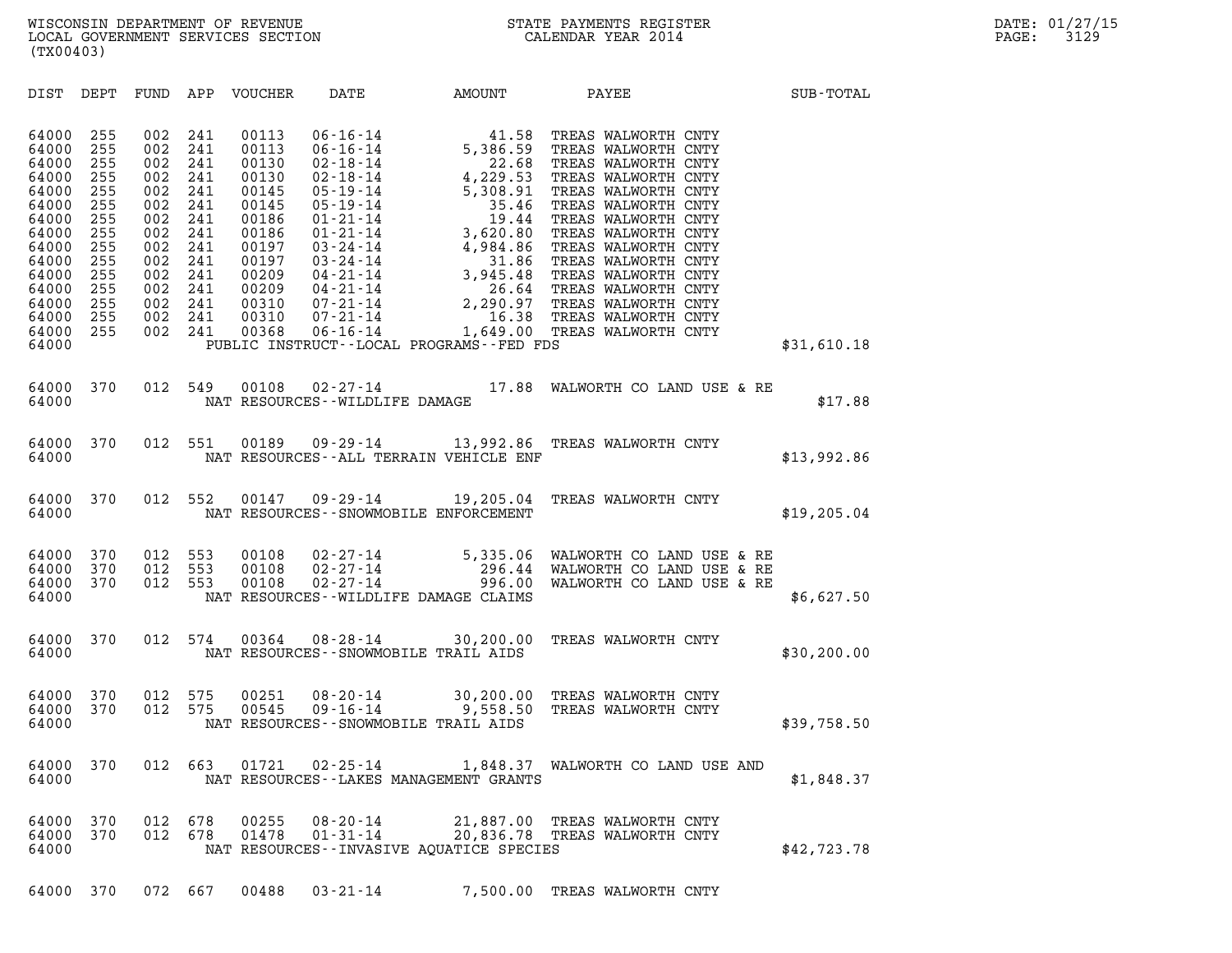| DATE: | 01/27/15 |
|-------|----------|
| PAGE: | 3130     |

WISCONSIN DEPARTMENT OF REVENUE<br>LOCAL GOVERNMENT SERVICES SECTION STATE PAYMENTS REGISTER STATE SECONDO DATE: 01/27/15 WISCONSIN DEPARTMENT OF REVENUE<br>LOCAL GOVERNMENT SERVICES SECTION CALENDAR YEAR 2014<br>(TX00403) (TX00403) DIST DEPT FUND APP VOUCHER DATE AMOUNT PAYEE SUB-TOTAL 64000 NAT RESOURCES--PECFA AIDS \$7,500.00 64000 370 074 658 02386 04-25-14 3,582.85 WALWORTH CO LAND USE & RE 64000 370 074 658 02386 04-25-14 3,582.85 WALWORTH CO LAND USE & RE<br>64000 NAT RESOURCES--URBAN NON-POINT GRANTS 64000 395 011 168 14064 05-05-14 230,419.00 COUNTY OF WALWORTH 64000 TRANSPORTATION--ELDERLY & DISABLED \$230,419.00 64000 395 011 185 01221 01-21-14 3,255.02 TREAS WALWORTH CO 64000 395 011 185 02561 02-03-14 1,407.18 TREAS WALWORTH CO 64000 395 011 185 01221 01-21-14 3,255.02 TREAS WALWORTH CO<br>64000 395 011 185 02561 02-03-14 1,407.18 TREAS WALWORTH CO<br>64000 395 011 185 02561 02-03-14 928.15 TREAS WALWORTH CO<br>64000 395 011 185 09347 04-14-14 458.35 TREA 64000 395 011 185 01221 01-21-14 3,255.02 TREAS WALWORTH CO<br>64000 395 011 185 02561 02-03-14 1,407.18 TREAS WALWORTH CO<br>64000 395 011 185 02561 02-03-14 928.15 TREAS WALWORTH CO<br>64000 395 011 185 09964 04-14-14 458.35 TREA 64000 395 011 185 02561 02-03-14 1,407.18 TREAS WALWORTH CO<br>64000 395 011 185 02561 02-03-14 928.15 TREAS WALWORTH CO<br>64000 395 011 185 09944 04-14-14 4 458.35 TREAS WALWORTH CO<br>64000 395 011 185 15713 06-23-14 2.663.03 TR 64000 395 011 185 02561 02-03-14 928.15 TREAS WALWORTH CO<br>64000 395 011 185 09347 04-14-14 458.35 TREAS WALWORTH CO<br>64000 395 011 185 09964 04-21-14 707.83 TREAS WALWORTH CO<br>64000 395 011 185 25468 09-26-14 4,770.44 TREAS 64000 395 011 185 09347 04-14-14 458.35 TREAS WALWORTH CO<br>64000 395 011 185 09964 04-21-14 707.83 TREAS WALWORTH CO<br>64000 395 011 185 15713 06-23-14 2,663.03 TREAS WALWORTH CO<br>64000 395 011 185 27430 10-14-14 1.577.11 TREA 64000 395 011 185 09964 04-21-14 707.83 TREAS WALWORTH CO<br>64000 395 011 185 15713 06-23-14 2,663.03 TREAS WALWORTH CO<br>64000 395 011 185 25468 09-26-14 4,770.44 TREAS WALWORTH CO<br>64000 395 011 185 27430 10-14-14 1,577.11 TR 64000 395 011 185 15713 06-23-14 2,663.03 TREAS WALWORTH CO<br>64000 395 011 185 25468 09-26-14 4,770.44 TREAS WALWORTH CO<br>64000 395 011 185 27430 10-14-14 1,577.11 TREAS WALWORTH CO<br>64000 395 011 185 31217 11-17-14 1,223.94 64000 395 011 185 25468 09-26-14 4,770.44 TREAS WALWORTH CO<br>64000 395 011 185 27430 10-14-14 1,577.11 TREAS WALWORTH CO<br>64000 395 011 185 31217 11-14 1,223.94 TREAS WALWORTH CO<br>64000 395 011 185 98519 01-06-14 1,223.94 TRE 64000 TRANSPORTATION--HIGHWAY SAFETY-FEDERAL \$17,702.57 64000 395 011 190 02064 01-06-14 506,929.32 COUNTY OF WALWORTH 64000 395 011 190 02064 01-06-14 506,929.32 COUNTY OF WALWORTH<br>64000 395 011 190 18064 07-07-14 1,013,858.64 COUNTY OF WALWORTH<br>64000 395 011 190 28064 10-06-14 506.929.32 COUNTY OF WALWORTH 64000 395 011 190 02064 01-06-14 506,929.32 COUNTY OF WALWORTH<br>64000 395 011 190 18064 07-07-14 1,013,858.64 COUNTY OF WALWORTH<br>64000 395 011 190 28064 10-06-14 506,929.32 COUNTY OF WALWORTH<br>64000 TRANSPORTATION--GENERAL T 64000 395 011 190 02064 01-06-14 506,929.32 COUNTY OF WALWORTH<br>64000 395 011 190 18064 07-07-14 1,013,858.64 COUNTY OF WALWORTH<br>64000 395 011 190 28064 10-06-14 506,929.32 COUNTY OF WALWORTH \$2,027,717.28<br>64000 64000 395 011 278 00015 01-07-14 6,407.24 TREAS WALWORTH CO 64000 395 011 278 19294 07-23-14 7,181.01 TREAS WALWORTH CO 64000 TRANSPORTATION--LRIP/TRIP/MSIP GRANTS \$13,588.25 64000 410 002 116 11261 11-05-14 105,449.24 TREAS WALWORTH CNTY 64000 CORRECTIONS--LOCAL AID \$105,449.24 64000 435 005 000 90412 01-01-14 216,633.00 WALWORTH CO 64000 435 005 000 90412 01-01-14 216,633.00 WALWORTH CO<br>64000 435 005 000 90415 02-01-14 195,242.00 WALWORTH CO<br>64000 435 005 000 90416 03-01-14 122,645.00 WALWORTH CO 64000 435 005 000 90412 01-01-14 216,633.00 WALWORTH CO<br>64000 435 005 000 90415 02-01-14 195,242.00 WALWORTH CO<br>64000 435 005 000 90416 03-01-14 122,645.00 WALWORTH CO  $64000$  435 005 000 90412 01-01-14 216,633.00 WALWORTH CO<br>64000 435 005 000 90415 02-01-14 195,242.00 WALWORTH CO<br>64000 435 005 000 90416 03-01-14 122,645.00 WALWORTH CO<br>64000 435 005 000 90417 04-01-14 153,647.00 WALWORT  $64000$   $435$   $005$   $000$   $90415$   $03$ - $01$ - $14$   $122,645.00$  walworth CO<br> $64000$   $435$   $005$   $000$   $90416$   $03$ - $01$ - $14$   $122,645.00$  walworth CO<br> $64000$   $435$   $005$   $000$   $90419$   $04$ - $01$ - $14$   $153,647.00$  walworth CO  $64000$  435 005 000 90416 03-01-14 122,645.00 WALWORTH CO<br>64000 435 005 000 90417 04-01-14 153,647.00 WALWORTH CO<br>64000 435 005 000 90419 05-01-14 55,587.00 WALWORTH CO<br>64000 435 005 000 90420 06-01-14 205,244.00 WALWORTH  $64000$   $435$   $005$   $000$   $90417$   $04$ - $01$ - $14$   $153$ , $647.00$  walworth CO<br> $64000$   $435$   $005$   $000$   $90420$   $06$ - $01$ - $14$   $205$ , $244.00$  walworth CO<br> $64000$   $435$   $005$   $000$   $90420$   $06$ - $01$ - $14$   $663$ , $226.00$  walwo 64000 435 005 000 90419 05-01-14 55,587.00 WALWORTH CO<br>64000 435 005 000 90420 06-01-14 205,244.00 WALWORTH CO<br>64000 435 005 000 90500 07-01-14 663,226.00 WALWORTH CO<br>64000 435 005 000 90502 08-01-14 329,551.00 WALWORTH CO 64000 435 005 000 90420 06-01-14 205,244.00 WALWORTH CO<br>64000 435 005 000 90500 07-01-14 663,226.00 WALWORTH CO<br>64000 435 005 000 90502 08-01-14 329,551.00 WALWORTH CO<br>64000 435 005 000 90506 10-01-14 266,703.00 WALWORTH C 64000 435 005 000 90500 07-01-14 663,226.00 WALWORTH CO<br>64000 435 005 000 90502 08-01-14 329,551.00 WALWORTH CO<br>64000 435 005 000 90506 09-01-14 266,703.00 WALWORTH CO<br>64000 435 005 000 90508 10-01-14 179,464.00 WALWORTH C  $64000$   $435$   $005$   $000$   $90502$   $09-01-14$   $266,703.00$  walworth CO<br> $64000$   $435$   $005$   $000$   $90506$   $09-01-14$   $266,703.00$  walworth CO<br> $64000$   $435$   $005$   $000$   $90508$   $10-01-14$   $179,464.00$  walworth CO<br> $64000$   $43$ 64000 435 005 000 90506 09-01-14 266,703.00 WALWORTH CO<br>64000 435 005 000 90508 10-01-14 179,464.00 WALWORTH CO<br>64000 435 005 000 90510 11-01-14 126,961.00 WALWORTH CO<br>64000 435 005 000 90510 12-01-14 94,717.00 WALWORTH CO 64000 HEALTH SERVICES--STATE/FED AIDS \$2,609,620.00 64000 437 005 000 00000 01-06-14 28,662.61 WALWORTH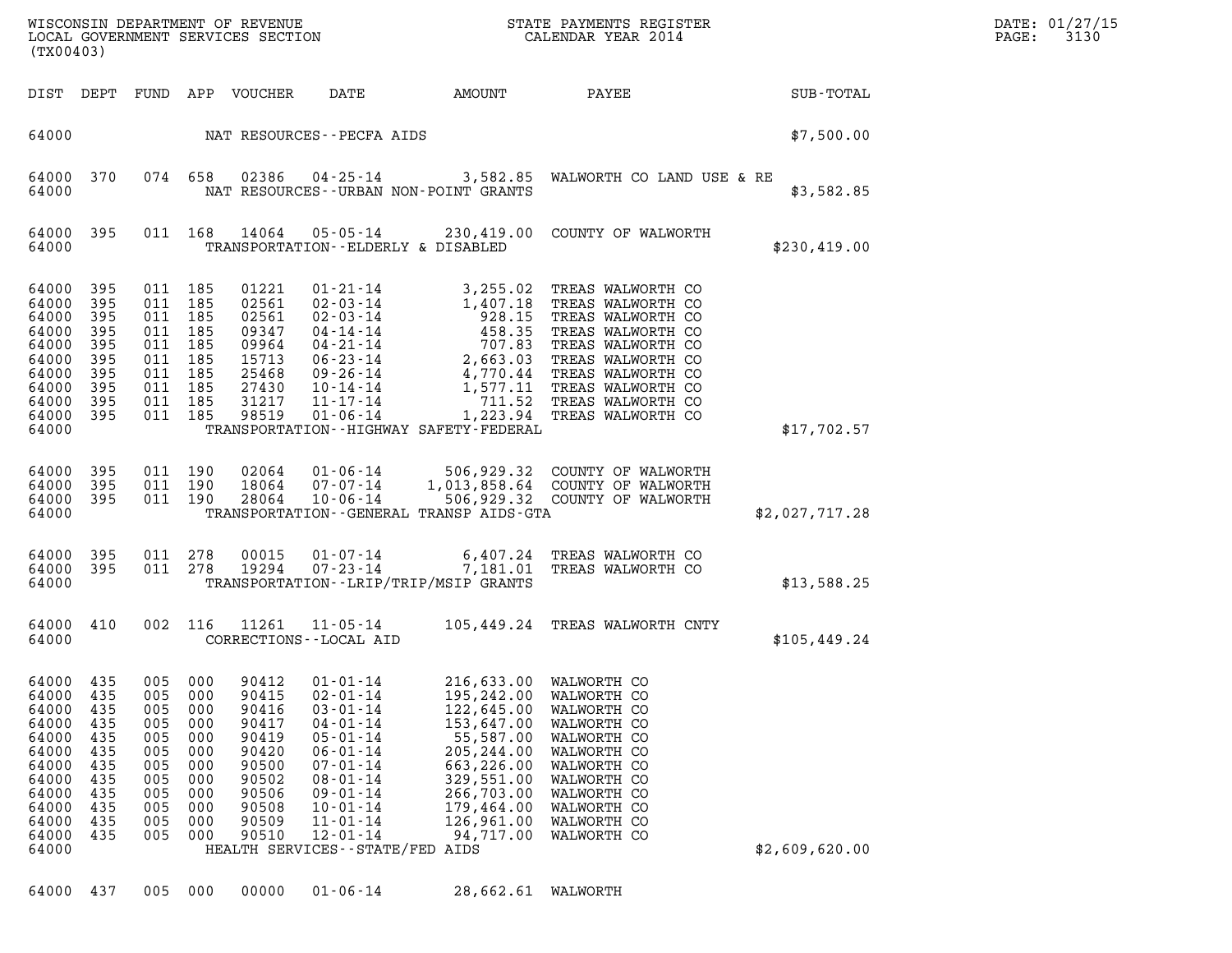| (TX00403)               |                   |                   |                   |                         |                                                               |                                                                  |                                                                                  |                |
|-------------------------|-------------------|-------------------|-------------------|-------------------------|---------------------------------------------------------------|------------------------------------------------------------------|----------------------------------------------------------------------------------|----------------|
| DIST                    | DEPT              | FUND              | APP               | VOUCHER                 | DATE                                                          | AMOUNT                                                           | PAYEE                                                                            | SUB-TOTAL      |
| 64000<br>64000          | 437<br>437        | 005<br>005        | 000<br>000        | 00000<br>00000          | $01 - 30 - 14$<br>$02 - 05 - 14$                              | 45,281.51                                                        | 159,491.35 WALWORTH CHILD SUPPORT<br>WALWORTH                                    |                |
| 64000<br>64000          | 437<br>437        | 005<br>005        | 000<br>000        | 00000<br>00000          | $02 - 10 - 14$<br>$03 - 05 - 14$                              | 44,203.14<br>257,803.12                                          | WALWORTH CHILD SUPPORT<br>WALWORTH                                               |                |
| 64000<br>64000<br>64000 | 437<br>437<br>437 | 005<br>005<br>005 | 000<br>000<br>000 | 00000<br>00000<br>00000 | $04 - 07 - 14$<br>$04 - 10 - 14$<br>$04 - 30 - 14$            | 93,347.74<br>26,867.32                                           | WALWORTH<br>WALWORTH CHILD SUPPORT<br>333,445.74 WALWORTH CHILD SUPPORT          |                |
| 64000<br>64000<br>64000 | 437<br>437<br>437 | 005<br>005<br>005 | 000<br>000<br>000 | 00000<br>00000<br>00000 | $05 - 05 - 14$<br>$06 - 05 - 14$<br>$07 - 07 - 14$            | 46,322.31<br>80,369.80<br>60,920.80                              | WALWORTH<br>WALWORTH<br>WALWORTH                                                 |                |
| 64000<br>64000          | 437<br>437        | 005<br>005        | 000<br>000        | 00000<br>00000          | $07 - 30 - 14$<br>$08 - 05 - 14$                              | 301,345.36<br>189.54                                             | WALWORTH CHILD SUPPORT<br>WALWORTH                                               |                |
| 64000<br>64000<br>64000 | 437<br>437<br>437 | 005<br>005<br>005 | 000<br>000<br>000 | 00000<br>00000<br>00000 | $08 - 29 - 14$<br>$09 - 05 - 14$<br>$10 - 05 - 14$            | 779,698.40<br>26,872.91<br>3,548.53                              | WALWORTH<br>WALWORTH<br>WALWORTH                                                 |                |
| 64000<br>64000<br>64000 | 437<br>437<br>437 | 005<br>005<br>005 | 000<br>000<br>000 | 00000<br>00000<br>00000 | $10 - 06 - 14$<br>$10 - 30 - 14$<br>$11 - 03 - 14$            | 45,510.13                                                        | WALWORTH<br>231,105.85 WALWORTH CHILD SUPPORT<br>2,207.00 WALWORTH CHILD SUPPORT |                |
| 64000<br>64000<br>64000 | 437<br>437<br>437 | 005<br>005<br>005 | 000<br>000<br>000 | 00000<br>00000<br>00000 | $11 - 04 - 14$<br>$11 - 05 - 14$                              | 44,030.13 WALWORTH                                               | 62,434.54 WALWORTH CHILD SUPPORT                                                 |                |
| 64000                   |                   |                   |                   |                         | $12 - 05 - 14$                                                | 33,047.87 WALWORTH<br>CHILDREN & FAMILIES - - STATE/FEDERAL AIDS |                                                                                  | \$2,706,705.70 |
| 64000<br>64000          | 455               | 002               | 221               | 13                      | $07 - 30 - 14$<br>JUSTICE -- LAW ENFORCEMENT SERVICES AID     | 1,140.00                                                         | TREAS WALWORTH CNTY                                                              | \$1,140.00     |
| 64000<br>64000          | 455               | 002               | 225               | 01412                   | $02 - 18 - 14$<br>JUSTICE - - LAW ENFORCEMENT - - DRUG CRIMES | 86,616.00                                                        | TREAS WALWORTH CNTY                                                              | \$86,616.00    |
| 64000<br>64000          | 455               | 002               | 231               | 01794                   | $02 - 26 - 14$<br>JUSTICE - - LAW ENFORCEMENT TRAINING        | 26,560.00                                                        | TREAS WALWORTH CNTY                                                              | \$26,560.00    |
| 64000<br>64000          | 455               | 002               | 241               | 01838                   | $10 - 20 - 14$                                                | JUSTICE -- CEASE AND OTHER FEDERAL GRANTS                        | 1,972.95 TREAS WALWORTH CNTY                                                     | \$1,972.95     |
| 64000<br>64000          | 455<br>455        | 002<br>002        | 251<br>251        | 00249<br>00351          | $08 - 04 - 14$<br>$08 - 11 - 14$                              | 31,459.79                                                        | TREAS WALWORTH CNTY<br>25,946.00 TREAS WALWORTH CNTY                             |                |
| 64000<br>64000<br>64000 | 455<br>455<br>455 | 002<br>002<br>002 | 251<br>251<br>251 | 00767<br>00767<br>00768 | $01 - 14 - 14$<br>$01 - 14 - 14$<br>$01 - 08 - 14$            | 18,233.23<br>1,754.28<br>3,849.57                                | TREAS WALWORTH CNTY<br>TREAS WALWORTH CNTY<br>TREAS WALWORTH CNTY                |                |
| 64000<br>64000<br>64000 | 455<br>455<br>455 | 002<br>002<br>002 | 251<br>251<br>251 | 02186<br>02203<br>02222 | $04 - 04 - 14$<br>$04 - 14 - 14$<br>$04 - 09 - 14$            | 10,591.11<br>21,828.89<br>32,585.00                              | TREAS WALWORTH CNTY<br>TREAS WALWORTH CNTY<br>TREAS WALWORTH CNTY                |                |
| 64000<br>64000          | 455<br>455        | 002<br>002        | 251<br>251        | 02237<br>02644          | $11 - 05 - 14$<br>$05 - 05 - 14$                              | 18,024.50<br>31,606.00                                           | TREAS WALWORTH CNTY<br>TREAS WALWORTH CNTY                                       |                |
| 64000<br>64000<br>64000 | 455<br>455<br>455 | 002<br>002<br>002 | 251<br>251<br>251 | 02659<br>02759<br>02930 | $11 - 20 - 14$<br>$05 - 12 - 14$<br>$12 - 03 - 14$            | 4,261.00<br>15,532.36<br>4,629.00                                | TREAS WALWORTH CNTY<br>TREAS WALWORTH CNTY<br>TREAS WALWORTH CNTY                |                |
|                         |                   |                   |                   |                         |                                                               |                                                                  |                                                                                  |                |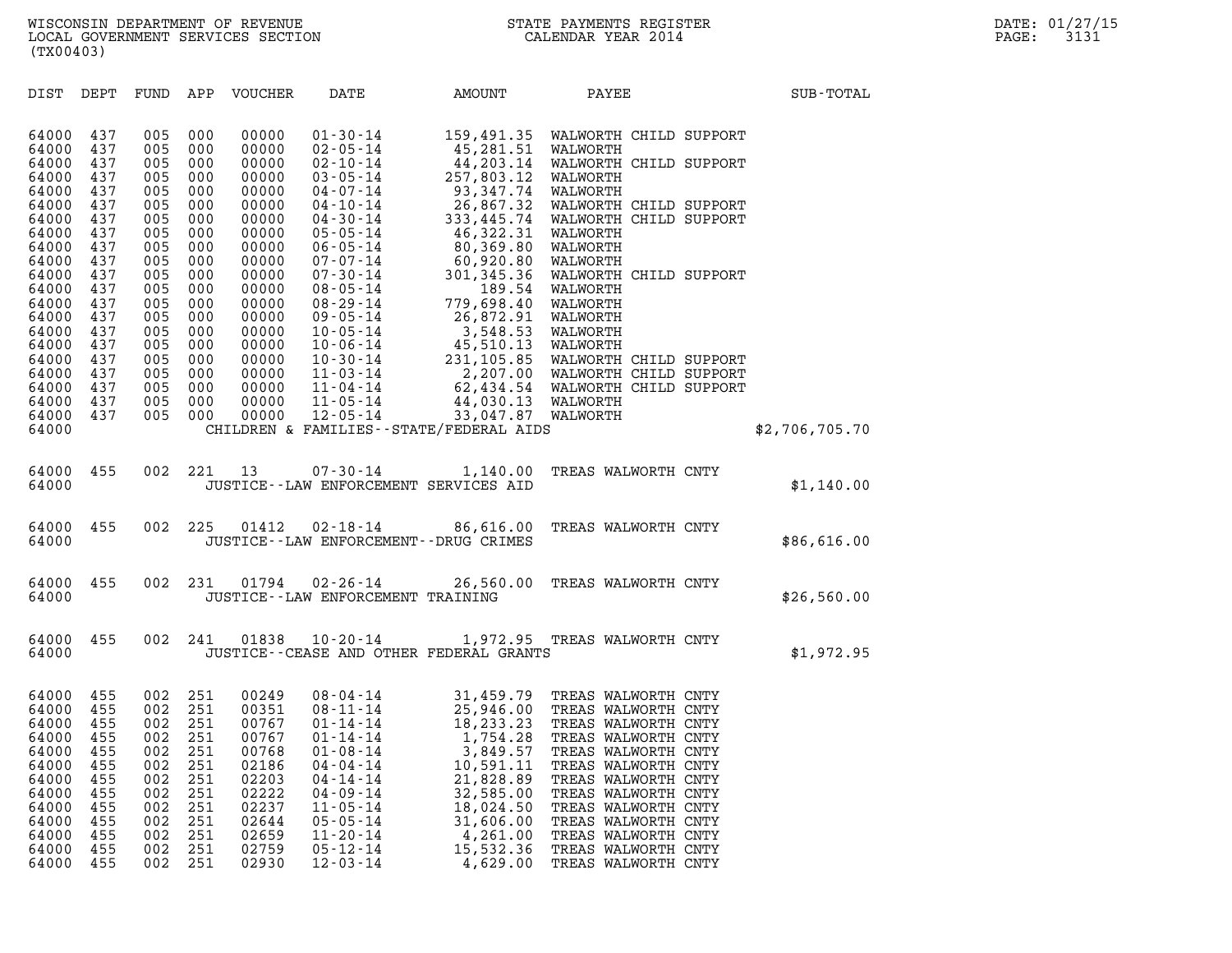| (TX00403)                                                                                                               | WISCONSIN DEPARTMENT OF REVENUE<br>LOCAL GOVERNMENT SERVICES SECTION                                                                                     | STATE PAYMENTS REGISTER<br>CALENDAR YEAR 2014                                                                                                                               | DATE: 01/27/15<br>3132<br>PAGE: |
|-------------------------------------------------------------------------------------------------------------------------|----------------------------------------------------------------------------------------------------------------------------------------------------------|-----------------------------------------------------------------------------------------------------------------------------------------------------------------------------|---------------------------------|
| DIST DEPT FUND APP VOUCHER                                                                                              | DATE<br>AMOUNT                                                                                                                                           | PAYEE<br>SUB-TOTAL                                                                                                                                                          |                                 |
| 64000                                                                                                                   | JUSTICE--TRUANCY PROGRAM-GRANT FUNDS                                                                                                                     | \$220, 300.73                                                                                                                                                               |                                 |
| 002 271<br>64000<br>455<br>002 271<br>64000 455<br>002 271<br>64000 455<br>64000                                        | 00311<br>02660 11-20-14<br>JUSTICE - - TREATMENT ALT/DIVERSION GRANT                                                                                     | 08-05-14 27,932.00 TREAS WALWORTH CNTY<br>22,364.00 TREAS WALWORTH CNTY<br>\$52,851.76                                                                                      |                                 |
| 64000<br>455<br>002 532<br>64000 455<br>64000                                                                           | 002 532 009<br>JUSTICE - - VICTIM/WITNESS ASSISTANCE SERV                                                                                                | 07-22-14 34,795.69 TREAS WALWORTH CNTY<br>03-10-14 39,325.17 TREAS WALWORTH CNTY<br>\$74, 120.86                                                                            |                                 |
| 64000 465<br>002 308<br>64000                                                                                           | 00199   09-15-14<br>MILITARY AFFAIRS-EMER MGMT-RESPONSE EOMT                                                                                             | 9,266.00 TREAS WALWORTH CNTY<br>\$9,266.00                                                                                                                                  |                                 |
| 64000 465<br>002 337<br>64000                                                                                           | 01585<br>MILITARY AFFAIRS-EMERGENCY MGMT PLANNING                                                                                                        | 07-09-14 14,888.00 TREAS WALWORTH CNTY<br>\$14,888.00                                                                                                                       |                                 |
| 64000 465<br>002 342<br>64000<br>465<br>002 342<br>64000<br>465<br>002 342<br>64000                                     | 01017<br>$01 - 15 - 14$<br>01438<br>01652<br>07-11-14<br>MILITARY AFFAIRS-EMERGENCY MGMT-FED FUND                                                        | 30,719.17 TREAS WALWORTH CNTY<br>05-06-14 1,066.33 TREAS WALWORTH CNTY<br>32,175.58 TREAS WALWORTH CNTY<br>\$63,961.08                                                      |                                 |
| 64000<br>465<br>072 364<br>64000                                                                                        | 00958  01-10-14  13,049.00 TREAS WALWORTH CNTY<br>MILITARY AFFAIRS-EMER MGMT-PLANNING AID                                                                | \$13,049.00                                                                                                                                                                 |                                 |
| 64000<br>485<br>002 127<br>64000                                                                                        | 05703  05-22-14  1,300.00  TREAS WALWORTH CNTY<br>VETERANS AFFAIRS GRANTS                                                                                | \$1,300.00                                                                                                                                                                  |                                 |
| 64000<br>485<br>082<br>64000                                                                                            | 267<br>05703 05-22-14<br>VETERANS AFFAIRS - - GRANTS TO COUNTIES                                                                                         | 5,850.00 TREAS WALWORTH CNTY<br>\$5,850.00                                                                                                                                  |                                 |
| 64000<br>485<br>082 280<br>64000                                                                                        | 03431<br>VETERANS AFFAIRS - - GRANTS                                                                                                                     | 01-30-14 1,952.00 TREAS WALWORTH CNTY<br>\$1,952.00                                                                                                                         |                                 |
| 083 370<br>64000<br>485<br>64000                                                                                        | 05703<br>05-22-14<br>VETERANS AFFAIRS -- GRANTS TO COUNTIES                                                                                              | 5,850.00 TREAS WALWORTH CNTY<br>\$5,850.00                                                                                                                                  |                                 |
| 64000<br>505<br>002 155<br>64000<br>505<br>002<br>64000<br>505<br>002<br>64000<br>505<br>002<br>64000<br>505<br>002 155 | 60103<br>$08 - 26 - 14$<br>155<br>60103<br>$08 - 26 - 14$<br>155<br>60182<br>$09 - 24 - 14$<br>155<br>60240<br>$11 - 26 - 14$<br>60333<br>$12 - 12 - 14$ | 1,592.47<br>TREAS WALWORTH CNTY<br>4,216.68<br>TREAS WALWORTH CNTY<br>5,763.21<br>TREAS WALWORTH CNTY<br>4,537.89<br>TREAS WALWORTH CNTY<br>4,894.60<br>TREAS WALWORTH CNTY |                                 |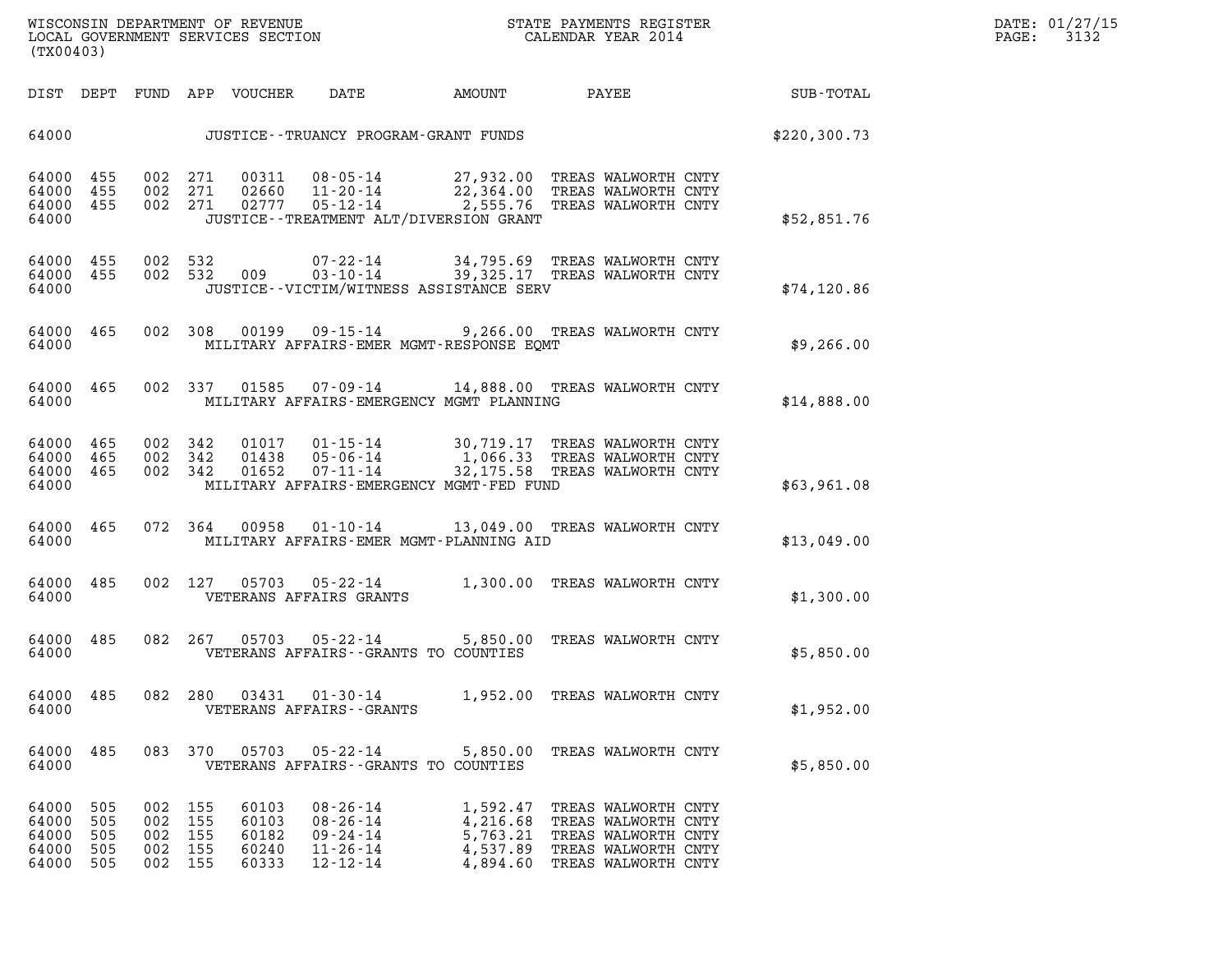| (TX00403)                                                                                                                                                                                                                                                |                                                                                                                                                                                           |                                                                                                                                                                                        |                                                                                                                                                                                        |                                  |                                                                                             |                                          |                                                                                          |              |
|----------------------------------------------------------------------------------------------------------------------------------------------------------------------------------------------------------------------------------------------------------|-------------------------------------------------------------------------------------------------------------------------------------------------------------------------------------------|----------------------------------------------------------------------------------------------------------------------------------------------------------------------------------------|----------------------------------------------------------------------------------------------------------------------------------------------------------------------------------------|----------------------------------|---------------------------------------------------------------------------------------------|------------------------------------------|------------------------------------------------------------------------------------------|--------------|
| DIST                                                                                                                                                                                                                                                     | DEPT                                                                                                                                                                                      | FUND APP                                                                                                                                                                               |                                                                                                                                                                                        | VOUCHER                          | DATE                                                                                        | <b>AMOUNT</b>                            | PAYEE                                                                                    | SUB-TOTAL    |
| 64000<br>64000<br>64000<br>64000<br>64000<br>64000<br>64000<br>64000<br>64000<br>64000<br>64000<br>64000<br>64000<br>64000<br>64000                                                                                                                      | 505<br>505<br>505<br>505<br>505<br>505<br>505<br>505<br>505<br>505<br>505<br>505<br>505<br>505                                                                                            | 002<br>002<br>002<br>002<br>002<br>002<br>002<br>002<br>002<br>002<br>002<br>002 155<br>002 155                                                                                        | 155<br>155<br>155<br>155<br>155<br>155<br>155<br>155<br>155<br>155<br>155<br>002 155                                                                                                   |                                  | DOA-HOUSING ASSISTANCE-FEDERAL FUNDS                                                        |                                          |                                                                                          | \$67,120.54  |
| 64000<br>64000                                                                                                                                                                                                                                           | 505                                                                                                                                                                                       | 002                                                                                                                                                                                    | 743                                                                                                                                                                                    |                                  | DOA--HOUSING ASSISTANCE GRANTS                                                              |                                          | 04654  01-24-14  3,951.00  TREAS WALWORTH CO                                             | \$3,951.00   |
| 64000<br>64000<br>64000<br>64000<br>64000<br>64000<br>64000<br>64000<br>64000<br>64000<br>64000<br>64000<br>64000<br>64000<br>64000<br>64000<br>64000<br>64000<br>64000<br>64000<br>64000<br>64000<br>64000<br>64000<br>64000<br>64000<br>64000<br>64000 | 505<br>505<br>505<br>505<br>505<br>505<br>505<br>505<br>505<br>505<br>505<br>505<br>505<br>505<br>505<br>505<br>505<br>505<br>505<br>505<br>505<br>505<br>505<br>505<br>505<br>505<br>505 | 035 371<br>035<br>035<br>035<br>035<br>035<br>035<br>035<br>035<br>035<br>035<br>035<br>035<br>035<br>035<br>035<br>035<br>035<br>035<br>035<br>035<br>035<br>035<br>035<br>035<br>035 | 035 371<br>371<br>371<br>371<br>371<br>371<br>371<br>371<br>371<br>371<br>371<br>371<br>371<br>371<br>371<br>371<br>371<br>371<br>371<br>371<br>371<br>371<br>371<br>371<br>371<br>371 | 60777<br>60822<br>60822<br>60822 | $06 - 25 - 14$<br>07-09-14<br>$07 - 09 - 14$<br>$07 - 09 - 14$<br>DOA--PUBLIC BENEFITS FUND | 1,694.89<br>1,519.79<br>900.36<br>803.54 | TREAS WALWORTH CNTY<br>TREAS WALWORTH CNTY<br>TREAS WALWORTH CNTY<br>TREAS WALWORTH CNTY | \$62, 214.64 |
| 64000<br>64000                                                                                                                                                                                                                                           | 505                                                                                                                                                                                       | 089                                                                                                                                                                                    | 166                                                                                                                                                                                    | 05150                            | $01 - 28 - 14$<br>DOA--LAND INFORMATION FUND                                                | 1,000.00                                 | TREAS WALWORTH CNTY                                                                      | \$1,000.00   |

|       |  |  | 64000 505 089 166 05150 01-28-14 | 1,000.00 TREAS WALWORTH CNTY |  |  |
|-------|--|--|----------------------------------|------------------------------|--|--|
| 64000 |  |  | DOA--LAND INFORMATION FUND       |                              |  |  |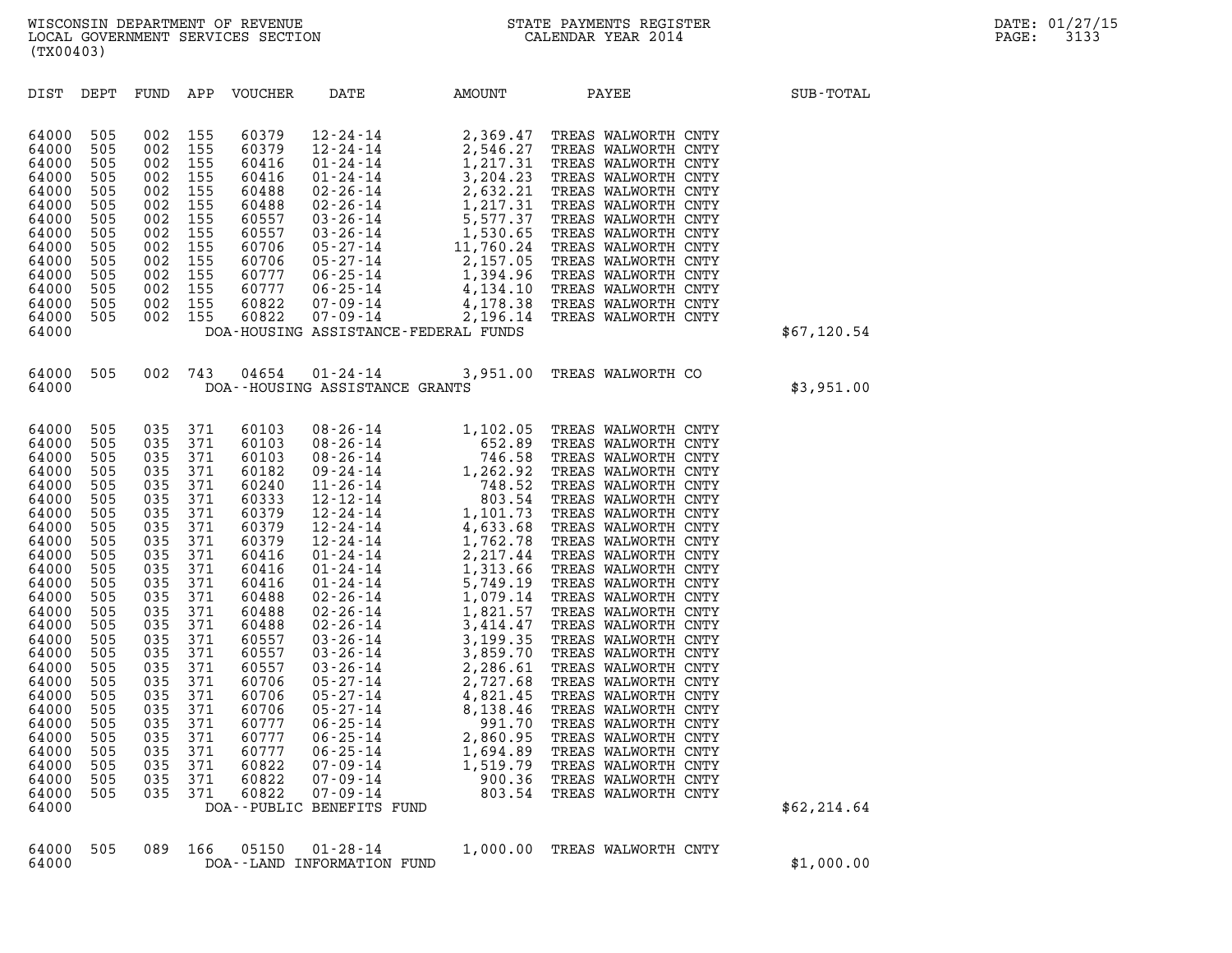| DATE: | 01/27/15 |
|-------|----------|
| PAGE: | 3134     |

| WISCONSIN DEPARTMENT OF REVENUE<br>LOCAL GOVERNMENT SERVICES SECTION<br>(TX00403) |                       |                                               |                  |                                          | STATE PAYMENTS REGISTER<br>CALENDAR YEAR 2014                                                    |                 | DATE: 01/27/15<br>$\mathtt{PAGE:}$<br>3134 |
|-----------------------------------------------------------------------------------|-----------------------|-----------------------------------------------|------------------|------------------------------------------|--------------------------------------------------------------------------------------------------|-----------------|--------------------------------------------|
| DIST<br>DEPT                                                                      | FUND<br>APP           | VOUCHER                                       | DATE             | AMOUNT                                   | PAYEE                                                                                            | SUB-TOTAL       |                                            |
| 511<br>64000<br>64000                                                             | 020<br>180            | 00306<br>GOVT ACCOUNTABILITY BD--ELECTION AID |                  |                                          | 05-12-14 4,376.34 TREAS WALWORTH CNTY                                                            | \$4,376.34      |                                            |
| 64000<br>835<br>64000<br>835<br>64000                                             | 002<br>105<br>002 105 | 81717<br>REVENUE - - STATE SHARED REVENUES    | $11 - 17 - 14$   |                                          | 44609  07-28-14  37,565.90  TREAS WALWORTH CNTY<br>237,449.13 TREAS WALWORTH CNTY                | \$275,015.03    |                                            |
| 64000 835<br>64000                                                                | 109<br>002            | REVENUE--EXEMPT COMPUTER AID                  |                  |                                          | 01064  07-28-14  68.965.00 TREAS WALWORTH CNTY                                                   | \$68,965.00     |                                            |
| 64000<br>835<br>64000<br>835<br>64000                                             | 002<br>302<br>002 302 | 11121                                         |                  | REVENUE-FIRST DOLLAR/SCHOOL LEVY CREDITS | 10121  07-28-14  21,568,406.96  TREAS WALWORTH CNTY<br>07-28-14 3,081,366.76 TREAS WALWORTH CNTY | \$24,649,773.72 |                                            |
| 64000<br>835<br>64000                                                             | 021 363               | REVENUE - - LOTTERY CREDIT -                  | $37402$ 03-24-14 |                                          | 2,543,669.58 TREAS WALWORTH CNTY                                                                 | \$2,543,669.58  |                                            |
| 64000                                                                             |                       | DISTRICT TOTAL APPROPRIATIONS                 |                  |                                          |                                                                                                  | \$40,087,095.79 |                                            |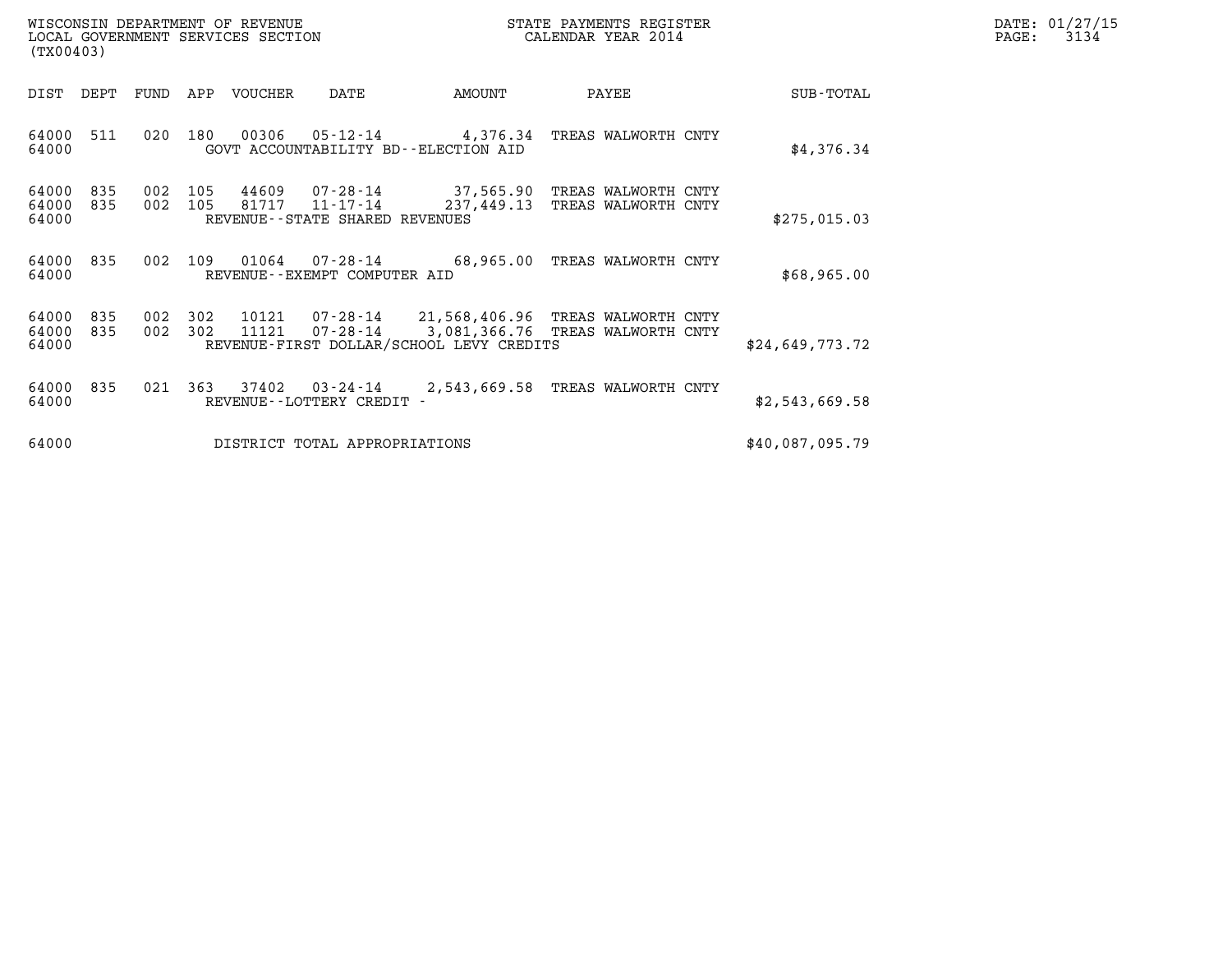| WISCONSIN DEPARTMENT OF REVENUE   | STATE PAYMENTS REGISTER | DATE: 01/27/15 |
|-----------------------------------|-------------------------|----------------|
| LOCAL GOVERNMENT SERVICES SECTION | CALENDAR YEAR 2014      | 3135<br>PAGE:  |

| (TX00403)                                             |     |         |         |       |                                                     |                                               | WISCONSIN DEPARTMENT OF REVENUE<br>LOCAL GOVERNMENT SERVICES SECTION<br>CALENDAR YEAR 2014                                                                                                                               |              | DATE: 01/27/15<br>PAGE: 3135 |
|-------------------------------------------------------|-----|---------|---------|-------|-----------------------------------------------------|-----------------------------------------------|--------------------------------------------------------------------------------------------------------------------------------------------------------------------------------------------------------------------------|--------------|------------------------------|
|                                                       |     |         |         |       |                                                     |                                               | DIST DEPT FUND APP VOUCHER DATE AMOUNT PAYEE TOTAL                                                                                                                                                                       |              |                              |
| 64002 165<br>64002                                    |     |         |         |       |                                                     | SAFETY/PROF SERV--FIRE INSURANCE DUES         | 002 225 01626 06-30-14 3,737.67 TREAS TN BLOOMFIELD                                                                                                                                                                      | \$3,737.67   |                              |
|                                                       |     |         |         |       |                                                     |                                               | 64002 370 002 503 16806 02-05-14 118.03 TREAS TN BLOOMFIELD<br>TOWN SHARE 19.02                                                                                                                                          |              |                              |
|                                                       |     |         |         |       |                                                     | 64002 NAT RESOURCES--AIDS IN LIEU OF TAXES    |                                                                                                                                                                                                                          | \$118.03     |                              |
| 64002 370<br>64002 370<br>64002 370<br>64002          |     |         |         |       |                                                     | NAT RESOURCES--AIDS IN LIEU OF TAXES          | 012 579 19834 04-16-14 63.17 TREAS TN BLOOMFIELD<br>012 579 19834 04-16-14 27.70 TREAS TN BLOOMFIELD<br>012 579 19834 04-16-14 1,430.68 TREAS TN BLOOMFIELD                                                              | \$1,521.55   |                              |
|                                                       |     |         |         |       | 64002 NAT RESOURCES--RU RECYCLING GRANT             |                                               | 64002 370 074 670 42118 05-23-14 4,531.33 TREAS TN BLOOMFIELD                                                                                                                                                            | \$4,531.33   |                              |
| 64002 395<br>64002<br>64002 395<br>64002 395<br>64002 | 395 |         |         |       |                                                     | TRANSPORTATION - - GENERAL TRANSP AIDS - GTA  | 011 191 05626 01-06-14 16,951.87 TOWN OF BLOOMFIELD<br>011 191 11626 04-07-14 16,951.87 TOWN OF BLOOMFIELD<br>011 191 21626 07-07-14 16,951.87 TOWN OF BLOOMFIELD<br>011 191 31626 10-06-14 16,951.90 TOWN OF BLOOMFIELD | \$67,807.51  |                              |
| 64002 435                                             |     |         |         |       |                                                     | 64002 HS--AMBULANCE FUNDING ASSISTANCE GRANTS | 005 162 01HSD 09-08-14 3,867.18 TREAS TOWN BLOOMFIELD                                                                                                                                                                    | \$3,867.18   |                              |
|                                                       |     |         |         |       |                                                     | 64002 JUSTICE--LAW ENFORCEMENT TRAINING       | 64002 455 002 231 01118 02-11-14 1,120.00 TREAS TN BLOOMFIELD                                                                                                                                                            | \$1,120.00   |                              |
| 64002 835<br>64002 835<br>64002                       |     | 002 105 | 002 105 |       | REVENUE--STATE SHARED REVENUES                      |                                               | 44581  07-28-14   1,793.37 TREAS TN BLOOMFIELD<br>81689   11-17-14   11,189.72 TREAS TN BLOOMFIELD                                                                                                                       | \$12,983.09  |                              |
| 64002                                                 |     |         |         |       | REVENUE - - EXEMPT COMPUTER AID                     |                                               | 64002 835 002 109 03472 07-28-14 41.00 TREAS TN BLOOMFIELD                                                                                                                                                               | \$41.00      |                              |
| 64002 835<br>64002                                    |     |         | 002 501 | 00003 | $02 - 03 - 14$                                      | DOA-PAYMENT FOR MUNICIPAL SERVICES AID        | 2,012.70 TREAS TN BLOOMFIELD                                                                                                                                                                                             | \$2.012.70   |                              |
| 64002 835<br>64002                                    |     |         |         |       | 021 363 36385 03-24-14<br>REVENUE--LOTTERY CREDIT - |                                               | 30,378.22 TREAS TN BLOOMFIELD                                                                                                                                                                                            | \$30,378.22  |                              |
| 64002                                                 |     |         |         |       | DISTRICT TOTAL APPROPRIATIONS                       |                                               |                                                                                                                                                                                                                          | \$128,118.28 |                              |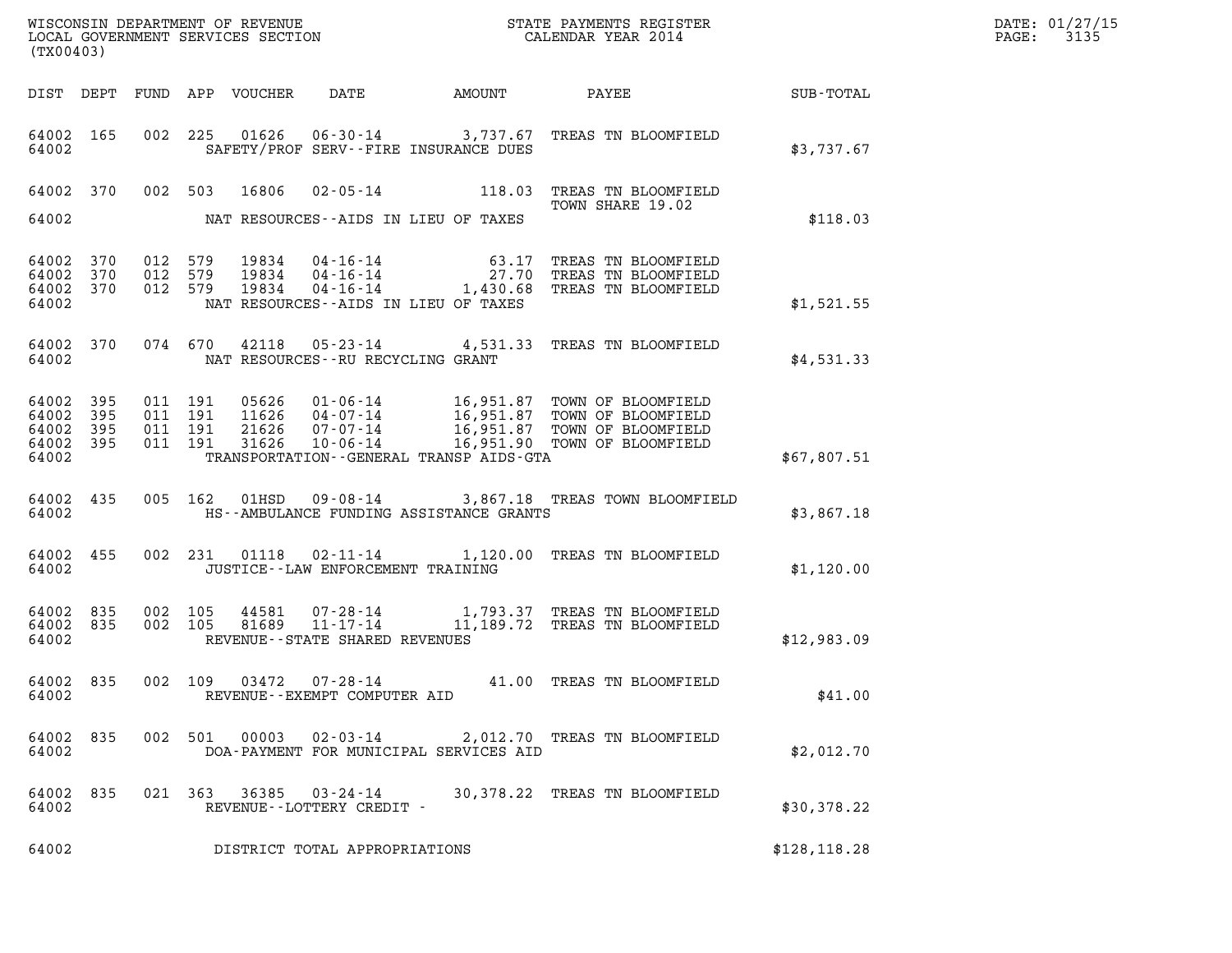| WISCONSIN DEPARTMENT OF REVENUE<br>LOCAL GOVERNMENT SERVICES SECTION<br>(TX00403) |              |                                          |         |                                 |                                                              |                                                 | STATE PAYMENTS REGISTER<br>CALENDAR YEAR 2014                                                                                                    |              | DATE: 01/27/15<br>$\mathtt{PAGE:}$<br>3136 |
|-----------------------------------------------------------------------------------|--------------|------------------------------------------|---------|---------------------------------|--------------------------------------------------------------|-------------------------------------------------|--------------------------------------------------------------------------------------------------------------------------------------------------|--------------|--------------------------------------------|
|                                                                                   |              |                                          |         | DIST DEPT FUND APP VOUCHER DATE |                                                              | <b>AMOUNT</b>                                   | PAYEE                                                                                                                                            | SUB-TOTAL    |                                            |
| 64004 165<br>64004                                                                |              | 002 225                                  |         |                                 |                                                              | SAFETY/PROF SERV--FIRE INSURANCE DUES           | 01627  06-30-14  7,044.07  TREAS TN DARIEN                                                                                                       | \$7,044.07   |                                            |
| 64004 370<br>64004                                                                |              | 000 001                                  |         | 01DNR                           |                                                              | NAT RESOURCES-SEVERANCE/YIELD/WITHDRAWAL        | 06-19-14 30.95 TREAS TOWN DARIEN                                                                                                                 | \$30.95      |                                            |
| 64004 370<br>64004                                                                |              |                                          | 012 571 | 38321                           |                                                              | NAT RESOURCES - - FOREST CROP/MFL/CO FOREST     | 06-16-14 55.60 TREAS TN DARIEN                                                                                                                   | \$55.60      |                                            |
| 64004<br>64004 370<br>64004                                                       | 370          | 012 579<br>012 579                       |         | 19835<br>19835                  | 04-16-14                                                     | 428.17<br>NAT RESOURCES - AIDS IN LIEU OF TAXES | TREAS TN DARIEN<br>04-16-14 186.16 TREAS TN DARIEN                                                                                               | \$614.33     |                                            |
| 64004 370<br>64004                                                                |              | 074 670                                  |         | 42119                           | NAT RESOURCES - - RU RECYCLING GRANT                         |                                                 | 05-23-14 2,531.49 TREAS TN DARIEN                                                                                                                | \$2,531.49   |                                            |
| 64004 395<br>64004<br>64004<br>64004 395<br>64004                                 | 395<br>- 395 | 011 191<br>011 191<br>011 191<br>011 191 |         | 21627<br>31627                  | $07 - 07 - 14$<br>$10 - 06 - 14$                             | TRANSPORTATION--GENERAL TRANSP AIDS-GTA         | 05627  01-06-14  20,444.92  TOWN OF DARIEN<br>11627  04-07-14  20,444.92  TOWN OF DARIEN<br>20,444.92 TOWN OF DARIEN<br>20,444.95 TOWN OF DARIEN | \$81,779.71  |                                            |
| 64004 835<br>64004 835<br>64004                                                   |              | 002 105<br>002 105                       |         | 44582                           | 07-28-14<br>81690 11-17-14<br>REVENUE--STATE SHARED REVENUES |                                                 | 4,464.56 TREAS TN DARIEN<br>25,466.85 TREAS TN DARIEN                                                                                            | \$29,931.41  |                                            |
| 64004 835<br>64004                                                                |              | 002 109                                  |         |                                 | REVENUE--EXEMPT COMPUTER AID                                 |                                                 | 03473  07-28-14  40.00 TREAS TN DARIEN                                                                                                           | \$40.00      |                                            |
| 64004 835<br>64004                                                                |              | 021 363                                  |         | 36386                           | 03-24-14<br>REVENUE--LOTTERY CREDIT -                        |                                                 | 9,005.07 TREAS TN DARIEN                                                                                                                         | \$9,005.07   |                                            |
| 64004                                                                             |              |                                          |         |                                 | DISTRICT TOTAL APPROPRIATIONS                                |                                                 |                                                                                                                                                  | \$131,032.63 |                                            |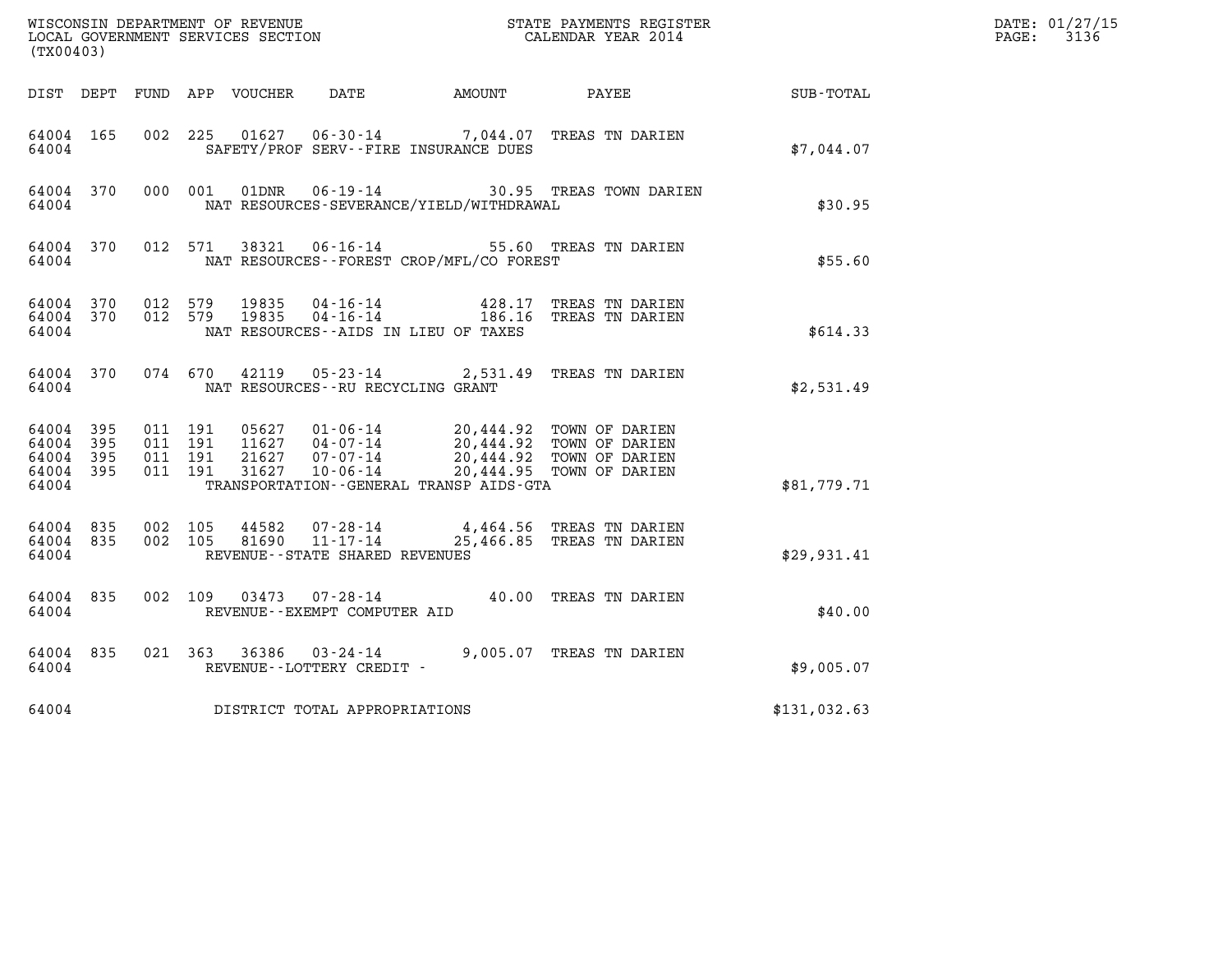| (TX00403)                                    |     |                    |                    |                                 |                                                                 |                                             |                                                                                                                                                                                          |              | DATE: 01/27/15<br>3137<br>$\mathtt{PAGE:}$ |
|----------------------------------------------|-----|--------------------|--------------------|---------------------------------|-----------------------------------------------------------------|---------------------------------------------|------------------------------------------------------------------------------------------------------------------------------------------------------------------------------------------|--------------|--------------------------------------------|
|                                              |     |                    |                    | DIST DEPT FUND APP VOUCHER DATE |                                                                 | <b>AMOUNT</b>                               | <b>PAYEE</b> FOUND THE PAYEE                                                                                                                                                             | SUB-TOTAL    |                                            |
| 64006 165<br>64006                           |     |                    |                    |                                 |                                                                 | SAFETY/PROF SERV--FIRE INSURANCE DUES       | 002 225 01628 06-30-14 29,847.44 TREAS TN DELAVAN                                                                                                                                        | \$29,847.44  |                                            |
| 64006                                        |     |                    |                    |                                 | NAT RESOURCES - - BOAT PATROL                                   |                                             | 64006 370 012 381 00563 03-28-14 6,237.32 TREAS TN DELAVAN                                                                                                                               | \$6,237.32   |                                            |
| 64006                                        |     |                    |                    |                                 |                                                                 | NAT RESOURCES--BOATING ENFORCEMENT AIDS     | 64006 370 012 550 00563 03-28-14 21,612.32 TREAS TN DELAVAN                                                                                                                              | \$21,612.32  |                                            |
| 64006 370<br>64006                           |     |                    |                    |                                 |                                                                 | NAT RESOURCES - - FOREST CROP/MFL/CO FOREST | 012 571 38322 06-16-14 5.40 TREAS TN DELAVAN                                                                                                                                             | \$5.40       |                                            |
| 64006 370<br>64006                           |     |                    |                    |                                 |                                                                 | NAT RESOURCES -- AIDS IN LIEU OF TAXES      | 012 579 19836 04-16-14 6.00 TREAS TN DELAVAN                                                                                                                                             | \$6.00       |                                            |
| 64006 370<br>64006                           |     |                    |                    |                                 |                                                                 | NAT RESOURCES -- RU RECYCLING GRANT         | 074 670 42120 05-23-14 2,293.79 TREAS TN DELAVAN                                                                                                                                         | \$2,293.79   |                                            |
| 64006 395<br>64006                           |     |                    |                    |                                 |                                                                 | TRANSPORTATION - - HIGHWAY SAFETY - FEDERAL | 011 185 13199 05-27-14 4,000.00 TREAS TN DELAVAN                                                                                                                                         | \$4,000.00   |                                            |
| 64006 395<br>64006<br>64006 395<br>64006 395 | 395 | 011 191<br>011 191 | 011 191<br>011 191 |                                 |                                                                 |                                             | 05628  01-06-14  71,936.97  TOWN OF DELAVAN<br>11628  04-07-14  71,936.97  TOWN OF DELAVAN<br>21628  07-07-14  71,936.97  TOWN OF DELAVAN<br>31628  10-06-14  71,937.00  TOWN OF DELAVAN |              |                                            |
| 64006                                        |     |                    |                    |                                 |                                                                 | TRANSPORTATION--GENERAL TRANSP AIDS-GTA     |                                                                                                                                                                                          | \$287,747.91 |                                            |
| 64006 435<br>64006                           |     |                    |                    |                                 |                                                                 | HS--AMBULANCE FUNDING ASSISTANCE GRANTS     | 005 162 01HSD 09-08-14 4,343.94 TREAS TOWN DELAVAN                                                                                                                                       | \$4,343.94   |                                            |
| 64006 455<br>64006                           |     |                    | 002 231            |                                 |                                                                 | JUSTICE - - LAW ENFORCEMENT TRAINING        | 01337  02-18-14  2,080.00  TREAS TN DELAVAN                                                                                                                                              | \$2,080.00   |                                            |
| 64006 835<br>64006 835<br>64006              |     | 002 105<br>002 105 |                    | 44583<br>81691                  | 07-28-14<br>$11 - 17 - 14$<br>REVENUE - - STATE SHARED REVENUES |                                             | 10,744.82 TREAS TN DELAVAN<br>61,043.14 TREAS TN DELAVAN                                                                                                                                 | \$71,787.96  |                                            |
| 64006 835<br>64006                           |     |                    |                    | 002 109 03474                   | 07-28-14<br>REVENUE--EXEMPT COMPUTER AID                        |                                             | 3.00 TREAS TN DELAVAN                                                                                                                                                                    | \$3.00       |                                            |
| 64006 835                                    |     |                    | 021 363            | 36387                           | 03-24-14                                                        |                                             | 2,026.07 TREAS TN DELAVAN                                                                                                                                                                |              |                                            |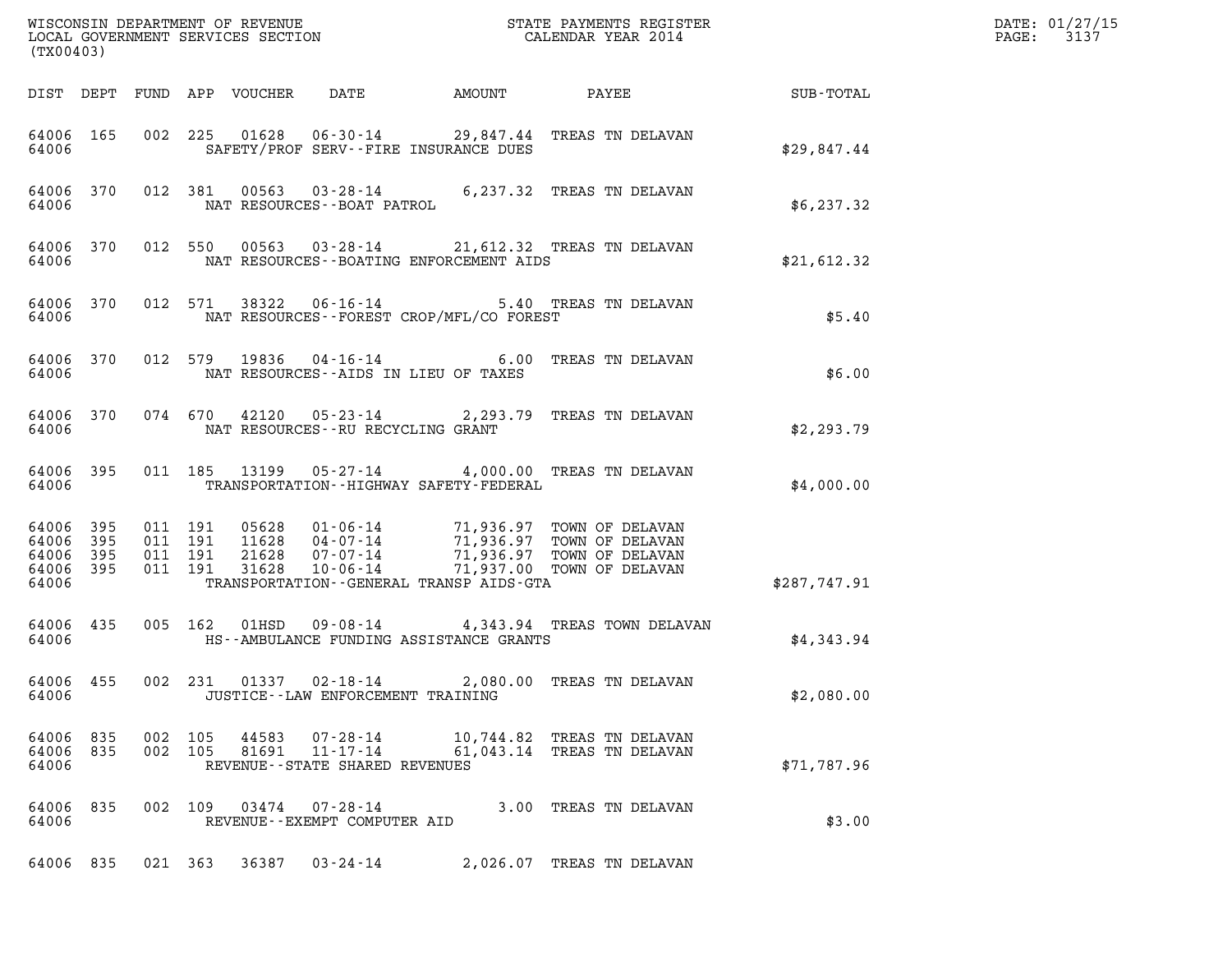| (TX00403) |      |      |     | WISCONSIN DEPARTMENT OF REVENUE<br>LOCAL GOVERNMENT SERVICES SECTION |                               | STATE PAYMENTS REGISTER<br>CALENDAR YEAR 2014 |       |              | $\mathtt{PAGE}$ : | DATE: 01/27/15<br>3138 |
|-----------|------|------|-----|----------------------------------------------------------------------|-------------------------------|-----------------------------------------------|-------|--------------|-------------------|------------------------|
| DIST      | DEPT | FUND | APP | <b>VOUCHER</b>                                                       | DATE                          | AMOUNT                                        | PAYEE | SUB-TOTAL    |                   |                        |
| 64006     |      |      |     |                                                                      | REVENUE - - LOTTERY CREDIT -  |                                               |       | \$2,026.07   |                   |                        |
| 64006     |      |      |     |                                                                      | DISTRICT TOTAL APPROPRIATIONS |                                               |       | \$431,991.15 |                   |                        |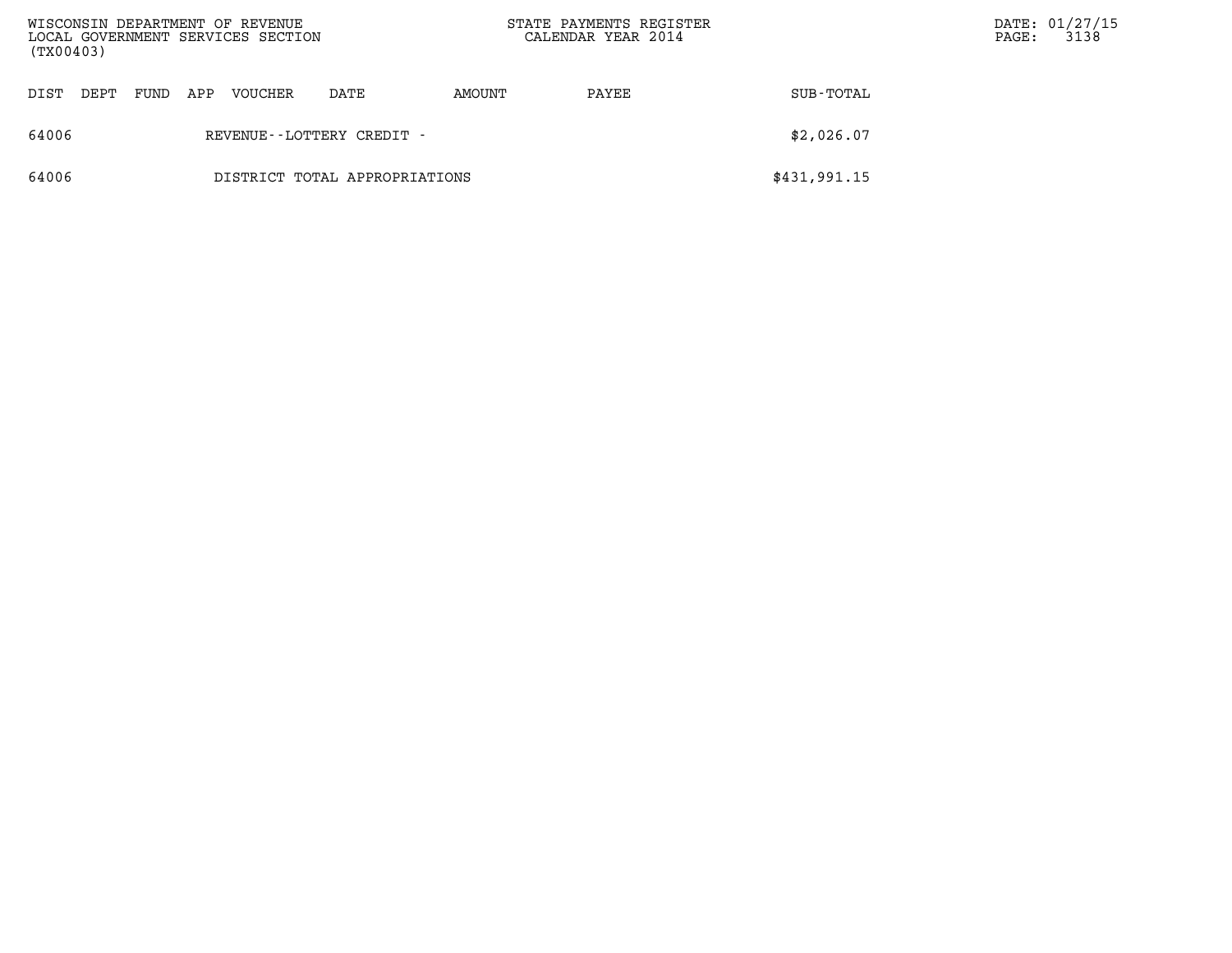| DATE: | 01/27/15 |
|-------|----------|
| PAGE: | 3139     |

| DIST DEPT FUND APP VOUCHER<br>DATE<br>AMOUNT<br>PAYEE<br>SUB-TOTAL<br>002 225 01629 06-30-14 22,210.38 TREAS TN EAST TROY<br>64008 165<br>64008<br>SAFETY/PROF SERV--FIRE INSURANCE DUES<br>\$22, 210.38<br>64008 370<br>000 001<br>01DNR<br>06-19-14 281.79 TREAS TOWN EAST TROY<br>64008<br>NAT RESOURCES-SEVERANCE/YIELD/WITHDRAWAL<br>\$281.79<br>002 503<br>02-25-14 8,649.71 TREAS TN EAST TROY<br>64008 370<br>17211<br>17211  02-25-14<br>1,128.70 TREAS TN EAST TROY<br>64008<br>370<br>002 503<br>002 503<br>64008 370<br>17211<br>$02 - 25 - 14$<br>69,332.49 TREAS TN EAST TROY<br>TOWN SHARE 8226.54<br>64008<br>NAT RESOURCES--AIDS IN LIEU OF TAXES<br>\$79,110.90<br>03-28-14 2,984.40 TREAS TN EAST TROY<br>012 381<br>00566<br>64008 370<br>64008<br>NAT RESOURCES - - BOAT PATROL<br>\$2,984.40<br>012 550<br>00566<br>03-28-14 10,340.95 TREAS TN EAST TROY<br>64008 370<br>64008<br>NAT RESOURCES - - BOATING ENFORCEMENT AIDS<br>\$10,340.95<br>012 571<br>38323<br>06-16-14 11.00 TREAS TN EAST TROY<br>64008 370<br>64008<br>NAT RESOURCES--FOREST CROP/MFL/CO FOREST<br>\$11.00<br>64008 370<br>012 579<br>19837 04-16-14 46.60 TREAS TN EAST TROY<br>19837 04-16-14 138.35 TREAS TN EAST TROY<br>19837 04-16-14 44.86 TREAS TN EAST TROY<br>64008 370<br>012 579<br>012 579<br>64008<br>370<br>012 579<br>64008 370<br>19837<br>$04 - 16 - 14$<br>63.48 TREAS TN EAST TROY<br>64008<br>NAT RESOURCES--AIDS IN LIEU OF TAXES<br>\$293.29<br>64008 370<br>074 670<br>42121<br>05-23-14 13,841.20 TREAS TN EAST TROY<br>64008<br>NAT RESOURCES - - RU RECYCLING GRANT<br>\$13,841.20<br>42121<br>64008 370<br>074 673<br>05-23-14<br>1,050.26 TREAS TN EAST TROY<br>\$1,050.26<br>64008<br>NAT RESOURCES--RU CONSOLIDATED GRANT<br>011 185 26682<br>$10 - 08 - 14$<br>64008 395<br>4,000.00 TREAS TN EAST TROY<br>64008<br>TRANSPORTATION - - HIGHWAY SAFETY - FEDERAL<br>\$4,000.00<br>64008<br>011 191<br>05629<br>$01 - 06 - 14$<br>39,878.63 TOWN OF EAST TROY<br>395<br>64008<br>395<br>011 191<br>11629<br>$04 - 07 - 14$<br>39,878.63 TOWN OF EAST TROY<br>64008<br>395<br>011 191<br>21629<br>$07 - 07 - 14$<br>39,878.63 TOWN OF EAST TROY<br>64008<br>011 191<br>31629<br>$10 - 06 - 14$<br>39,878.65 TOWN OF EAST TROY<br>- 395<br>64008<br>\$159,514.54<br>TRANSPORTATION--GENERAL TRANSP AIDS-GTA | (TX00403) |  |  |  |  |  |  |  | DATE: 01/27/15<br>3139<br>$\mathtt{PAGE}$ : |
|---------------------------------------------------------------------------------------------------------------------------------------------------------------------------------------------------------------------------------------------------------------------------------------------------------------------------------------------------------------------------------------------------------------------------------------------------------------------------------------------------------------------------------------------------------------------------------------------------------------------------------------------------------------------------------------------------------------------------------------------------------------------------------------------------------------------------------------------------------------------------------------------------------------------------------------------------------------------------------------------------------------------------------------------------------------------------------------------------------------------------------------------------------------------------------------------------------------------------------------------------------------------------------------------------------------------------------------------------------------------------------------------------------------------------------------------------------------------------------------------------------------------------------------------------------------------------------------------------------------------------------------------------------------------------------------------------------------------------------------------------------------------------------------------------------------------------------------------------------------------------------------------------------------------------------------------------------------------------------------------------------------------------------------------------------------------------------------------------------------------------------------------------------------------------------------------------------------------------------------------------------------------------------------------------------------------------------------|-----------|--|--|--|--|--|--|--|---------------------------------------------|
|                                                                                                                                                                                                                                                                                                                                                                                                                                                                                                                                                                                                                                                                                                                                                                                                                                                                                                                                                                                                                                                                                                                                                                                                                                                                                                                                                                                                                                                                                                                                                                                                                                                                                                                                                                                                                                                                                                                                                                                                                                                                                                                                                                                                                                                                                                                                       |           |  |  |  |  |  |  |  |                                             |
|                                                                                                                                                                                                                                                                                                                                                                                                                                                                                                                                                                                                                                                                                                                                                                                                                                                                                                                                                                                                                                                                                                                                                                                                                                                                                                                                                                                                                                                                                                                                                                                                                                                                                                                                                                                                                                                                                                                                                                                                                                                                                                                                                                                                                                                                                                                                       |           |  |  |  |  |  |  |  |                                             |
|                                                                                                                                                                                                                                                                                                                                                                                                                                                                                                                                                                                                                                                                                                                                                                                                                                                                                                                                                                                                                                                                                                                                                                                                                                                                                                                                                                                                                                                                                                                                                                                                                                                                                                                                                                                                                                                                                                                                                                                                                                                                                                                                                                                                                                                                                                                                       |           |  |  |  |  |  |  |  |                                             |
|                                                                                                                                                                                                                                                                                                                                                                                                                                                                                                                                                                                                                                                                                                                                                                                                                                                                                                                                                                                                                                                                                                                                                                                                                                                                                                                                                                                                                                                                                                                                                                                                                                                                                                                                                                                                                                                                                                                                                                                                                                                                                                                                                                                                                                                                                                                                       |           |  |  |  |  |  |  |  |                                             |
|                                                                                                                                                                                                                                                                                                                                                                                                                                                                                                                                                                                                                                                                                                                                                                                                                                                                                                                                                                                                                                                                                                                                                                                                                                                                                                                                                                                                                                                                                                                                                                                                                                                                                                                                                                                                                                                                                                                                                                                                                                                                                                                                                                                                                                                                                                                                       |           |  |  |  |  |  |  |  |                                             |
|                                                                                                                                                                                                                                                                                                                                                                                                                                                                                                                                                                                                                                                                                                                                                                                                                                                                                                                                                                                                                                                                                                                                                                                                                                                                                                                                                                                                                                                                                                                                                                                                                                                                                                                                                                                                                                                                                                                                                                                                                                                                                                                                                                                                                                                                                                                                       |           |  |  |  |  |  |  |  |                                             |
|                                                                                                                                                                                                                                                                                                                                                                                                                                                                                                                                                                                                                                                                                                                                                                                                                                                                                                                                                                                                                                                                                                                                                                                                                                                                                                                                                                                                                                                                                                                                                                                                                                                                                                                                                                                                                                                                                                                                                                                                                                                                                                                                                                                                                                                                                                                                       |           |  |  |  |  |  |  |  |                                             |
|                                                                                                                                                                                                                                                                                                                                                                                                                                                                                                                                                                                                                                                                                                                                                                                                                                                                                                                                                                                                                                                                                                                                                                                                                                                                                                                                                                                                                                                                                                                                                                                                                                                                                                                                                                                                                                                                                                                                                                                                                                                                                                                                                                                                                                                                                                                                       |           |  |  |  |  |  |  |  |                                             |
|                                                                                                                                                                                                                                                                                                                                                                                                                                                                                                                                                                                                                                                                                                                                                                                                                                                                                                                                                                                                                                                                                                                                                                                                                                                                                                                                                                                                                                                                                                                                                                                                                                                                                                                                                                                                                                                                                                                                                                                                                                                                                                                                                                                                                                                                                                                                       |           |  |  |  |  |  |  |  |                                             |
|                                                                                                                                                                                                                                                                                                                                                                                                                                                                                                                                                                                                                                                                                                                                                                                                                                                                                                                                                                                                                                                                                                                                                                                                                                                                                                                                                                                                                                                                                                                                                                                                                                                                                                                                                                                                                                                                                                                                                                                                                                                                                                                                                                                                                                                                                                                                       |           |  |  |  |  |  |  |  |                                             |
|                                                                                                                                                                                                                                                                                                                                                                                                                                                                                                                                                                                                                                                                                                                                                                                                                                                                                                                                                                                                                                                                                                                                                                                                                                                                                                                                                                                                                                                                                                                                                                                                                                                                                                                                                                                                                                                                                                                                                                                                                                                                                                                                                                                                                                                                                                                                       |           |  |  |  |  |  |  |  |                                             |
|                                                                                                                                                                                                                                                                                                                                                                                                                                                                                                                                                                                                                                                                                                                                                                                                                                                                                                                                                                                                                                                                                                                                                                                                                                                                                                                                                                                                                                                                                                                                                                                                                                                                                                                                                                                                                                                                                                                                                                                                                                                                                                                                                                                                                                                                                                                                       |           |  |  |  |  |  |  |  |                                             |
|                                                                                                                                                                                                                                                                                                                                                                                                                                                                                                                                                                                                                                                                                                                                                                                                                                                                                                                                                                                                                                                                                                                                                                                                                                                                                                                                                                                                                                                                                                                                                                                                                                                                                                                                                                                                                                                                                                                                                                                                                                                                                                                                                                                                                                                                                                                                       |           |  |  |  |  |  |  |  |                                             |

64008 435 005 162 01HSD 09-08-14 4,923.67 TREAS TOWN EAST TROY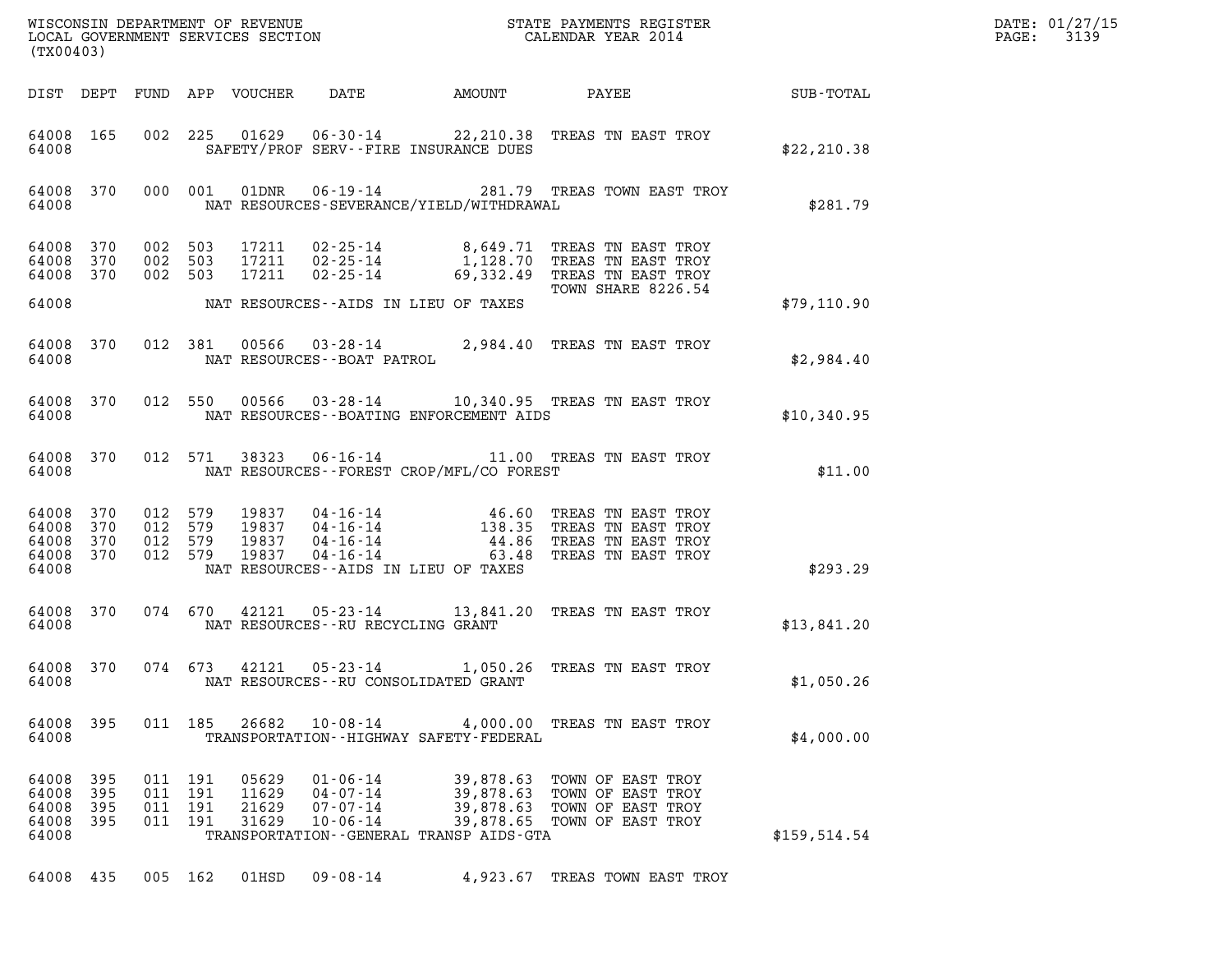| WISCONSIN DEPARTMENT OF REVENUE   | STATE PAYMENTS REGISTER | DATE: 01/27/15 |
|-----------------------------------|-------------------------|----------------|
| LOCAL GOVERNMENT SERVICES SECTION | CALENDAR YEAR 2014      | 3140<br>PAGE:  |

| (TX00403)               |            |            |            |                |                                                                              |        |                                                             |                                                               |
|-------------------------|------------|------------|------------|----------------|------------------------------------------------------------------------------|--------|-------------------------------------------------------------|---------------------------------------------------------------|
| DIST                    | DEPT       | FUND       | APP        | VOUCHER        | DATE                                                                         | AMOUNT | PAYEE                                                       | SUB-TOTAL                                                     |
| 64008                   |            |            |            |                | HS--AMBULANCE FUNDING ASSISTANCE GRANTS                                      |        |                                                             | \$4,923.67                                                    |
| 64008<br>64008          | 435        | 005        | 163        | 01LGS          | HS--PREPAID MEDICAL TRANSPORT REIMBURSE                                      |        |                                                             | 11-17-14 4,400.00 EAST TROY AREA EMERGENCY SERV<br>\$4,400.00 |
| 64008<br>64008          | 455        | 002        | 231        | 01352          | $02 - 18 - 14$ 800.00<br>JUSTICE -- LAW ENFORCEMENT TRAINING                 |        | TREAS TN EAST TROY                                          | \$800.00                                                      |
| 64008<br>64008<br>64008 | 835<br>835 | 002<br>002 | 105<br>105 | 44584<br>81692 | 07-28-14<br>11-17-14<br>REVENUE - - STATE SHARED REVENUES                    |        | 7,526.57 TREAS TN EAST TROY<br>38,248.26 TREAS TN EAST TROY | \$45,774.83                                                   |
| 64008<br>64008          | 835        | 002        | 109        | 03475          | 07-28-14<br>REVENUE--EXEMPT COMPUTER AID                                     | 80.00  | TREAS TN EAST TROY                                          | \$80.00                                                       |
| 64008<br>64008          | 835        | 002        | 501        | 00004          | 02-03-14 249.78 TREAS TN EAST TROY<br>DOA-PAYMENT FOR MUNICIPAL SERVICES AID |        |                                                             | \$249.78                                                      |
| 64008                   |            |            |            |                | DISTRICT TOTAL APPROPRIATIONS                                                |        |                                                             | \$349,866.99                                                  |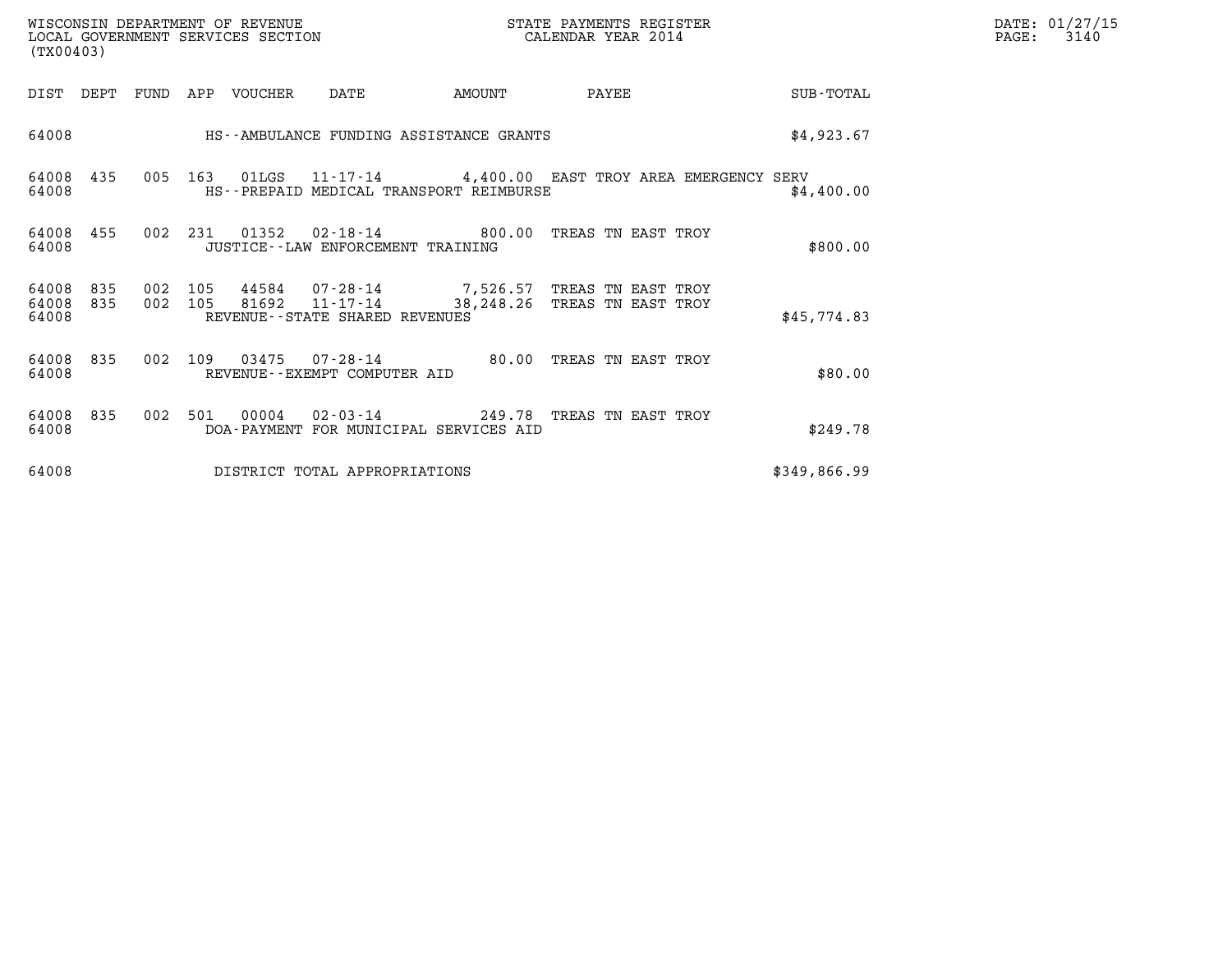| (TX00403)                                     |                   |         |                               |                                                  |                                                |                                                                                                                                                                                  |               | DATE: 01/27/15<br>PAGE: 3141 |
|-----------------------------------------------|-------------------|---------|-------------------------------|--------------------------------------------------|------------------------------------------------|----------------------------------------------------------------------------------------------------------------------------------------------------------------------------------|---------------|------------------------------|
|                                               |                   |         |                               |                                                  |                                                | DIST DEPT FUND APP VOUCHER DATE AMOUNT PAYEE SUB-TOTAL                                                                                                                           |               |                              |
| 64010                                         |                   |         |                               |                                                  | SAFETY/PROF SERV--FIRE INSURANCE DUES          | 64010 165 002 225 01630 06-30-14 31,698.31 TREAS TN GENEVA                                                                                                                       | \$31,698.31   |                              |
|                                               |                   |         |                               |                                                  | 64010 NAT RESOURCES--AIDS IN LIEU OF TAXES     | 64010 370 002 503 16807 02-05-14 3,021.14 TREAS TN GENEVA<br>TOWN SHARE 314.27                                                                                                   | \$3,021.14    |                              |
| 64010                                         |                   |         |                               | NAT RESOURCES--BOAT PATROL                       |                                                | 64010 370 012 381 00568 03-28-14 692.90 TREAS TN GENEVA                                                                                                                          | \$692.90      |                              |
| 64010                                         |                   |         |                               |                                                  | NAT RESOURCES--BOATING ENFORCEMENT AIDS        | 64010 370 012 550 00568 03-28-14 2,400.89 TREAS TN GENEVA                                                                                                                        | \$2,400.89    |                              |
|                                               |                   |         |                               |                                                  | 64010 NAT RESOURCES--FOREST CROP/MFL/CO FOREST | 64010 370 012 571 38324 06-16-14 3.00 TREAS TN GENEVA                                                                                                                            | \$3.00        |                              |
|                                               |                   |         |                               |                                                  | 64010 NAT RESOURCES--AIDS IN LIEU OF TAXES     | 64010 370 012 579 19838 04-16-14 248.29 TREAS TN GENEVA                                                                                                                          | \$248.29      |                              |
|                                               |                   |         |                               |                                                  | 64010 NAT RESOURCES--RU RECYCLING GRANT        | 64010 370 074 670 42122 05-23-14 6,482.84 TREAS TN GENEVA                                                                                                                        | \$6,482.84    |                              |
|                                               |                   |         |                               | 64010 NAT RESOURCES--STEWARDSHIP 2000            |                                                | 64010 370 095 512 01382 01-14-14 29,617.00 TREAS TN GENEVA                                                                                                                       | \$29,617.00   |                              |
| 64010<br>64010<br>64010<br>64010 395<br>64010 | 395<br>395<br>395 | 011 191 | 011 191<br>011 191<br>011 191 |                                                  | TRANSPORTATION--GENERAL TRANSP AIDS-GTA        | 05630  01-06-14  47,743.17 TOWN OF GENEVA<br>11630  04-07-14  47,743.17 TOWN OF GENEVA<br>21630  07-07-14  47,743.17 TOWN OF GENEVA<br>31630  10-06-14  47,743.19 TOWN OF GENEVA | \$190, 972.70 |                              |
| 64010                                         | 64010 435         |         |                               |                                                  | HS--AMBULANCE FUNDING ASSISTANCE GRANTS        | 005 162 01HSD 09-08-14 4,398.52 TREAS TOWN GENEVA                                                                                                                                | \$4,398.52    |                              |
| 64010                                         | 64010 455         |         |                               |                                                  | JUSTICE -- LAW ENFORCEMENT TRAINING            | 002 231 01401 02-19-14 1,120.00 TREAS TN GENEVA                                                                                                                                  | \$1,120.00    |                              |
| 64010 835<br>64010 835<br>64010               |                   | 002 105 | 002 105                       | 44585 07-28-14<br>REVENUE--STATE SHARED REVENUES |                                                | 8,834.40 TREAS TN GENEVA<br>81693 11-17-14 51,939.19 TREAS TN GENEVA                                                                                                             | \$60,773.59   |                              |
|                                               |                   |         |                               |                                                  |                                                | 64010 835 002 109 03476 07-28-14 1,641.00 TREAS TN GENEVA                                                                                                                        |               |                              |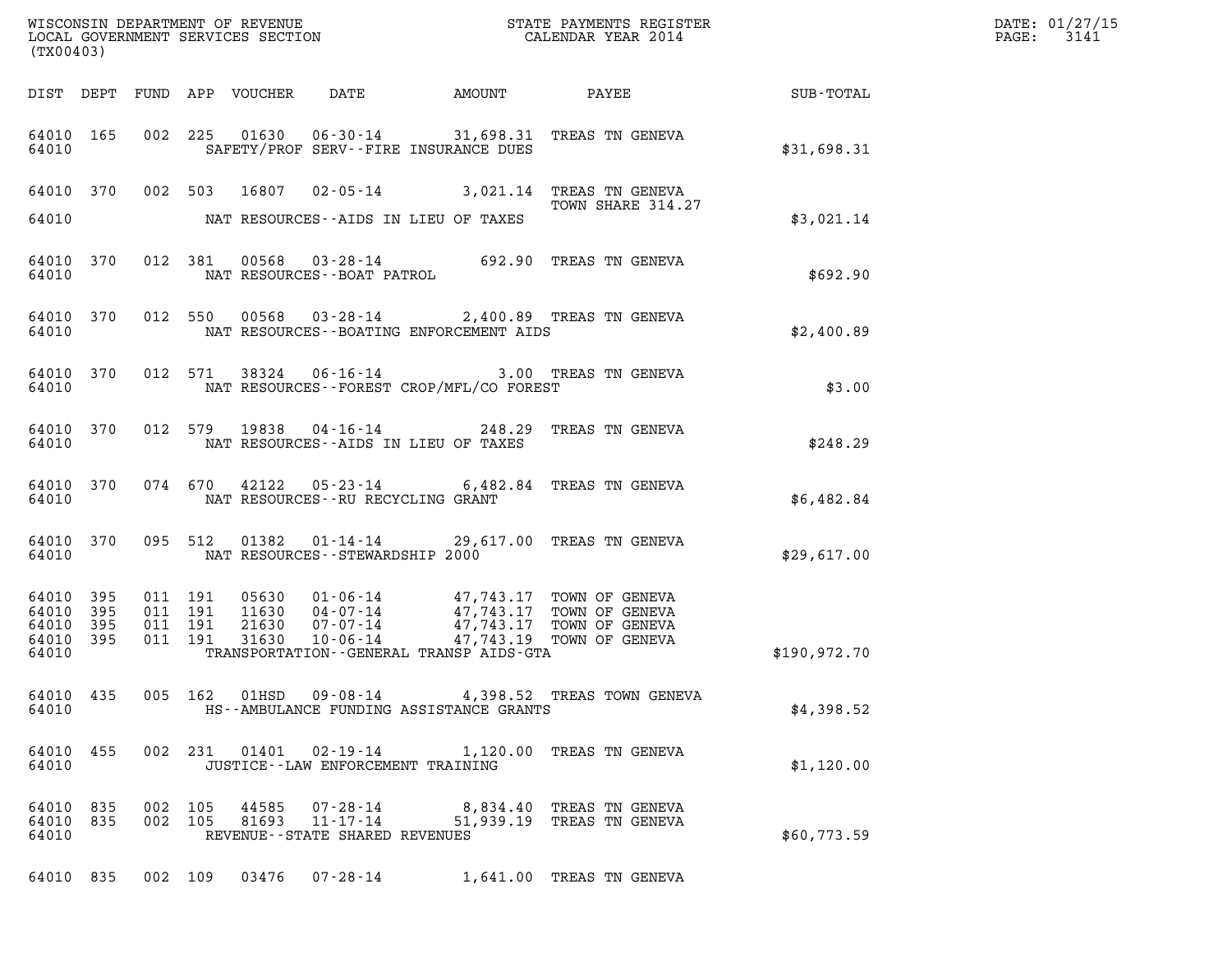| WISCONSIN DEPARTMENT OF REVENUE<br>LOCAL GOVERNMENT SERVICES SECTION<br>(TX00403) |                                                         | STATE PAYMENTS REGISTER<br>CALENDAR YEAR 2014 |              | DATE: 01/27/15<br>3142<br>$\mathtt{PAGE}$ : |
|-----------------------------------------------------------------------------------|---------------------------------------------------------|-----------------------------------------------|--------------|---------------------------------------------|
| VOUCHER<br>DIST<br>DEPT<br>FUND<br>APP                                            | AMOUNT<br>DATE                                          | PAYEE                                         | SUB-TOTAL    |                                             |
| 64010                                                                             | REVENUE--EXEMPT COMPUTER AID                            |                                               | \$1,641.00   |                                             |
| 835<br>021<br>363<br>36388<br>64010<br>64010                                      | $03 - 24 - 14$<br>1,340.45<br>REVENUE--LOTTERY CREDIT - | TREAS TN GENEVA                               | \$1,340.45   |                                             |
| 64010                                                                             | DISTRICT TOTAL APPROPRIATIONS                           |                                               | \$334,410.63 |                                             |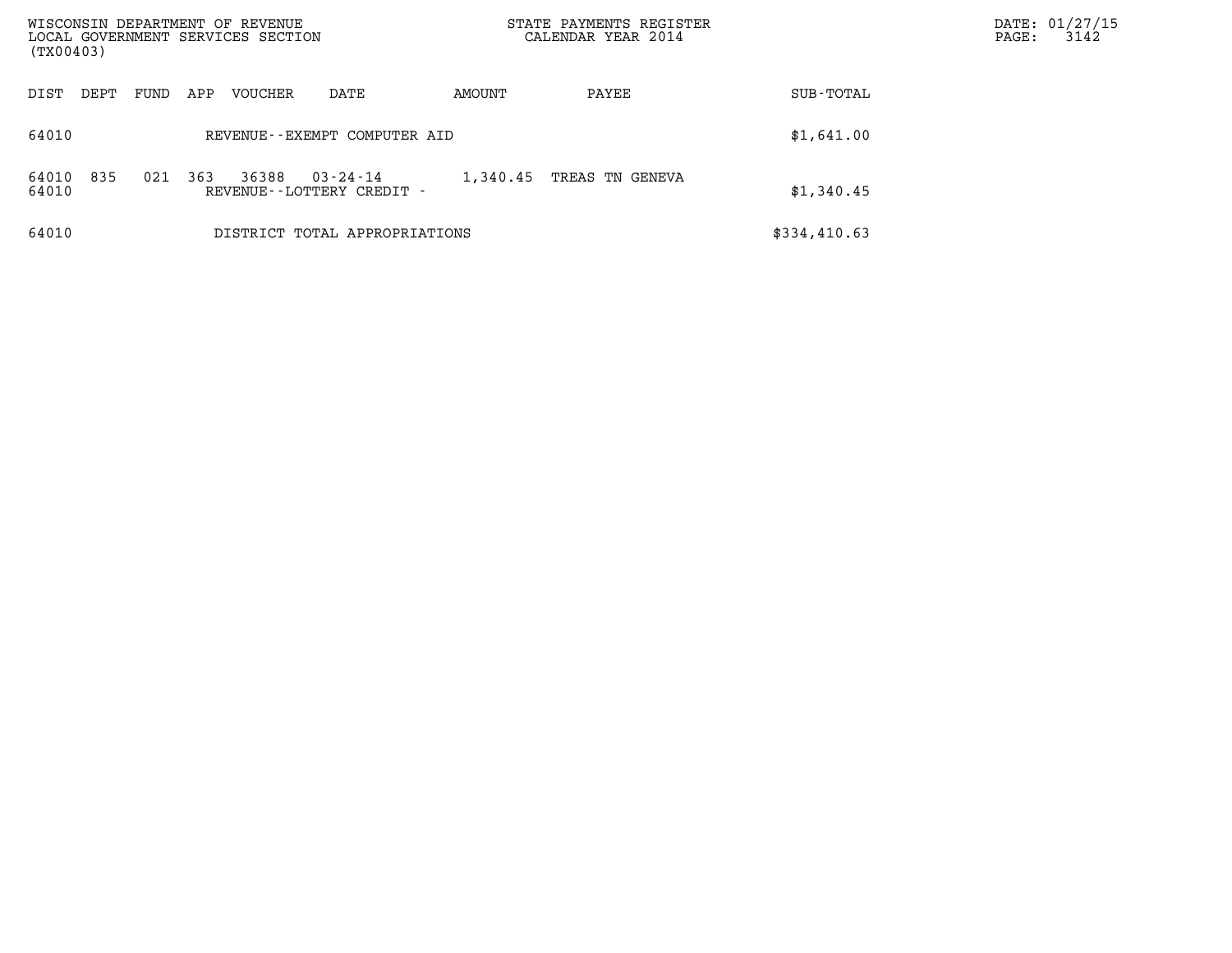| (TX00403)                                         |            |                                          |                                        |                                          | DATE: 01/27/15<br>$\mathtt{PAGE:}$<br>3143                                                                                                                                                           |              |  |
|---------------------------------------------------|------------|------------------------------------------|----------------------------------------|------------------------------------------|------------------------------------------------------------------------------------------------------------------------------------------------------------------------------------------------------|--------------|--|
|                                                   |            |                                          | DIST DEPT FUND APP VOUCHER DATE        |                                          | AMOUNT PAYEE SUB-TOTAL                                                                                                                                                                               |              |  |
| 64012 165<br>64012                                |            | 002 225                                  |                                        | SAFETY/PROF SERV--FIRE INSURANCE DUES    | 01631  06-30-14  8,984.78  TREAS TN LA FAYETTE                                                                                                                                                       | \$8,984.78   |  |
| 64012 370<br>64012                                |            |                                          |                                        | NAT RESOURCES--FOREST CROP/MFL/CO FOREST | 012 571 38325 06-16-14 86.60 TREAS TN LA FAYETTE                                                                                                                                                     | \$86.60      |  |
| 64012 370<br>64012                                |            |                                          | NAT RESOURCES -- AIDS IN LIEU OF TAXES |                                          | 012 579 19840 04-16-14 106.02 TREAS TN LA FAYETTE                                                                                                                                                    | \$106.02     |  |
| 64012                                             |            |                                          | NAT RESOURCES - - RU RECYCLING GRANT   |                                          | 64012 370 074 670 42123 05-23-14 3,766.73 TREAS TN LA FAYETTE                                                                                                                                        | \$3,766.73   |  |
| 64012 395<br>64012<br>64012<br>64012 395<br>64012 | 395<br>395 | 011 191<br>011 191<br>011 191<br>011 191 |                                        | TRANSPORTATION--GENERAL TRANSP AIDS-GTA  | 05631  01-06-14  23,032.96  TOWN OF LA FAYETTE<br>11631  04-07-14  23,032.96  TOWN OF LA FAYETTE<br>21631  07-07-14  23,032.96  TOWN OF LA FAYETTE<br>31631  10-06-14  23,032.96  TOWN OF LA FAYETTE | \$92,131.84  |  |
| 64012 835<br>64012 835<br>64012                   |            | 002 105<br>002 105                       | REVENUE--STATE SHARED REVENUES         |                                          | 44586  07-28-14  3,034.67 TREAS TN LA FAYETTE<br>81694  11-17-14  17,204.67 TREAS TN LA FAYETTE                                                                                                      | \$20, 239.34 |  |
| 64012 835<br>64012                                |            |                                          | REVENUE--EXEMPT COMPUTER AID           |                                          | 002 109 03477 07-28-14 64.00 TREAS TN LA FAYETTE                                                                                                                                                     | \$64.00      |  |
| 64012 835<br>64012                                |            |                                          |                                        | DOA-PAYMENT FOR MUNICIPAL SERVICES AID   | 002 501 00004 02-03-14 68.47 TREAS TN LA FAYETTE                                                                                                                                                     | \$68.47      |  |
| 64012                                             |            |                                          | DISTRICT TOTAL APPROPRIATIONS          |                                          |                                                                                                                                                                                                      | \$125,447.78 |  |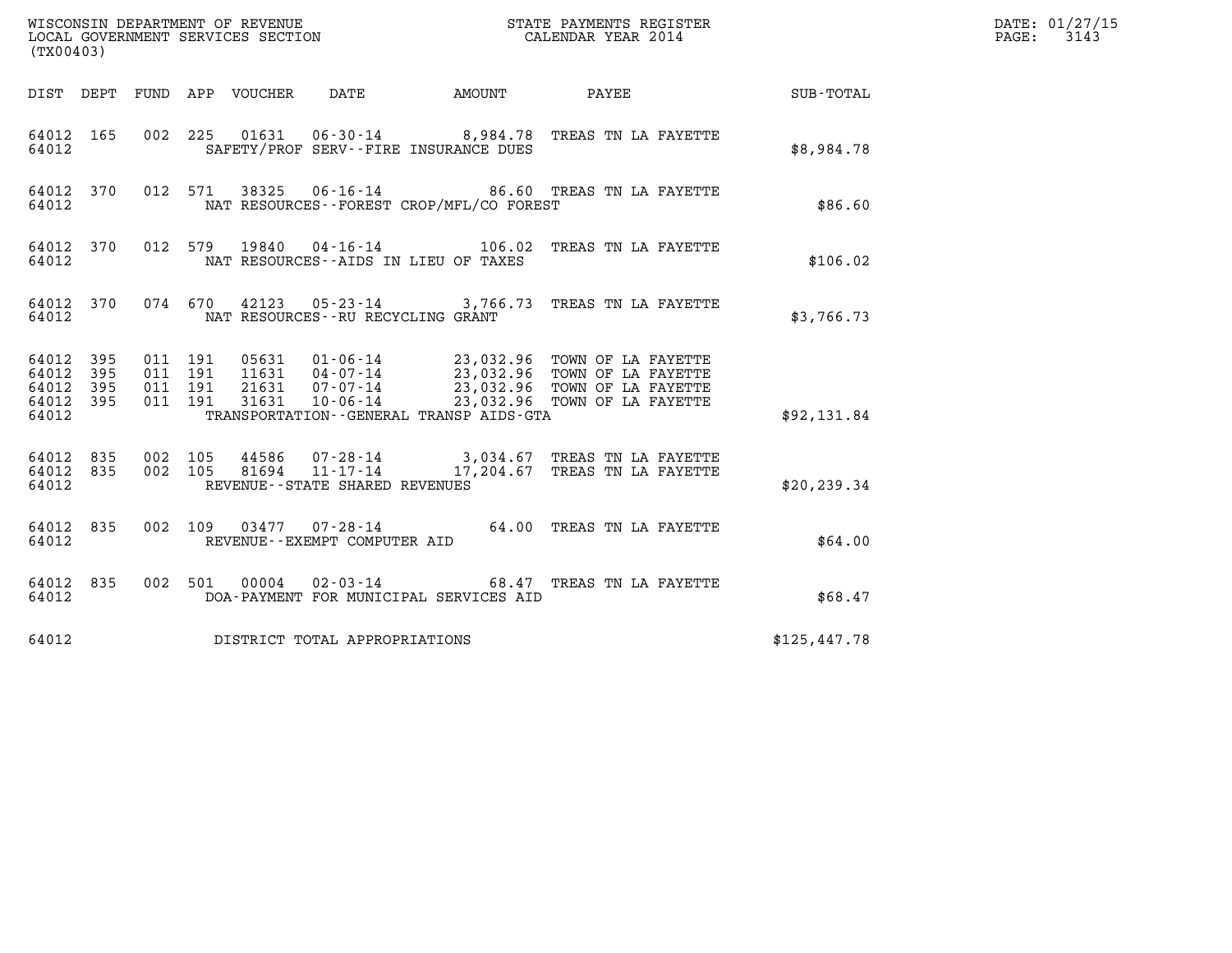| (TX00403)                                             |     |         |                               |                |                                                                 |                                                |                                                                                                                                                                                                  |               |  |
|-------------------------------------------------------|-----|---------|-------------------------------|----------------|-----------------------------------------------------------------|------------------------------------------------|--------------------------------------------------------------------------------------------------------------------------------------------------------------------------------------------------|---------------|--|
|                                                       |     |         |                               |                |                                                                 |                                                | DIST DEPT FUND APP VOUCHER DATE AMOUNT PAYEE SUB-TOTAL                                                                                                                                           |               |  |
| 64014                                                 |     |         |                               |                |                                                                 | SAFETY/PROF SERV--FIRE INSURANCE DUES          | 64014 165 002 225 01632 06-30-14 18,706.31 TREAS TN LA GRANGE                                                                                                                                    | \$18,706.31   |  |
|                                                       |     |         |                               |                |                                                                 | 64014 NAT RESOURCES-SEVERANCE/YIELD/WITHDRAWAL | 64014 370 000 001 01DNR 06-19-14 670.03 TREAS TOWN LA GRANGE                                                                                                                                     | \$670.03      |  |
|                                                       |     |         |                               |                |                                                                 | 64014 NAT RESOURCES--AIDS IN LIEU OF TAXES     | 64014 370 002 503 16694 01-30-14 66,343.34 TREAS TN LA GRANGE<br>TOWN SHARE 2189.14                                                                                                              | \$66,343.34   |  |
|                                                       |     |         |                               |                |                                                                 |                                                | $\begin{tabular}{llllll} 64014 & 370 & 012 & 381 & 00572 & 03-28-14 & & 7,531.10 & \texttt{TREAS TN LA GRANGE} \\ 64014 & & \texttt{NAT RESOURCES--BOAT PATROL} & & & & & \\ \end{tabular}$      | \$7,531.10    |  |
|                                                       |     |         |                               |                |                                                                 |                                                | 64014 370 012 550 00572 03-28-14 26,095.26 TREAS TN LA GRANGE<br>64014 NAT RESOURCES--BOATING ENFORCEMENT AIDS                                                                                   | \$26,095.26   |  |
|                                                       |     |         |                               |                |                                                                 | 64014 NAT RESOURCES--FOREST CROP/MFL/CO FOREST | 64014 370 012 571 38326 06-16-14 84.01 TREAS TN LA GRANGE                                                                                                                                        | \$84.01       |  |
|                                                       |     |         |                               |                |                                                                 | 64014 NAT RESOURCES--AIDS IN LIEU OF TAXES     | 64014 370 012 579 19839 04-16-14 5,421.22 TREAS TN LA GRANGE                                                                                                                                     | \$5,421.22    |  |
|                                                       |     |         |                               |                |                                                                 | 64014 NAT RESOURCES--RU RECYCLING GRANT        | 64014 370 074 670 42124 05-23-14 11,033.98 TREAS TN LA GRANGE                                                                                                                                    | \$11,033.98   |  |
| 64014<br>64014 395<br>64014 395<br>64014 395<br>64014 | 395 | 011 191 | 011 191<br>011 191<br>011 191 |                |                                                                 | TRANSPORTATION--GENERAL TRANSP AIDS-GTA        | 05632  01-06-14  32,813.50  TOWN OF LA GRANGE<br>11632  04-07-14  32,813.50  TOWN OF LA GRANGE<br>21632  07-07-14  32,813.50  TOWN OF LA GRANGE<br>31632  10-06-14  32,813.50  TOWN OF LA GRANGE | \$131, 254.00 |  |
| 64014 835<br>64014 835<br>64014                       |     | 002 105 | 002 105                       | 44587<br>81695 | 07-28-14<br>$11 - 17 - 14$<br>REVENUE - - STATE SHARED REVENUES |                                                | 3,492.10 TREAS TN LA GRANGE<br>20,888.43 TREAS TN LA GRANGE                                                                                                                                      | \$24,380.53   |  |
| 64014 835<br>64014                                    |     |         | 002 109                       |                | 03478 07-28-14<br>REVENUE--EXEMPT COMPUTER AID                  |                                                | 13.00 TREAS TN LA GRANGE                                                                                                                                                                         | \$13.00       |  |
| 64014                                                 |     |         |                               |                | DISTRICT TOTAL APPROPRIATIONS                                   |                                                |                                                                                                                                                                                                  | \$291,532.78  |  |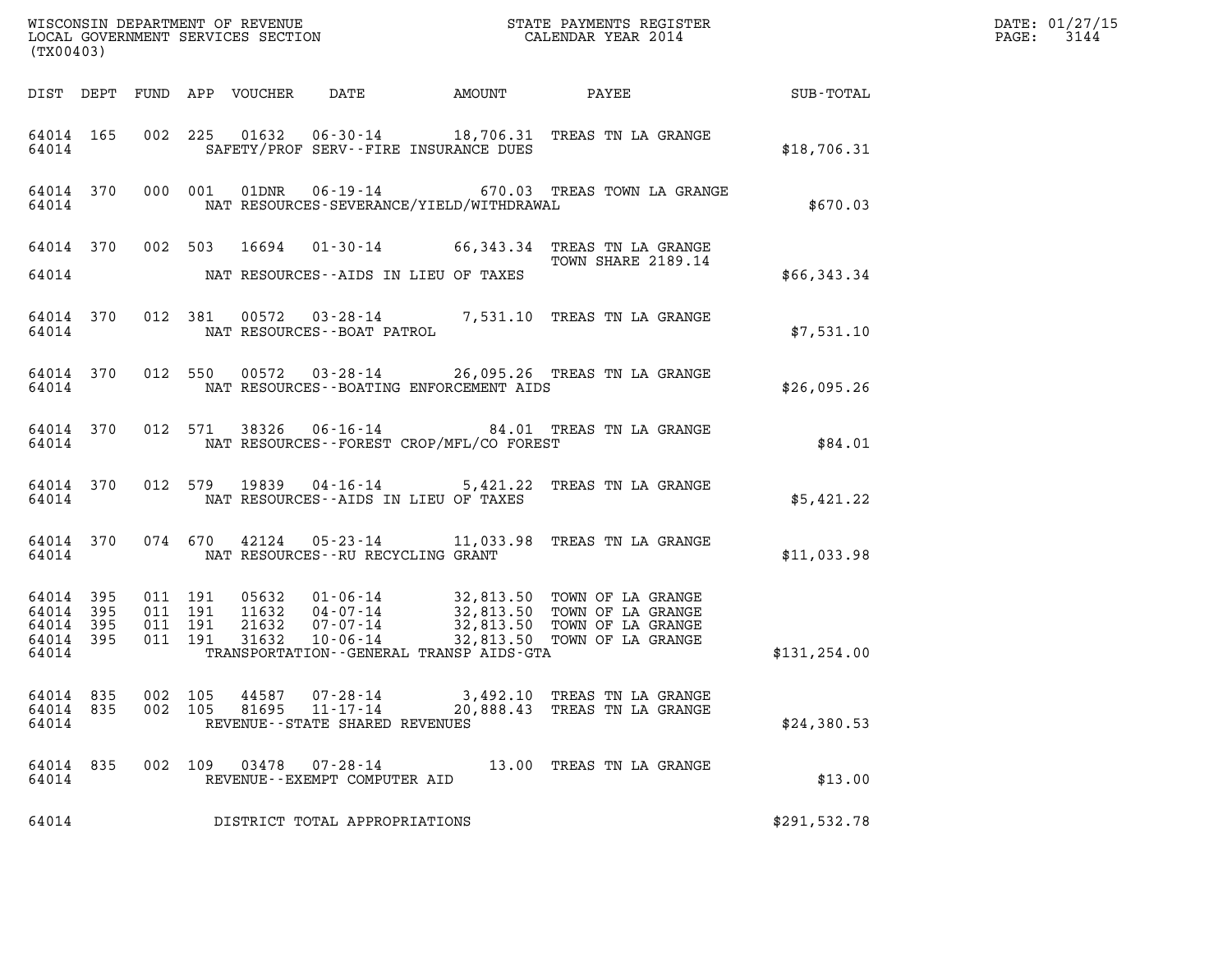| (TX00403)                                             |     |                               |         |                            |                                                                                         |                                             |              | DATE: 01/27/15<br>3145<br>$\mathtt{PAGE:}$ |
|-------------------------------------------------------|-----|-------------------------------|---------|----------------------------|-----------------------------------------------------------------------------------------|---------------------------------------------|--------------|--------------------------------------------|
|                                                       |     |                               |         | DIST DEPT FUND APP VOUCHER | DATE                                                                                    |                                             |              |                                            |
| 64016 165<br>64016                                    |     |                               |         |                            | 002 225 01633 06-30-14 36,352.42 TREAS TN LINN<br>SAFETY/PROF SERV--FIRE INSURANCE DUES |                                             | \$36,352.42  |                                            |
| 64016 370<br>64016                                    |     |                               |         |                            | 012 571 38327 06-16-14 5.60 TREAS TN LINN<br>NAT RESOURCES--FOREST CROP/MFL/CO FOREST   |                                             | \$5.60       |                                            |
| 64016 370<br>64016                                    |     |                               |         | 012 579 19841              | 04-16-14 67.86 TREAS TN LINN<br>NAT RESOURCES--AIDS IN LIEU OF TAXES                    |                                             | \$67.86      |                                            |
| 64016 370<br>64016                                    |     |                               |         |                            | 074 670 42125 05-23-14 10,652.87 TREAS TN LINN<br>NAT RESOURCES--RU RECYCLING GRANT     |                                             | \$10,652.87  |                                            |
| 64016 395<br>64016<br>64016 395<br>64016 395<br>64016 | 395 | 011 191<br>011 191<br>011 191 | 011 191 |                            | TRANSPORTATION--GENERAL TRANSP AIDS-GTA                                                 |                                             | \$174,044.86 |                                            |
| 64016 435<br>64016                                    |     |                               |         | 005 162 01HSD              | HS--AMBULANCE FUNDING ASSISTANCE GRANTS                                                 | 09-08-14 3,901.93 TREAS TOWN LINN           | \$3,901.93   |                                            |
| 64016 435<br>64016                                    |     |                               |         | 005 163 01LGS              | HS--PREPAID MEDICAL TRANSPORT REIMBURSE                                                 | 11-17-14 1,000.00 TOWN OF LINN RESCUE SQUAD | \$1,000.00   |                                            |
| 64016 455<br>64016                                    |     |                               |         |                            | 002 231 01527 02-21-14 1,120.00 TREAS TN LINN<br>JUSTICE--LAW ENFORCEMENT TRAINING      |                                             | \$1,120.00   |                                            |
| 64016 835<br>64016 835<br>64016                       |     | 002 105<br>002 105            |         |                            | REVENUE--STATE SHARED REVENUES                                                          |                                             | \$25,852.79  |                                            |
| 64016 835<br>64016                                    |     |                               |         | 002 109 03479              | 07-28-14<br>REVENUE--EXEMPT COMPUTER AID                                                | 166.00 TREAS TN LINN                        | \$166.00     |                                            |
| 64016 835<br>64016                                    |     |                               |         | 002 501 00004              | $02 - 03 - 14$<br>DOA-PAYMENT FOR MUNICIPAL SERVICES AID                                | 1,394.71 TREAS TN LINN                      | \$1,394.71   |                                            |
| 64016                                                 |     |                               |         |                            | DISTRICT TOTAL APPROPRIATIONS                                                           |                                             | \$254,559.04 |                                            |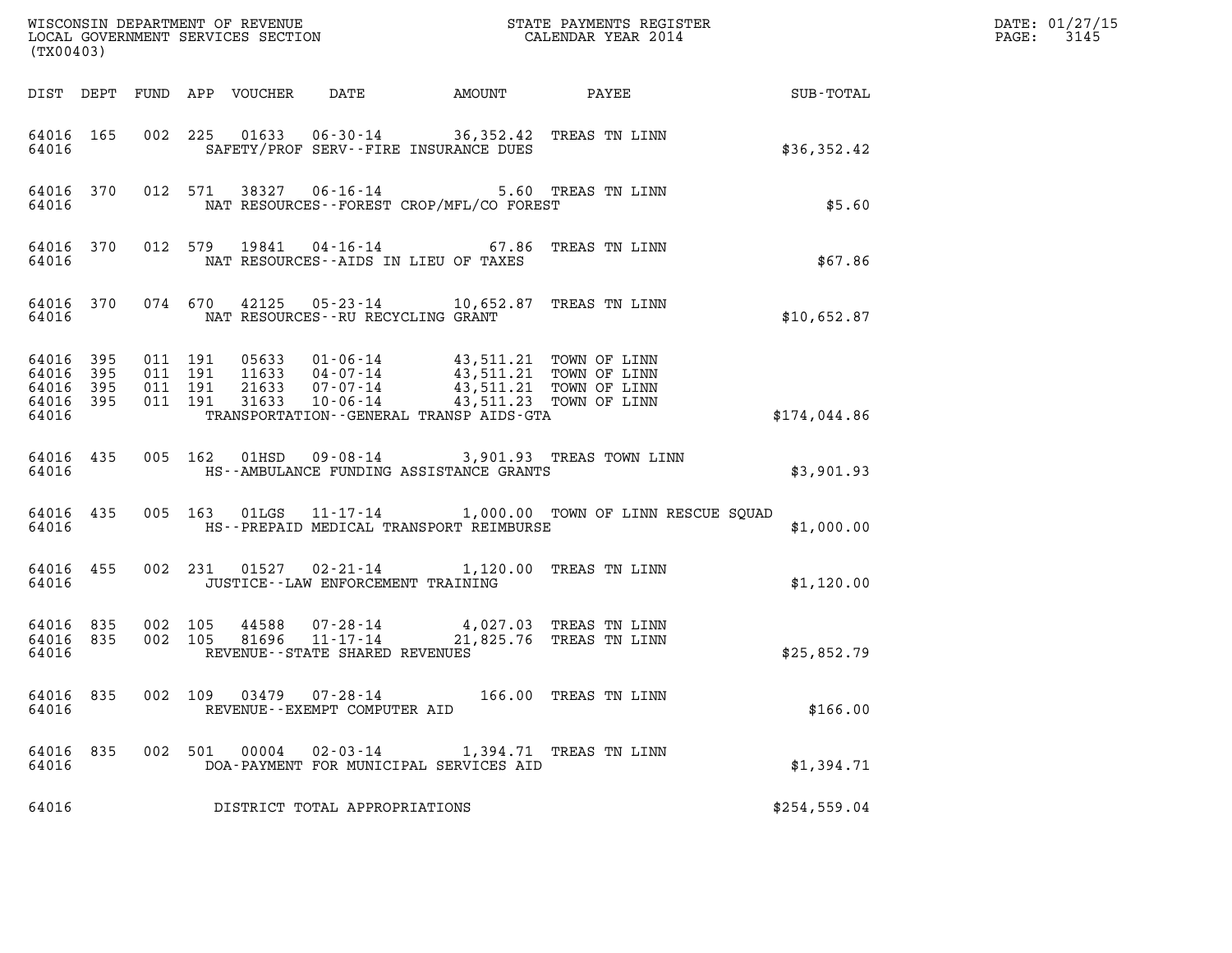| (TX00403)                                 |                          |                                          |         |                            |                                  |                                                                                                                                                                   |                                                               |               | DATE: 01/27/15<br>$\mathtt{PAGE:}$<br>3146 |
|-------------------------------------------|--------------------------|------------------------------------------|---------|----------------------------|----------------------------------|-------------------------------------------------------------------------------------------------------------------------------------------------------------------|---------------------------------------------------------------|---------------|--------------------------------------------|
|                                           |                          |                                          |         | DIST DEPT FUND APP VOUCHER | DATE                             |                                                                                                                                                                   |                                                               |               |                                            |
| 64018 165<br>64018                        |                          |                                          |         |                            |                                  | 002 225 01634 06-30-14 12,632.60 TREAS TN LYONS<br>SAFETY/PROF SERV--FIRE INSURANCE DUES                                                                          |                                                               | \$12,632.60   |                                            |
| 64018 370                                 |                          |                                          | 002 503 | 16808                      |                                  | 02-05-14 1,970.71 TREAS TN LYONS                                                                                                                                  | TOWN SHARE 104.81                                             |               |                                            |
| 64018                                     |                          |                                          |         |                            |                                  | NAT RESOURCES--AIDS IN LIEU OF TAXES                                                                                                                              |                                                               | \$1,970.71    |                                            |
| 64018 370<br>64018                        |                          |                                          | 012 571 | 38328                      |                                  | 06-16-14 37.94 TREAS TN LYONS<br>NAT RESOURCES--FOREST CROP/MFL/CO FOREST                                                                                         |                                                               | \$37.94       |                                            |
| 64018<br>64018<br>64018<br>64018          | 370<br>370<br>370        | 012 579<br>012 579<br>012 579            |         | 19842<br>19842<br>19842    | $04 - 16 - 14$<br>$04 - 16 - 14$ | $04 - 16 - 14$ 180.77<br>NAT RESOURCES--AIDS IN LIEU OF TAXES                                                                                                     | 8.16 TREAS TN LYONS<br>69.18 TREAS TN LYONS<br>TREAS TN LYONS | \$258.11      |                                            |
| 64018 370<br>64018                        |                          |                                          | 074 670 | 42126                      |                                  | 05-23-14 6,359.24 TREAS TN LYONS<br>NAT RESOURCES - - RU RECYCLING GRANT                                                                                          |                                                               | \$6,359.24    |                                            |
| 64018<br>64018<br>64018<br>64018<br>64018 | 395<br>395<br>395<br>395 | 011 191<br>011 191<br>011 191<br>011 191 |         | 21634<br>31634             | $07 - 07 - 14$<br>$10 - 06 - 14$ | 05634  01-06-14  29,574.49  TOWN OF LYONS<br>11634  04-07-14  29,574.49  TOWN OF LYONS<br>29,574.49 TOWN OF LYONS<br>TRANSPORTATION - - GENERAL TRANSP AIDS - GTA | 29,574.49 TOWN OF LYONS                                       | \$118, 297.96 |                                            |
| 64018 435<br>64018                        |                          |                                          | 005 162 | 01HSD                      |                                  | HS--AMBULANCE FUNDING ASSISTANCE GRANTS                                                                                                                           | 09-08-14 4,281.01 TREAS TOWN LYONS                            | \$4,281.01    |                                            |
| 64018 435<br>64018                        |                          |                                          | 005 163 |                            |                                  | HS--PREPAID MEDICAL TRANSPORT REIMBURSE                                                                                                                           | 01LGS  11-17-14  2,000.00 TOWN OF LYONS AMBULANCE SERV        | \$2,000.00    |                                            |
| 64018 465<br>64018                        |                          |                                          | 002 342 |                            |                                  | 00900  01-07-14  1,060.00  TREAS TN LYONS<br>MILITARY AFFAIRS-EMERGENCY MGMT-FED FUND                                                                             |                                                               | \$1,060.00    |                                            |
| 64018 835<br>64018                        |                          |                                          | 002 105 |                            | REVENUE--STATE SHARED REVENUES   | 64018 835 002 105 44589 07-28-14 6,291.86 TREAS TN LYONS<br>81697 11-17-14 33,665.60 TREAS TN LYONS                                                               |                                                               | \$39,957.46   |                                            |
| 64018 835<br>64018                        |                          |                                          |         |                            | REVENUE--EXEMPT COMPUTER AID     | 002 109  03480  07-28-14  489.00 TREAS TN LYONS                                                                                                                   |                                                               | \$489.00      |                                            |
| 64018 835<br>64018                        |                          |                                          |         |                            | REVENUE--LOTTERY CREDIT -        | 021 363 36389 03-24-14 988.94 TREAS TN LYONS                                                                                                                      |                                                               | \$988.94      |                                            |
| 64018                                     |                          |                                          |         |                            | DISTRICT TOTAL APPROPRIATIONS    |                                                                                                                                                                   |                                                               | \$188,332.97  |                                            |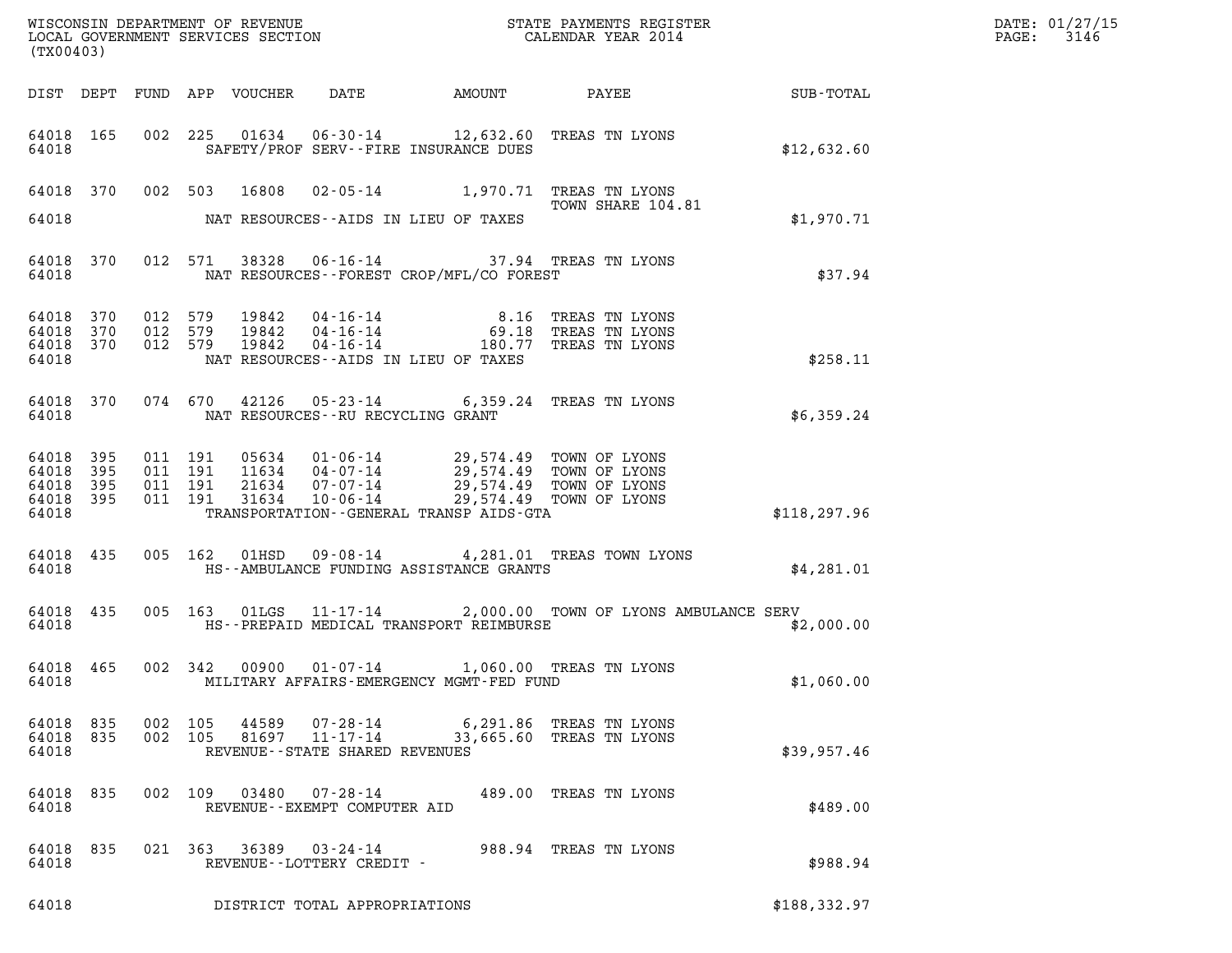| WISCONSIN DEPARTMENT OF REVENUE<br>LOCAL GOVERNMENT SERVICES SECTION<br>(TX00403) |                    |                                          |         |                                  |                                                                    |                                              | STATE PAYMENTS REGISTER<br>CALENDAR YEAR 2014                                                                                 |               | DATE: 01/27/15<br>$\mathtt{PAGE:}$<br>3147 |
|-----------------------------------------------------------------------------------|--------------------|------------------------------------------|---------|----------------------------------|--------------------------------------------------------------------|----------------------------------------------|-------------------------------------------------------------------------------------------------------------------------------|---------------|--------------------------------------------|
|                                                                                   |                    |                                          |         | DIST DEPT FUND APP VOUCHER DATE  |                                                                    | AMOUNT PAYEE                                 |                                                                                                                               | SUB-TOTAL     |                                            |
| 64020 165<br>64020                                                                |                    |                                          | 002 225 | 01635                            |                                                                    | SAFETY/PROF SERV--FIRE INSURANCE DUES        | 06-30-14 7,744.88 TREAS TN RICHMOND                                                                                           | \$7,744.88    |                                            |
| 64020 370                                                                         |                    |                                          | 002 503 |                                  |                                                                    |                                              | 16809  02-05-14   16,807.90   TREAS TN RICHMOND<br>TOWN SHARE 1335.42                                                         |               |                                            |
| 64020                                                                             |                    |                                          |         |                                  |                                                                    | NAT RESOURCES--AIDS IN LIEU OF TAXES         |                                                                                                                               | \$16,807.90   |                                            |
| 64020 370<br>64020                                                                |                    |                                          | 012 571 |                                  |                                                                    | NAT RESOURCES - - FOREST CROP/MFL/CO FOREST  | 38329   06-16-14   52.55   TREAS TN RICHMOND                                                                                  | \$52.55       |                                            |
| 64020 370<br>64020                                                                |                    |                                          |         |                                  | NAT RESOURCES - - RU RECYCLING GRANT                               |                                              | 074 670 42127 05-23-14 5,540.76 TREAS TN RICHMOND                                                                             | \$5,540.76    |                                            |
| 64020 395<br>64020<br>64020<br>64020<br>64020                                     | 395<br>395<br>-395 | 011 191<br>011 191<br>011 191<br>011 191 |         | 05635<br>11635<br>21635<br>31635 | 04 - 07 - 14<br>07 - 07 - 14<br>10 - 06 - 14                       | TRANSPORTATION - - GENERAL TRANSP AIDS - GTA | 01-06-14 26,319.60 TOWN OF RICHMOND<br>26,319.60 TOWN OF RICHMOND<br>26,319.60 TOWN OF RICHMOND<br>26,319.61 TOWN OF RICHMOND | \$105, 278.41 |                                            |
| 64020 395<br>64020                                                                |                    |                                          | 011 278 | 00681                            |                                                                    | TRANSPORTATION--LRIP/TRIP/MSIP GRANTS        | 01-10-14 14,858.92 TREAS TN RICHMOND                                                                                          | \$14,858.92   |                                            |
| 64020 835<br>64020<br>64020                                                       | 835                | 002 105<br>002 105                       |         | 44590<br>81698                   | $07 - 28 - 14$<br>$11 - 17 - 14$<br>REVENUE--STATE SHARED REVENUES |                                              | 3,067.12 TREAS TN RICHMOND<br>17,409.24 TREAS TN RICHMOND                                                                     | \$20,476.36   |                                            |
| 64020 835<br>64020                                                                |                    |                                          |         |                                  | REVENUE--EXEMPT COMPUTER AID                                       |                                              | 002  109  03481  07-28-14  20.00 TREAS TN RICHMOND                                                                            | \$20.00       |                                            |
| 64020 835<br>64020                                                                |                    | 021 363                                  |         |                                  | REVENUE--LOTTERY CREDIT -                                          |                                              | 36390 03-24-14 1,363.35 TREAS TN RICHMOND                                                                                     | \$1,363.35    |                                            |
| 64020                                                                             |                    |                                          |         |                                  | DISTRICT TOTAL APPROPRIATIONS                                      |                                              |                                                                                                                               | \$172, 143.13 |                                            |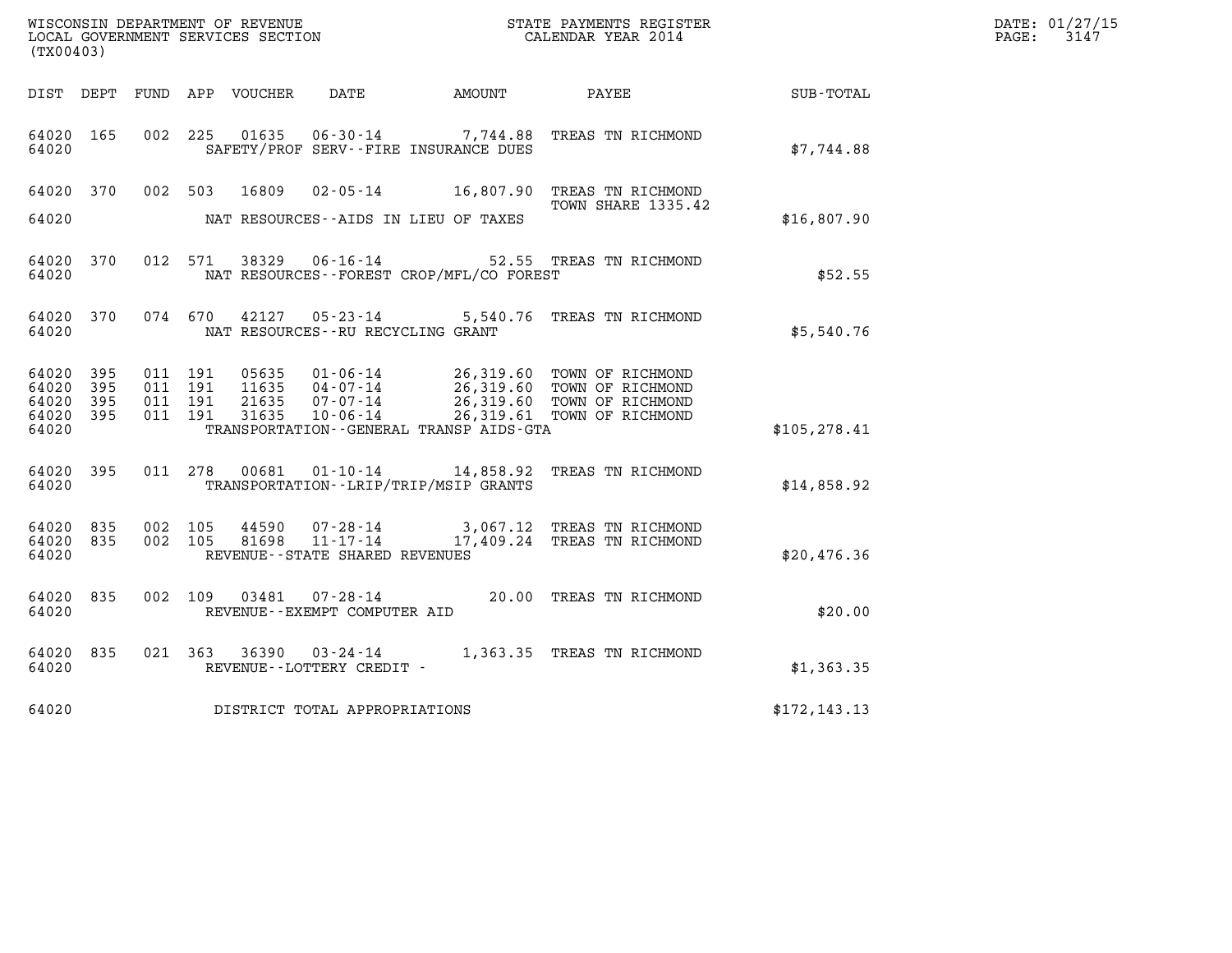| WISCONSIN DEPARTMENT OF REVENUE<br>(TX00403)                    | LOCAL GOVERNMENT SERVICES SECTION                                                                                                                                                                                                   | STATE PAYMENTS REGISTER<br>CALENDAR YEAR 2014 |              | DATE: 01/27/15<br>$\mathtt{PAGE:}$<br>3148 |
|-----------------------------------------------------------------|-------------------------------------------------------------------------------------------------------------------------------------------------------------------------------------------------------------------------------------|-----------------------------------------------|--------------|--------------------------------------------|
|                                                                 | DIST DEPT FUND APP VOUCHER DATE<br>AMOUNT                                                                                                                                                                                           | PAYEE SUB-TOTAL                               |              |                                            |
| 64022 165<br>64022                                              | 002 225 01636 06-30-14 2,893.10 TREAS TN SHARON<br>SAFETY/PROF SERV--FIRE INSURANCE DUES                                                                                                                                            |                                               | \$2,893.10   |                                            |
| 64022 370<br>64022                                              | 012 579 19843 04-16-14 215.92 TREAS TN SHARON<br>NAT RESOURCES--AIDS IN LIEU OF TAXES                                                                                                                                               |                                               | \$215.92     |                                            |
| 64022 370<br>64022                                              | 074  670  42128  05-23-14  980.11  TREAS TN SHARON<br>NAT RESOURCES - - RU RECYCLING GRANT                                                                                                                                          |                                               | \$980.11     |                                            |
| 64022 395<br>64022<br>395<br>64022<br>395<br>64022 395<br>64022 | 05636  01-06-14  21,868.61  TOWN OF SHARON<br>11636  04-07-14  21,868.61  TOWN OF SHARON<br>011 191<br>011 191<br>21636 07-07-14 21,868.61 TOWN OF SHARON<br>011 191<br>011 191<br>31636<br>TRANSPORTATION--GENERAL TRANSP AIDS-GTA | 10-06-14 21,868.61 TOWN OF SHARON             | \$87,474.44  |                                            |
| 64022 835<br>64022 835<br>64022                                 | 002 105<br>44591 07-28-14 2,396.60 TREAS TN SHARON<br>81699 11-17-14<br>002 105<br>REVENUE--STATE SHARED REVENUES                                                                                                                   | 13,590.31 TREAS TN SHARON                     | \$15,986.91  |                                            |
| 64022 835<br>64022                                              | 002 109 03482 07-28-14 98.00 TREAS TN SHARON<br>REVENUE--EXEMPT COMPUTER AID                                                                                                                                                        |                                               | \$98.00      |                                            |
| 64022                                                           | DISTRICT TOTAL APPROPRIATIONS                                                                                                                                                                                                       |                                               | \$107,648.48 |                                            |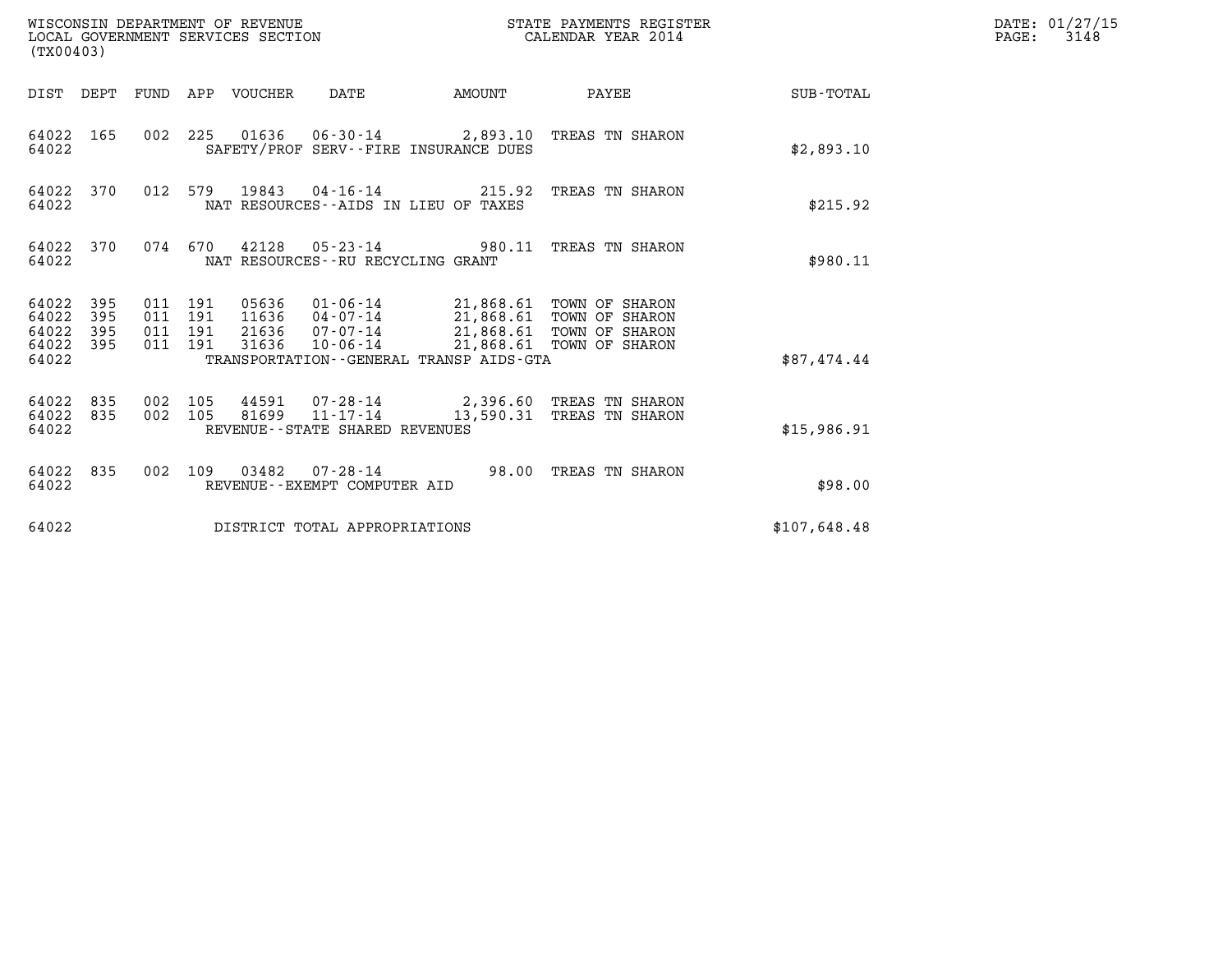| (TX00403)                                     |                   |                              |                    |                                |                                          |                                                                                                                                                                                                                      |              | DATE: 01/27/15<br>$\mathtt{PAGE:}$<br>3149 |
|-----------------------------------------------|-------------------|------------------------------|--------------------|--------------------------------|------------------------------------------|----------------------------------------------------------------------------------------------------------------------------------------------------------------------------------------------------------------------|--------------|--------------------------------------------|
|                                               |                   |                              |                    |                                |                                          | DIST DEPT FUND APP VOUCHER DATE AMOUNT PAYEE TOTAL                                                                                                                                                                   |              |                                            |
| 64024 165<br>64024                            |                   |                              |                    |                                | SAFETY/PROF SERV--FIRE INSURANCE DUES    | 002 225 01637 06-30-14 7,529.25 TREAS TN SPRING PRAIRIE                                                                                                                                                              | \$7,529.25   |                                            |
| 64024 370<br>64024                            |                   |                              |                    |                                | NAT RESOURCES--AIDS IN LIEU OF TAXES     | 002 503 16695 01-30-14 1,575.21 TREAS TN SPRING PRAIRIE                                                                                                                                                              | \$1,575.21   |                                            |
| 64024 370<br>64024                            |                   |                              |                    |                                | NAT RESOURCES--FOREST CROP/MFL/CO FOREST | 012 571 38330 06-16-14 32.60 TREAS TN SPRING PRAIRIE                                                                                                                                                                 | \$32.60      |                                            |
| 64024                                         |                   |                              |                    |                                | NAT RESOURCES--AIDS IN LIEU OF TAXES     | 64024 370 012 579 19844 04-16-14 35.20 TREAS TN SPRING PRAIRIE                                                                                                                                                       | \$35.20      |                                            |
| 64024                                         |                   |                              |                    |                                | NAT RESOURCES--RU RECYCLING GRANT        | 64024 370 074 670 42129 05-23-14 1,404.80 TREAS TN SPRING PRAIRIE                                                                                                                                                    | \$1,404.80   |                                            |
| 64024 395<br>64024<br>64024<br>64024<br>64024 | 395<br>395<br>395 | 011 191<br>011 191           | 011 191<br>011 191 |                                | TRANSPORTATION--GENERAL TRANSP AIDS-GTA  | 05637  01-06-14  24,022.36  TOWN OF SPRING PRAIRIE<br>11637  04-07-14  24,022.36  TOWN OF SPRING PRAIRIE<br>21637  07-07-14  24,022.36  TOWN OF SPRING PRAIRIE<br>31637  10-06-14  24,022.38  TOWN OF SPRING PRAIRIE | \$96,089.46  |                                            |
| 64024 835<br>64024                            |                   | 64024 835 002 105<br>002 105 |                    | REVENUE--STATE SHARED REVENUES |                                          | 44592  07-28-14  3,766.72  TREAS TN SPRING PRAIRIE<br>81700  11-17-14  21,344.74  TREAS TN SPRING PRAIRIE                                                                                                            | \$25, 111.46 |                                            |
| 64024 835<br>64024                            |                   |                              |                    | REVENUE--EXEMPT COMPUTER AID   |                                          | 002 109 03483 07-28-14 40.00 TREAS TN SPRING PRAIRIE                                                                                                                                                                 | \$40.00      |                                            |
| 64024                                         |                   |                              |                    | DISTRICT TOTAL APPROPRIATIONS  |                                          |                                                                                                                                                                                                                      | \$131,817.98 |                                            |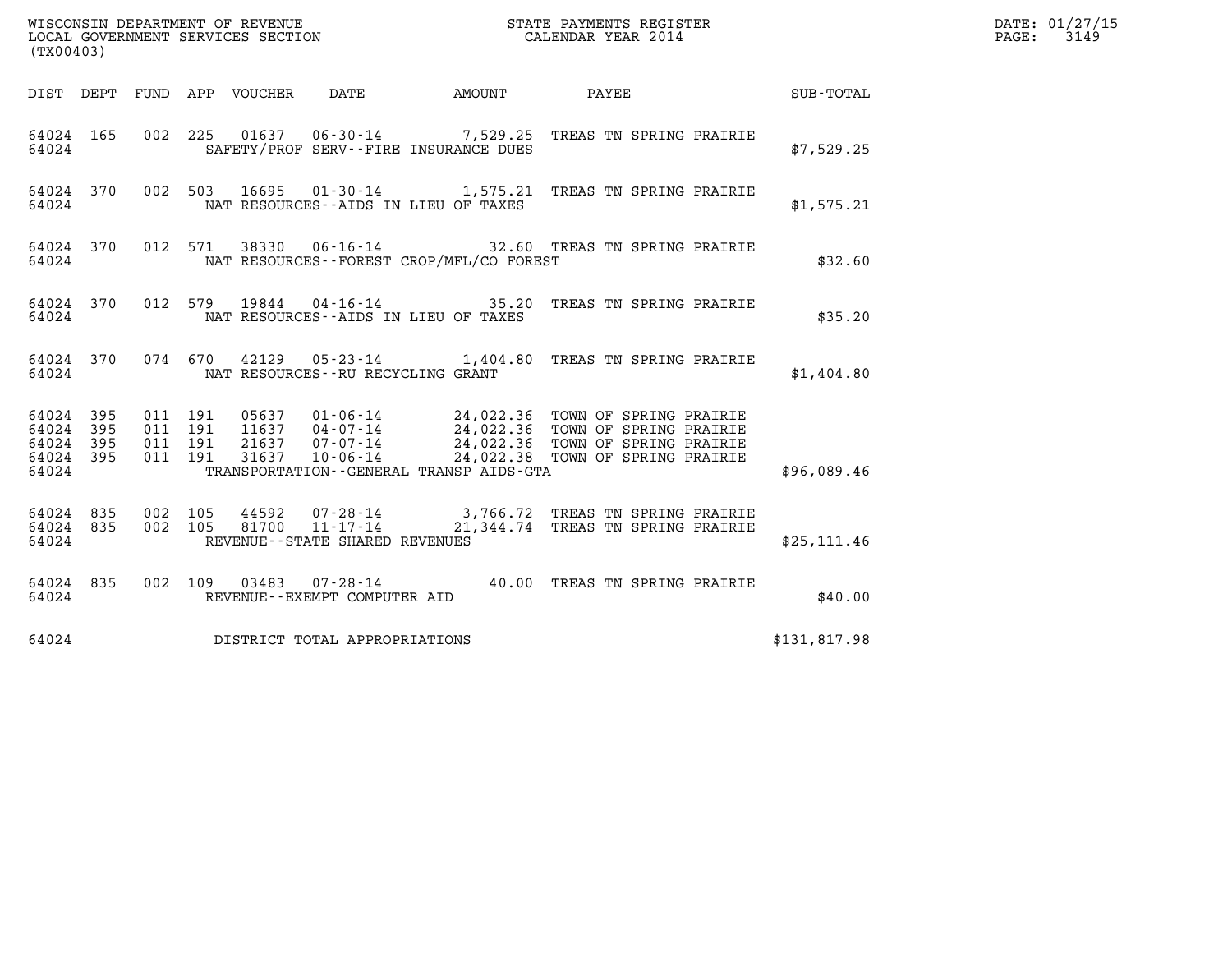| DATE: | 01/27/15 |
|-------|----------|
| PAGE: | 3150     |

| (TX00403)                       |            |         |                            |                                                          |                                                                                                                                                                                                               |              | DATE: 01/27/15<br>3150<br>$\mathtt{PAGE:}$ |
|---------------------------------|------------|---------|----------------------------|----------------------------------------------------------|---------------------------------------------------------------------------------------------------------------------------------------------------------------------------------------------------------------|--------------|--------------------------------------------|
|                                 |            |         | DIST DEPT FUND APP VOUCHER | DATE                                                     |                                                                                                                                                                                                               |              |                                            |
| 64026 165<br>64026              |            |         |                            | SAFETY/PROF SERV--FIRE INSURANCE DUES                    | 002 225 01638 06-30-14 13,746.71 TREAS TN SUGAR CREEK                                                                                                                                                         | \$13,746.71  |                                            |
|                                 |            |         |                            |                                                          | 64026 370 002 503 16810 02-05-14 24,354.18 TREAS TN SUGAR CREEK<br><b>TOWN SHARE 1755.15</b>                                                                                                                  |              |                                            |
| 64026                           |            |         |                            | NAT RESOURCES--AIDS IN LIEU OF TAXES                     |                                                                                                                                                                                                               | \$24,354.18  |                                            |
| 64026                           |            |         |                            | NAT RESOURCES--FOREST CROP/MFL/CO FOREST                 | 64026 370 012 571 38331 06-16-14 5.80 TREAS TN SUGAR CREEK                                                                                                                                                    | \$5.80       |                                            |
| 64026                           |            |         |                            | NAT RESOURCES--RU RECYCLING GRANT                        | 64026 370 074 670 42130 05-23-14 10,453.99 TREAS TN SUGAR CREEK                                                                                                                                               | \$10,453.99  |                                            |
| 64026<br>64026                  | 395<br>395 | 011 191 | 011 191                    |                                                          |                                                                                                                                                                                                               |              |                                            |
| 64026 395<br>64026 395          |            | 011 191 | 011 191                    |                                                          | 05638  01-06-14  32,231.32  TOWN OF SUGAR CREEK<br>11638  04-07-14  32,231.32  TOWN OF SUGAR CREEK<br>21638  07-07-14  32,231.32  TOWN OF SUGAR CREEK<br>31638  10-06-14  232,231.34  TOWN OF SUGAR CREEK     |              |                                            |
| 64026                           |            |         |                            | TRANSPORTATION--GENERAL TRANSP AIDS-GTA                  |                                                                                                                                                                                                               | \$128,925.30 |                                            |
| 64026 835<br>64026 835<br>64026 |            | 002 105 |                            | REVENUE--STATE SHARED REVENUES                           | $\begin{array}{cccc} 002 & 105 & 44593 & 07\text{-}28\text{-}14 & 6,555.02 & \text{TREAS TN SUGAR CREEK} \\ 002 & 105 & 81701 & 11\text{-}17\text{-}14 & 37,246.71 & \text{TREAS TN SUGAR CREEK} \end{array}$ | \$43,801.73  |                                            |
| 64026 835<br>64026              |            |         |                            | REVENUE--EXEMPT COMPUTER AID                             | 002 109 03484 07-28-14 56.00 TREAS TN SUGAR CREEK                                                                                                                                                             | \$56.00      |                                            |
| 64026 835<br>64026              |            |         | 002 501 00004              | $02 - 03 - 14$<br>DOA-PAYMENT FOR MUNICIPAL SERVICES AID | 51.45 TREAS TN SUGAR CREEK                                                                                                                                                                                    | \$51.45      |                                            |
| 64026                           |            |         |                            | DISTRICT TOTAL APPROPRIATIONS                            |                                                                                                                                                                                                               | \$221,395.16 |                                            |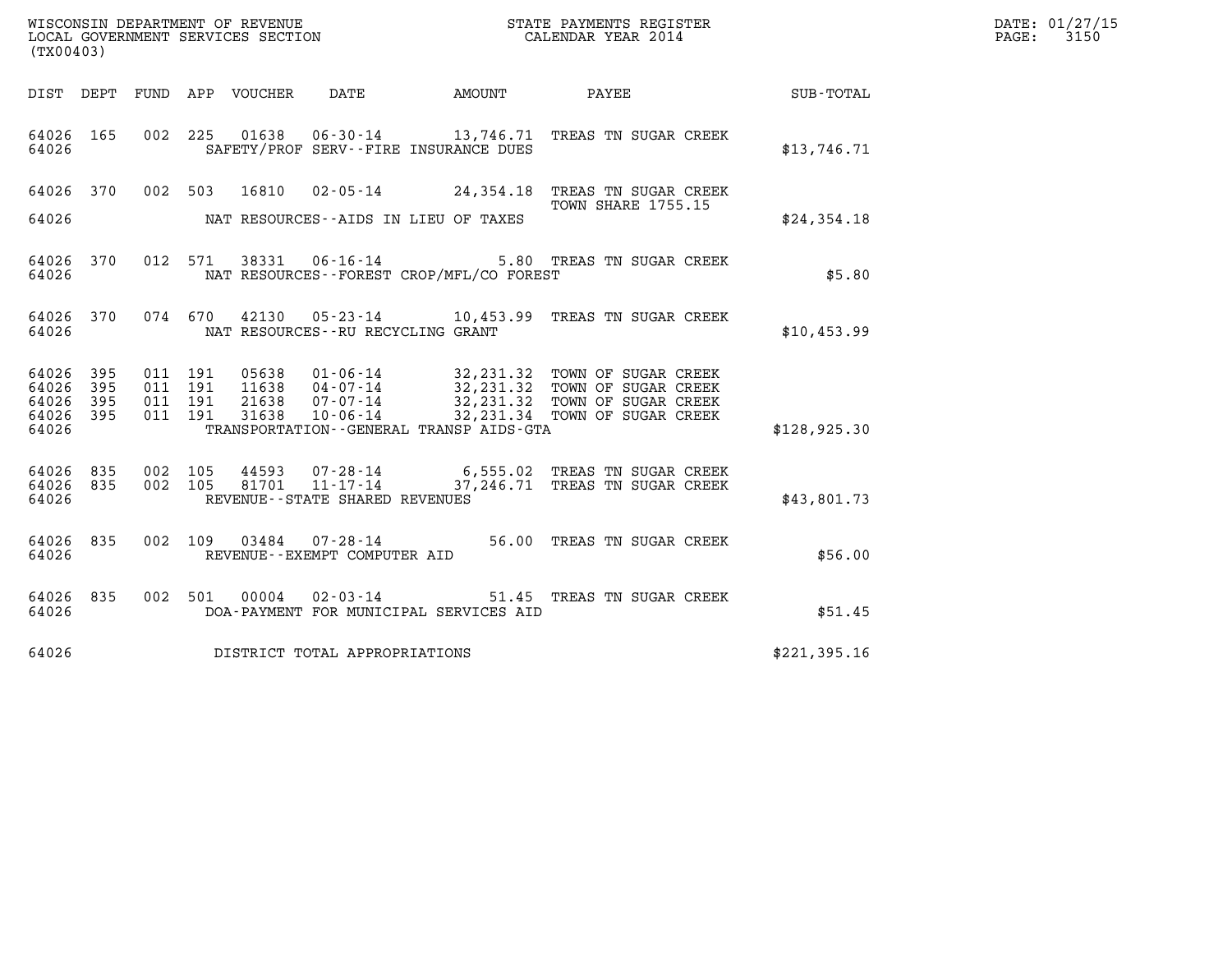| DATE: | 01/27/15 |
|-------|----------|
| PAGE: | 3151     |

| (TX00403)                                                             |                                                                                                                                                                                                                                                                                                   |                 | DATE: 01/27/15<br>3151<br>$\mathtt{PAGE:}$ |
|-----------------------------------------------------------------------|---------------------------------------------------------------------------------------------------------------------------------------------------------------------------------------------------------------------------------------------------------------------------------------------------|-----------------|--------------------------------------------|
| DIST DEPT                                                             | DATE<br>FUND APP VOUCHER<br>AMOUNT                                                                                                                                                                                                                                                                | PAYEE SUB-TOTAL |                                            |
| 64028 165<br>64028                                                    | 01639<br>002 225<br>06-30-14 8,266.00 TREAS TN TROY<br>SAFETY/PROF SERV--FIRE INSURANCE DUES                                                                                                                                                                                                      | \$8,266.00      |                                            |
| 64028<br>370<br>64028<br>370<br>002<br>64028<br>370                   | 002 503<br>16811<br>$02 - 05 - 14$ 28,885.56<br>TREAS TN TROY<br>39,110.46<br>503<br>16811<br>02-05-14<br>TREAS TN TROY<br>002 503<br>16811<br>$02 - 05 - 14$<br>571.51 TREAS TN TROY<br>TOWN SHARE 8410.52                                                                                       |                 |                                            |
| 64028                                                                 | NAT RESOURCES--AIDS IN LIEU OF TAXES                                                                                                                                                                                                                                                              | \$68,567.53     |                                            |
| 64028<br>370<br>64028                                                 | 012 381<br>00595<br>03-28-14 4,679.25 TREAS TN TROY<br>NAT RESOURCES--BOAT PATROL                                                                                                                                                                                                                 | \$4,679.25      |                                            |
| 64028<br>370<br>64028                                                 | 012 550<br>00595<br>03-28-14 16,213.61 TREAS TN TROY<br>NAT RESOURCES--BOATING ENFORCEMENT AIDS                                                                                                                                                                                                   | \$16, 213.61    |                                            |
| 64028<br>370<br>64028                                                 | 012 571<br>38332<br>06-16-14<br>33.00 TREAS TN TROY<br>NAT RESOURCES - - FOREST CROP/MFL/CO FOREST                                                                                                                                                                                                | \$33.00         |                                            |
| 64028 370<br>64028                                                    | 05-01-14 280.50 TREAS TN TROY<br>012 573<br>02529<br>NAT RESOURCES - - BOATING PROJECTS                                                                                                                                                                                                           | \$280.50        |                                            |
| 64028<br>370<br>64028<br>370<br>64028<br>370<br>64028<br>370<br>64028 | 012 579<br>19845<br>04 - 16 - 14 828.65<br>04 - 16 - 14 8.84<br>TREAS TN TROY<br>012 579<br>19845<br>TREAS TN TROY<br>012 579<br>19845<br>$04 - 16 - 14$<br>925.44<br>TREAS TN TROY<br>012 579<br>19845<br>$04 - 16 - 14$<br>546.03<br>TREAS TN TROY<br>NAT RESOURCES--AIDS IN LIEU OF TAXES      | \$2,308.96      |                                            |
| 64028 370                                                             | 074 670 42131<br>05-23-14 4,071.78 TREAS TN TROY                                                                                                                                                                                                                                                  |                 |                                            |
| 64028                                                                 | NAT RESOURCES--RU RECYCLING GRANT                                                                                                                                                                                                                                                                 | \$4,071.78      |                                            |
| 64028 395<br>64028<br>395<br>64028<br>395<br>64028<br>395<br>64028    | 011 191<br>05639<br>01-06-14<br>21,609.27 TOWN OF TROY<br>011 191<br>11639<br>04-07-14<br>21,609.27<br>TOWN OF TROY<br>011 191<br>21639<br>$07 - 07 - 14$<br>21,609.27<br>TOWN OF TROY<br>011 191<br>31639<br>$10 - 06 - 14$<br>21,609.30 TOWN OF TROY<br>TRANSPORTATION--GENERAL TRANSP AIDS-GTA | \$86,437.11     |                                            |
| 64028<br>455<br>64028                                                 | 002 231<br>$01779$ $02 - 26 - 14$<br>TREAS TN TROY<br>640.00<br>JUSTICE - - LAW ENFORCEMENT TRAINING                                                                                                                                                                                              | \$640.00        |                                            |
| 64028 835<br>64028 835<br>64028                                       | 002 105<br>44594<br>07-28-14<br>4,479.62<br>TREAS TN TROY<br>002 105<br>81702<br>11-17-14<br>25,384.53 TREAS TN TROY<br>REVENUE - - STATE SHARED REVENUES                                                                                                                                         | \$29,864.15     |                                            |

64028 835 002 109 03485 07-28-14 86.00 TREAS TN TROY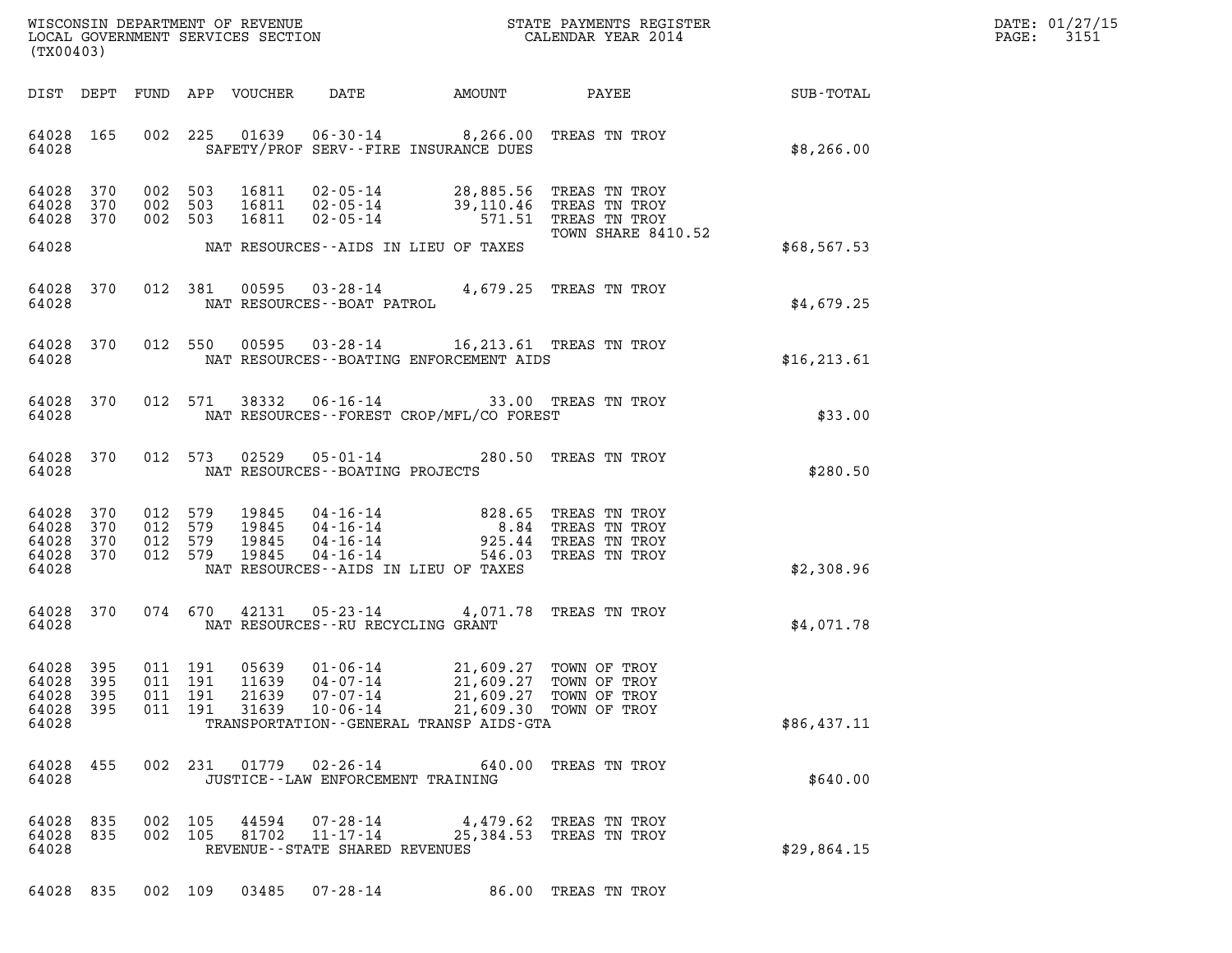| WISCONSIN DEPARTMENT OF REVENUE<br>LOCAL GOVERNMENT SERVICES SECTION<br>(TX00403) |             |         |                                             |          | STATE PAYMENTS REGISTER<br>CALENDAR YEAR 2014 |              | DATE: 01/27/15<br>3152<br>$\mathtt{PAGE}$ : |
|-----------------------------------------------------------------------------------|-------------|---------|---------------------------------------------|----------|-----------------------------------------------|--------------|---------------------------------------------|
| DIST<br>DEPT                                                                      | FUND<br>APP | VOUCHER | DATE                                        | AMOUNT   | PAYEE                                         | SUB-TOTAL    |                                             |
| 64028                                                                             |             |         | REVENUE--EXEMPT COMPUTER AID                |          |                                               | \$86.00      |                                             |
| 835<br>64028<br>64028                                                             | 021<br>363  | 36391   | $03 - 24 - 14$<br>REVENUE--LOTTERY CREDIT - | 6,863.44 | TREAS TN TROY                                 | \$6,863.44   |                                             |
| 64028                                                                             |             |         | DISTRICT TOTAL APPROPRIATIONS               |          |                                               | \$228,311.33 |                                             |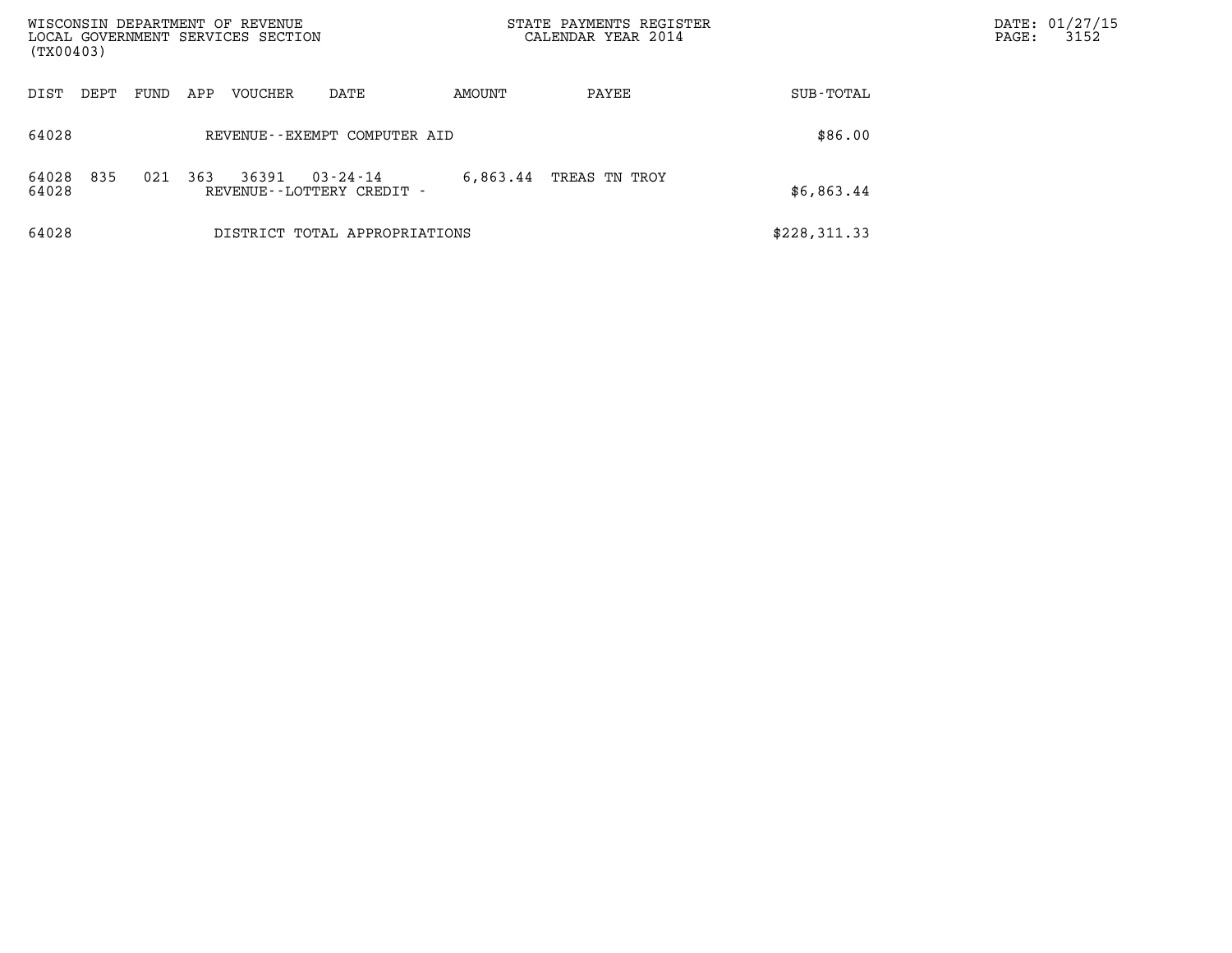| WISCONSIN DEPARTMENT OF REVENUE<br>LOCAL GOVERNMENT SERVICES SECTION<br>(TX00403) |            |                               |         |                                 |                                               |                                             | STATE PAYMENTS REGISTER<br>CALENDAR YEAR 2014                                                                                                                                                |              | DATE: 01/27/15<br>$\mathtt{PAGE:}$<br>3153 |
|-----------------------------------------------------------------------------------|------------|-------------------------------|---------|---------------------------------|-----------------------------------------------|---------------------------------------------|----------------------------------------------------------------------------------------------------------------------------------------------------------------------------------------------|--------------|--------------------------------------------|
|                                                                                   |            |                               |         | DIST DEPT FUND APP VOUCHER DATE |                                               | <b>AMOUNT</b>                               | PAYEE                                                                                                                                                                                        | SUB-TOTAL    |                                            |
| 64030 165<br>64030                                                                |            |                               |         |                                 |                                               | SAFETY/PROF SERV--FIRE INSURANCE DUES       | 002 225 01640 06-30-14 8,122.24 TREAS TN WALWORTH                                                                                                                                            | \$8,122.24   |                                            |
| 64030 370<br>64030                                                                |            |                               |         |                                 | 012 571 38333 06-16-14                        | NAT RESOURCES - - FOREST CROP/MFL/CO FOREST | 5.80 TREAS TN WALWORTH                                                                                                                                                                       | \$5.80       |                                            |
| 64030 370<br>64030                                                                |            |                               |         |                                 | NAT RESOURCES--RU RECYCLING GRANT             |                                             | 074 670 42132 05-23-14 4,564.61 TREAS TN WALWORTH                                                                                                                                            | \$4,564.61   |                                            |
| 64030 395<br>64030<br>64030<br>64030 395<br>64030                                 | 395<br>395 | 011 191<br>011 191<br>011 191 | 011 191 |                                 |                                               | TRANSPORTATION--GENERAL TRANSP AIDS-GTA     | 05640  01-06-14  21,259.97  TOWN OF WALWORTH<br>11640  04-07-14  21,259.97  TOWN OF WALWORTH<br>21640  07-07-14  21,259.97  TOWN OF WALWORTH<br>31640  10-06-14  21,259.98  TOWN OF WALWORTH | \$85,039.89  |                                            |
| 64030 395<br>64030                                                                |            |                               |         |                                 |                                               | TRANSPORTATION - - LRIP/TRIP/MSIP GRANTS    | 011 278 01941 01-23-14 231,054.46 TREAS TN WALWORTH                                                                                                                                          | \$231,054.46 |                                            |
| 64030 835<br>64030 835<br>64030                                                   |            | 002 105<br>002 105            |         | 44595<br>81703                  | 11-17-14<br>REVENUE - - STATE SHARED REVENUES |                                             | 07-28-14 4,028.88 TREAS TN WALWORTH<br>31,165.20 TREAS TN WALWORTH                                                                                                                           | \$35,194.08  |                                            |
| 64030 835<br>64030                                                                |            |                               |         |                                 | REVENUE - - EXEMPT COMPUTER AID               |                                             | 002 109 03486 07-28-14 545.00 TREAS TN WALWORTH                                                                                                                                              | \$545.00     |                                            |
| 64030                                                                             |            |                               |         |                                 | DISTRICT TOTAL APPROPRIATIONS                 |                                             |                                                                                                                                                                                              | \$364,526.08 |                                            |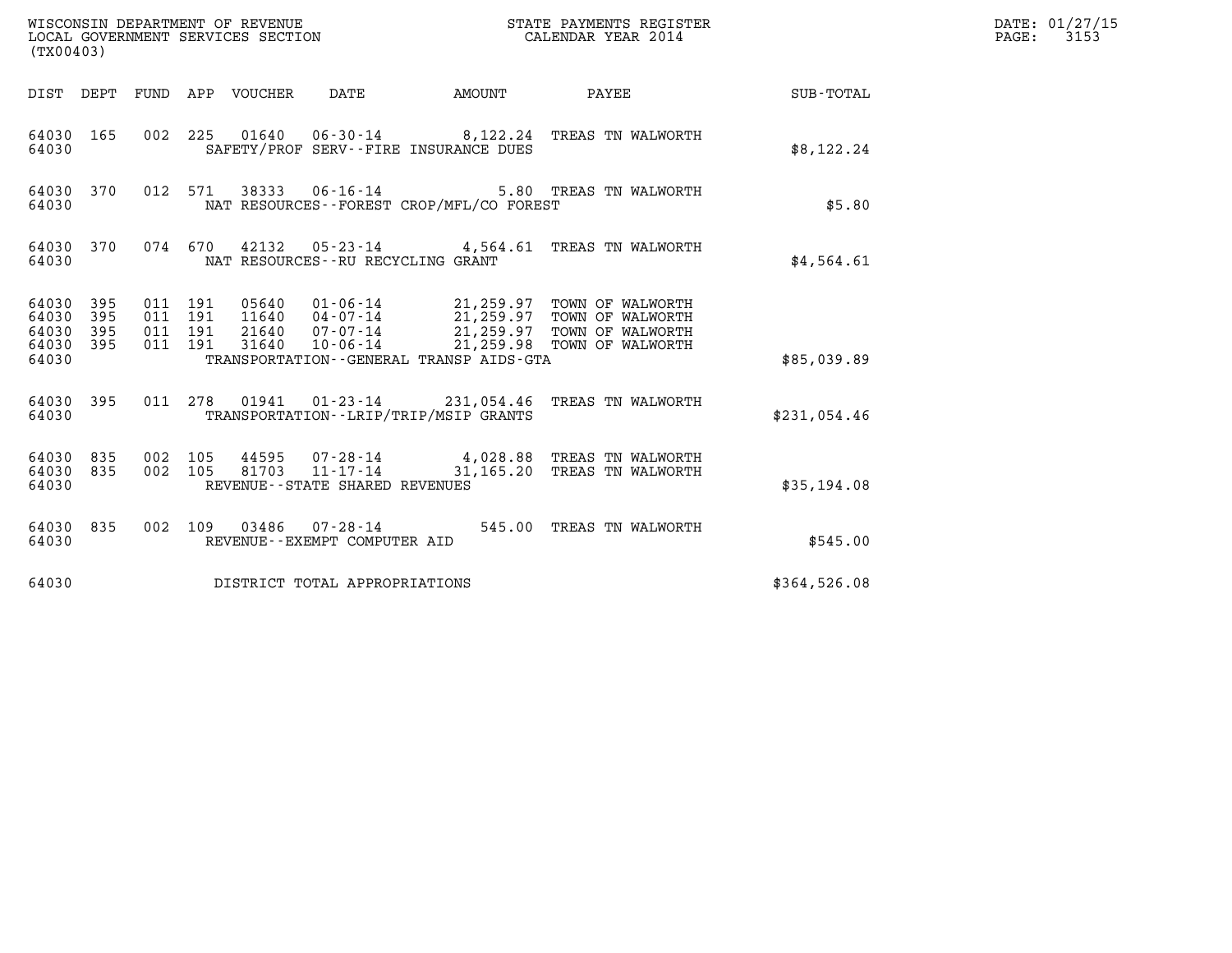|                                                        |                          |  |                                                                                                  |                                   |                                           |                                                                                                                                                                                                                                                                        |               | DATE: 01/27/15           |
|--------------------------------------------------------|--------------------------|--|--------------------------------------------------------------------------------------------------|-----------------------------------|-------------------------------------------|------------------------------------------------------------------------------------------------------------------------------------------------------------------------------------------------------------------------------------------------------------------------|---------------|--------------------------|
| (TX00403)                                              |                          |  |                                                                                                  |                                   |                                           |                                                                                                                                                                                                                                                                        |               | $\mathtt{PAGE:}$<br>3154 |
|                                                        |                          |  |                                                                                                  |                                   |                                           |                                                                                                                                                                                                                                                                        |               |                          |
| 64032 165<br>64032                                     |                          |  |                                                                                                  |                                   | SAFETY/PROF SERV--FIRE INSURANCE DUES     | 002 225 01641 06-30-14 9,775.44 TREAS TN WHITEWATER                                                                                                                                                                                                                    | \$9,775.44    |                          |
| 64032 370<br>64032 370                                 |                          |  | 002 503<br>002 503                                                                               |                                   |                                           | 16696  01-30-14  6,283.84 TREAS TN WHITEWATER<br>16696  01-30-14  27,498.69 TREAS TN WHITEWATER<br><b>TOWN SHARE 1814.73</b>                                                                                                                                           |               |                          |
| 64032                                                  |                          |  |                                                                                                  |                                   | NAT RESOURCES--AIDS IN LIEU OF TAXES      |                                                                                                                                                                                                                                                                        | \$33,782.53   |                          |
| 64032 370<br>64032                                     |                          |  |                                                                                                  |                                   |                                           | 012 381 00600 03-28-14 3,945.18 TREAS TN WHITEWATER NAT RESOURCES--BOAT PATROL                                                                                                                                                                                         | \$3,945.18    |                          |
| 64032 370<br>64032                                     |                          |  |                                                                                                  |                                   | NAT RESOURCES--BOATING ENFORCEMENT AIDS   | 012 550 00600 03-28-14 13,670.07 TREAS TN WHITEWATER                                                                                                                                                                                                                   | \$13,670.07   |                          |
| 64032 370<br>64032                                     |                          |  |                                                                                                  |                                   | NAT RESOURCES - FOREST CROP/MFL/CO FOREST | 012 571 38334 06-16-14 15.60 TREAS TN WHITEWATER                                                                                                                                                                                                                       | \$15.60       |                          |
| 64032 370<br>64032<br>64032<br>64032<br>64032<br>64032 | 370<br>370<br>370<br>370 |  | 012 579<br>19846<br>012 579<br>19846<br>012 579<br>19846<br>012 579<br>19846<br>012 579<br>19846 |                                   | NAT RESOURCES--AIDS IN LIEU OF TAXES      | 04-16-14<br>04-16-14<br>04-16-14<br>04-16-14<br>04-16-14<br>04-16-14<br>04-16-14<br>04-16-14<br>04-16-14<br>04-16-14<br>04-16-14<br>04-16-14<br>04-16-14<br>04-16-14<br>04-16-14<br>04-16-14<br>04-16-14<br>280.18<br>TREAS TN WHITEWATER<br>280.18<br>TREAS TN WHITEW | \$2,603.62    |                          |
| 64032 370<br>64032                                     |                          |  | NAT RESOURCES--RU RECYCLING GRANT                                                                |                                   |                                           | 074 670 42133 05-23-14 5,413.19 TREAS TN WHITEWATER                                                                                                                                                                                                                    | \$5,413.19    |                          |
| 64032<br>64032<br>64032<br>64032<br>64032              | 395<br>395<br>395<br>395 |  | 011 191<br>05641<br>011 191<br>11641<br>011 191<br>21641<br>011 191<br>31641                     |                                   | TRANSPORTATION--GENERAL TRANSP AIDS-GTA   | 01-06-14 24,276.69 TOWN OF WHITEWATER<br>04-07-14 24,276.69 TOWN OF WHITEWATER<br>07-07-14 24,276.69 TOWN OF WHITEWATER<br>10-06-14 24,276.72 TOWN OF WHITEWATER                                                                                                       | \$97,106.79   |                          |
| 64032 835<br>64032 835<br>64032                        |                          |  | 002 105<br>002 105 81704                                                                         | REVENUE - - STATE SHARED REVENUES |                                           | 44596 07-28-14 4,213.84 TREAS TN WHITEWATER<br>11-17-14 24,481.78 TREAS TN WHITEWATER                                                                                                                                                                                  | \$28,695.62   |                          |
| 64032 835<br>64032                                     |                          |  |                                                                                                  | REVENUE--EXEMPT COMPUTER AID      |                                           | 002 109 03487 07-28-14 49.00 TREAS TN WHITEWATER                                                                                                                                                                                                                       | \$49.00       |                          |
| 64032 835<br>64032                                     |                          |  | 002 501 00004 02-03-14                                                                           |                                   | DOA-PAYMENT FOR MUNICIPAL SERVICES AID    | 53.60 TREAS TN WHITEWATER                                                                                                                                                                                                                                              | \$53.60       |                          |
| 64032                                                  |                          |  |                                                                                                  | DISTRICT TOTAL APPROPRIATIONS     |                                           |                                                                                                                                                                                                                                                                        | \$195, 110.64 |                          |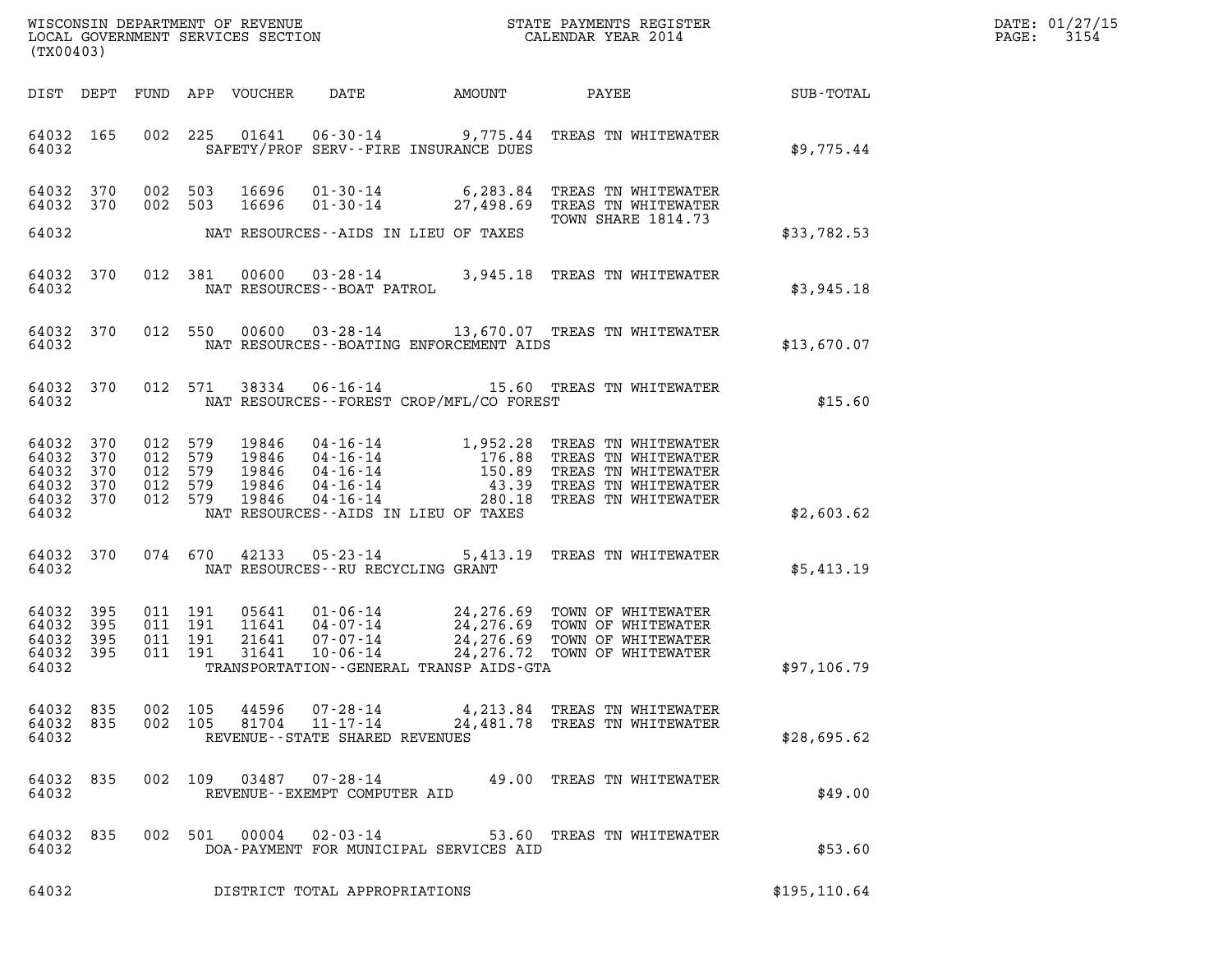| DATE: | 01/27/15 |
|-------|----------|
| PAGE: | 3155     |

| (TX00403)                                                             |                                          | WISCONSIN DEPARTMENT OF REVENUE<br>LOCAL GOVERNMENT SERVICES SECTION |                                                           |        | STATE PAYMENTS REGISTER<br>CALENDAR YEAR 2014                                                                                                                             |               | DATE: 01/27/15<br>$\mathtt{PAGE:}$<br>3155 |
|-----------------------------------------------------------------------|------------------------------------------|----------------------------------------------------------------------|-----------------------------------------------------------|--------|---------------------------------------------------------------------------------------------------------------------------------------------------------------------------|---------------|--------------------------------------------|
| DIST<br>DEPT                                                          | FUND                                     | APP VOUCHER                                                          | DATE                                                      | AMOUNT | PAYEE                                                                                                                                                                     | SUB-TOTAL     |                                            |
| 64115 165<br>64115                                                    |                                          |                                                                      | SAFETY/PROF SERV--FIRE INSURANCE DUES                     |        | 002 225 01642 06-30-14 12,111.48 TREAS VIL BLOOMFIELD                                                                                                                     | \$12, 111.48  |                                            |
| 64115 370<br>64115                                                    | 074 670                                  |                                                                      | $42134$ 05-23-14<br>NAT RESOURCES - - RU RECYCLING GRANT  |        | 9,871.63 TREAS VIL BLOOMFIELD                                                                                                                                             | \$9,871.63    |                                            |
| 64115<br>395<br>395<br>64115<br>395<br>64115<br>395<br>64115<br>64115 | 011 191<br>011 191<br>011 191<br>011 191 | 05642<br>11642<br>21642<br>31642                                     | $10 - 06 - 14$<br>TRANSPORTATION--GENERAL TRANSP AIDS-GTA |        | 01-06-14    27,446.90    VILLAGE OF BLOOMFIELD<br>04-07-14 27,446.90 VILLAGE OF BLOOMFIELD<br>07-07-14 27,446.90 VILLAGE OF BLOOMFIELD<br>27,446.92 VILLAGE OF BLOOMFIELD | \$109,787.62  |                                            |
| 64115<br>835<br>64115<br>835<br>64115                                 | 002<br>002 105                           | 105                                                                  | 81705 11-17-14<br>REVENUE - - STATE SHARED REVENUES       |        | 44597 07-28-14 6,229.10 TREAS VIL BLOOMFIELD<br>35,353.19 TREAS VIL BLOOMFIELD                                                                                            | \$41,582.29   |                                            |
| 64115<br>835<br>64115                                                 | 002                                      | 03488<br>109                                                         | 07-28-14<br>REVENUE - - EXEMPT COMPUTER AID               |        | 784.00 TREAS VIL BLOOMFIELD                                                                                                                                               | \$784.00      |                                            |
| 64115                                                                 |                                          |                                                                      | DISTRICT TOTAL APPROPRIATIONS                             |        |                                                                                                                                                                           | \$174, 137.02 |                                            |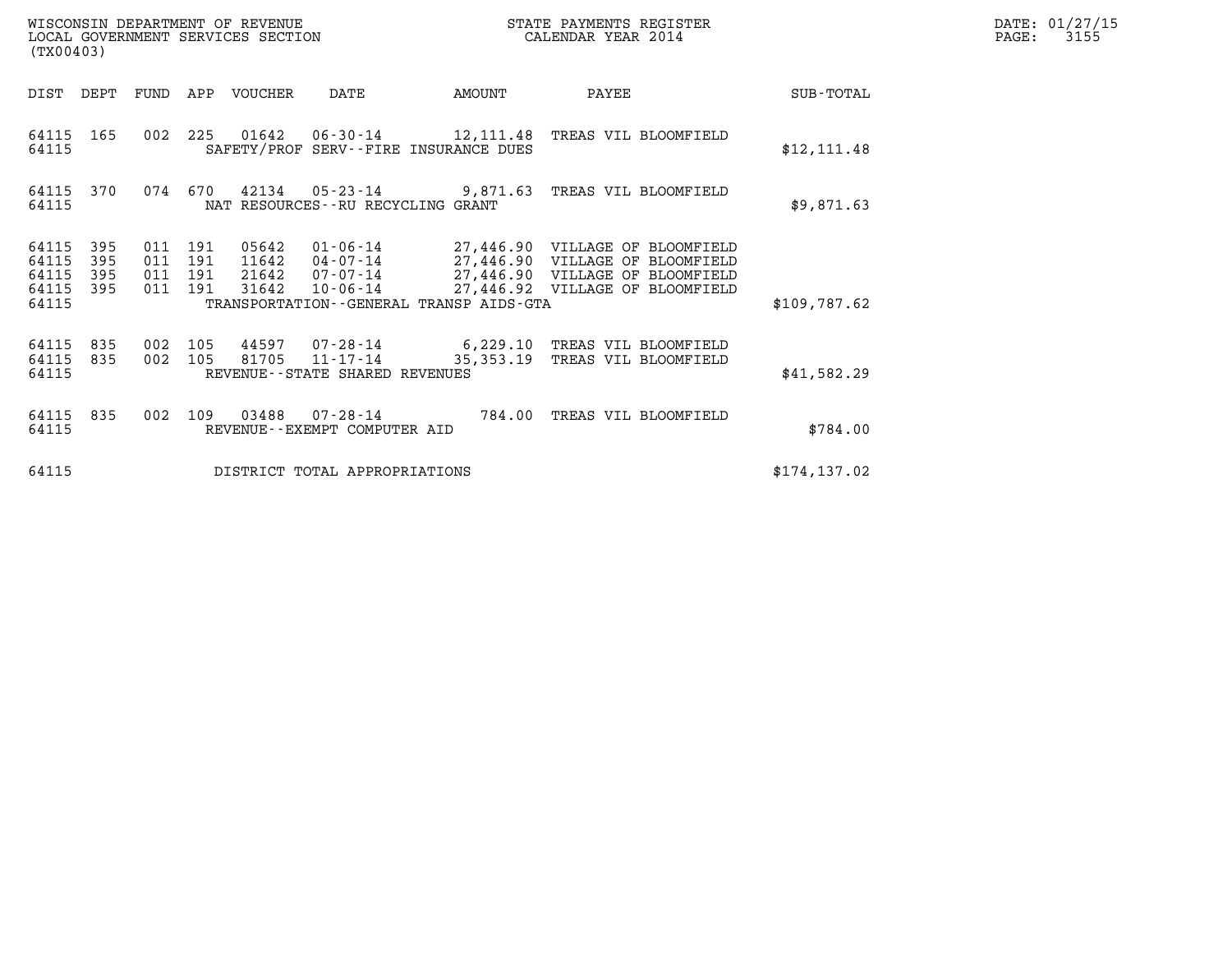| (TX00403)                                     |                   |                                          | WISCONSIN DEPARTMENT OF REVENUE<br>LOCAL GOVERNMENT SERVICES SECTION |                                   |                                         | STATE PAYMENTS REGISTER<br>CALENDAR YEAR 2014                                                                                                                                              |               | DATE: 01/27/15<br>$\mathtt{PAGE:}$<br>3156 |
|-----------------------------------------------|-------------------|------------------------------------------|----------------------------------------------------------------------|-----------------------------------|-----------------------------------------|--------------------------------------------------------------------------------------------------------------------------------------------------------------------------------------------|---------------|--------------------------------------------|
|                                               |                   |                                          | DIST DEPT FUND APP VOUCHER DATE                                      |                                   | AMOUNT                                  | PAYEE SUB-TOTAL                                                                                                                                                                            |               |                                            |
| 64116 165<br>64116                            |                   |                                          |                                                                      |                                   | SAFETY/PROF SERV--FIRE INSURANCE DUES   | 002 225 01643 06-30-14 4,456.45 TREAS VIL DARIEN                                                                                                                                           | \$4,456.45    |                                            |
| 64116                                         |                   |                                          |                                                                      | NAT RESOURCES--RU RECYCLING GRANT |                                         | 64116 370 074 670 42135 05-23-14 6,012.99 TREAS VIL DARIEN                                                                                                                                 | \$6,012.99    |                                            |
| 64116<br>64116<br>64116<br>64116 395<br>64116 | 395<br>395<br>395 | 011 191<br>011 191<br>011 191<br>011 191 |                                                                      |                                   | TRANSPORTATION--GENERAL TRANSP AIDS-GTA | 05643  01-06-14  19,601.85  VILLAGE OF DARIEN<br>11643 04-07-14 19,601.85 VILLAGE OF DARIEN<br>21643 07-07-14 19,601.85 VILLAGE OF DARIEN<br>31643  10-06-14  19,601.85  VILLAGE OF DARIEN | \$78,407.40   |                                            |
| 64116 435<br>64116                            |                   |                                          |                                                                      |                                   | HS--AMBULANCE FUNDING ASSISTANCE GRANTS | 005 162 01HSD 09-08-14 4,340.93 TREAS VILL DARIEN                                                                                                                                          | \$4,340.93    |                                            |
| 64116 835<br>64116 835<br>64116               |                   | 002 105<br>002 105                       |                                                                      | REVENUE--STATE SHARED REVENUES    |                                         | 44598 07-28-14 95,086.69 TREAS VIL DARIEN<br>81706  11-17-14  175,113.46  TREAS VIL DARIEN                                                                                                 | \$270, 200.15 |                                            |
| 64116 835<br>64116 835<br>64116               |                   | 002 109<br>002 109                       |                                                                      | REVENUE--EXEMPT COMPUTER AID      |                                         | 03489  07-28-14  2,509.00 TREAS VIL DARIEN<br>05333  07-28-14  4,364.00  TREAS VIL DARIEN                                                                                                  | \$6,873.00    |                                            |
| 64116                                         |                   |                                          |                                                                      | DISTRICT TOTAL APPROPRIATIONS     |                                         |                                                                                                                                                                                            | \$370,290.92  |                                            |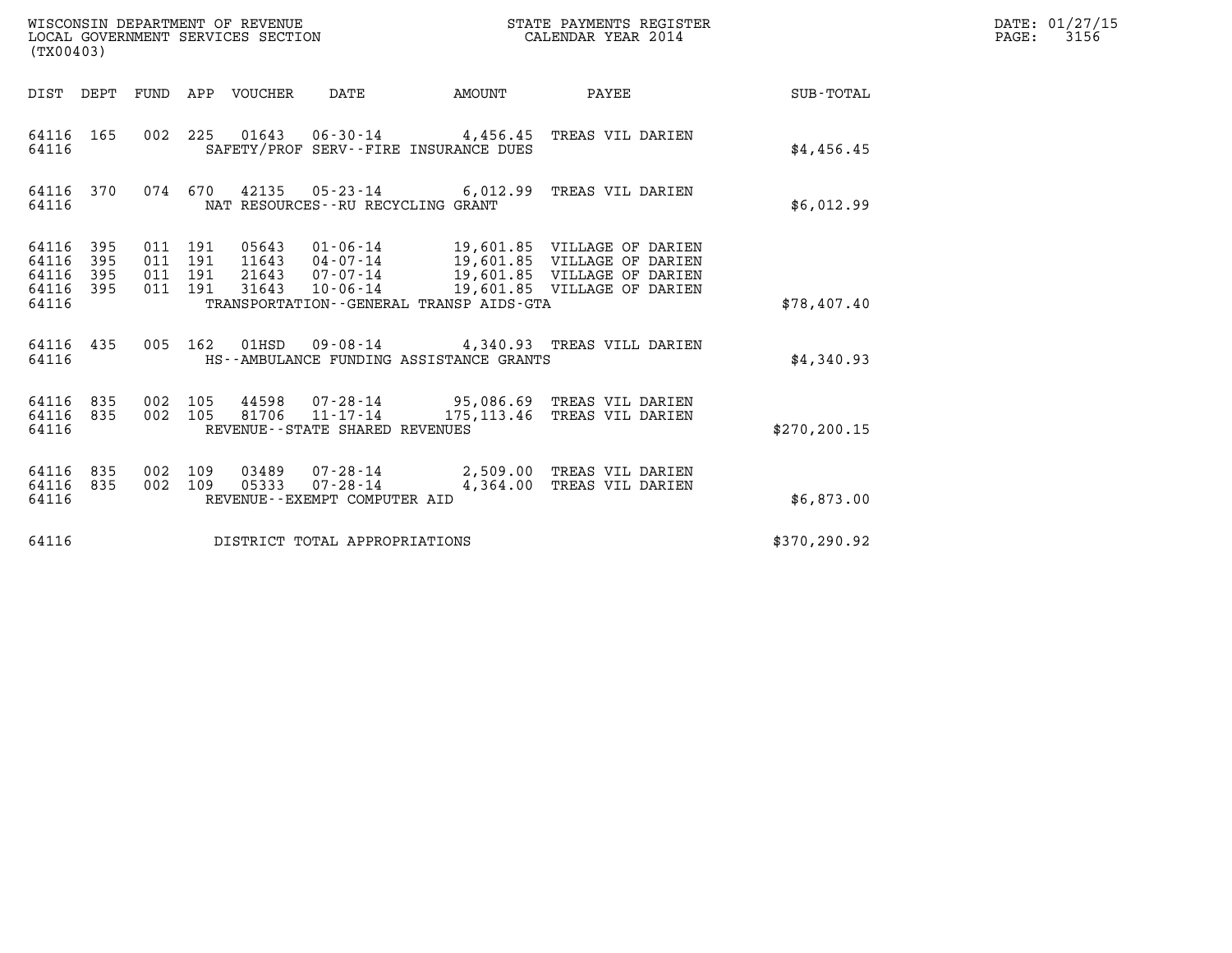| WISCONSIN DEPARTMENT OF REVENUE   | STATE PAYMENTS REGISTER | DATE: 01/27/15 |
|-----------------------------------|-------------------------|----------------|
| LOCAL GOVERNMENT SERVICES SECTION | CALENDAR YEAR 2014      | 3157<br>PAGE:  |

| (TX00403)                                        |           |         |                        |                                            |                                              | WISCONSIN DEPARTMENT OF REVENUE<br>LOCAL GOVERNMENT SERVICES SECTION CALENDAR YEAR 2014                                                                                                                        |               | DATE: 01/27/15<br>$\mathtt{PAGE:}$<br>3157 |
|--------------------------------------------------|-----------|---------|------------------------|--------------------------------------------|----------------------------------------------|----------------------------------------------------------------------------------------------------------------------------------------------------------------------------------------------------------------|---------------|--------------------------------------------|
|                                                  |           |         |                        |                                            |                                              | DIST DEPT FUND APP VOUCHER DATE AMOUNT PAYEE SUB-TOTAL                                                                                                                                                         |               |                                            |
| 64121                                            | 64121 165 |         |                        | SAFETY/PROF SERV--FIRE INSURANCE DUES      |                                              | 002 225 01644 06-30-14 13,477.17 TREAS VIL EAST TROY                                                                                                                                                           | \$13,477.17   |                                            |
|                                                  |           |         |                        |                                            |                                              | 64121 370 002 503 16812 02-05-14 1,962.37 TREAS VIL EAST TROY<br>VILL SHARE 600.67                                                                                                                             |               |                                            |
|                                                  |           |         |                        | 64121 MAT RESOURCES--AIDS IN LIEU OF TAXES |                                              |                                                                                                                                                                                                                | \$1,962.37    |                                            |
| 64121                                            |           |         |                        | NAT RESOURCES--RU RECYCLING GRANT          |                                              | 64121 370 074 670 42136 05-23-14 6,932.09 TREAS VIL EAST TROY                                                                                                                                                  | \$6,932.09    |                                            |
| 64121                                            | 64121 395 |         |                        |                                            | TRANSPORTATION - - HIGHWAY SAFETY - FEDERAL  | 011 185 11828  05-12-14  4,000.00 TREAS VIL EAST TROY                                                                                                                                                          | \$4,000.00    |                                            |
| 64121 395<br>64121 395<br>64121 395<br>64121 395 |           |         |                        |                                            |                                              |                                                                                                                                                                                                                |               |                                            |
| 64121                                            |           |         |                        |                                            | TRANSPORTATION - - GENERAL TRANSP AIDS - GTA |                                                                                                                                                                                                                | \$165,473.44  |                                            |
| 64121                                            |           |         |                        | JUSTICE -- LAW ENFORCEMENT TRAINING        |                                              | 64121 455 002 231 01351 02-18-14 1,120.00 TREAS VIL EAST TROY                                                                                                                                                  | \$1,120.00    |                                            |
| 64121 835<br>64121 835<br>64121                  |           |         |                        | REVENUE--STATE SHARED REVENUES             |                                              | $\begin{array}{cccc} 002 & 105 & 44599 & 07\text{-}28\text{-}14 & 100,947.52 & \text{TREAS VIL EAST TROY} \\ 002 & 105 & 81707 & 11\text{-}17\text{-}14 & 266,313.49 & \text{TREAS VIL EAST TROY} \end{array}$ | \$367, 261.01 |                                            |
| 64121 835<br>64121 835<br>64121                  |           | 002 109 | 03490<br>002 109 05334 | REVENUE--EXEMPT COMPUTER AID               |                                              | 07-28-14 6,007.00 TREAS VIL EAST TROY<br>07-28-14 1,487.00 TREAS VIL EAST TROY                                                                                                                                 | \$7,494.00    |                                            |
| 64121 835<br>64121                               |           |         |                        | REVENUE--LOTTERY CREDIT -                  |                                              | 021 363 36392 03-24-14 6,960.45 TREAS VIL EAST TROY                                                                                                                                                            | \$6,960.45    |                                            |
|                                                  |           |         |                        | 64121 DISTRICT TOTAL APPROPRIATIONS        |                                              |                                                                                                                                                                                                                | \$574,680.53  |                                            |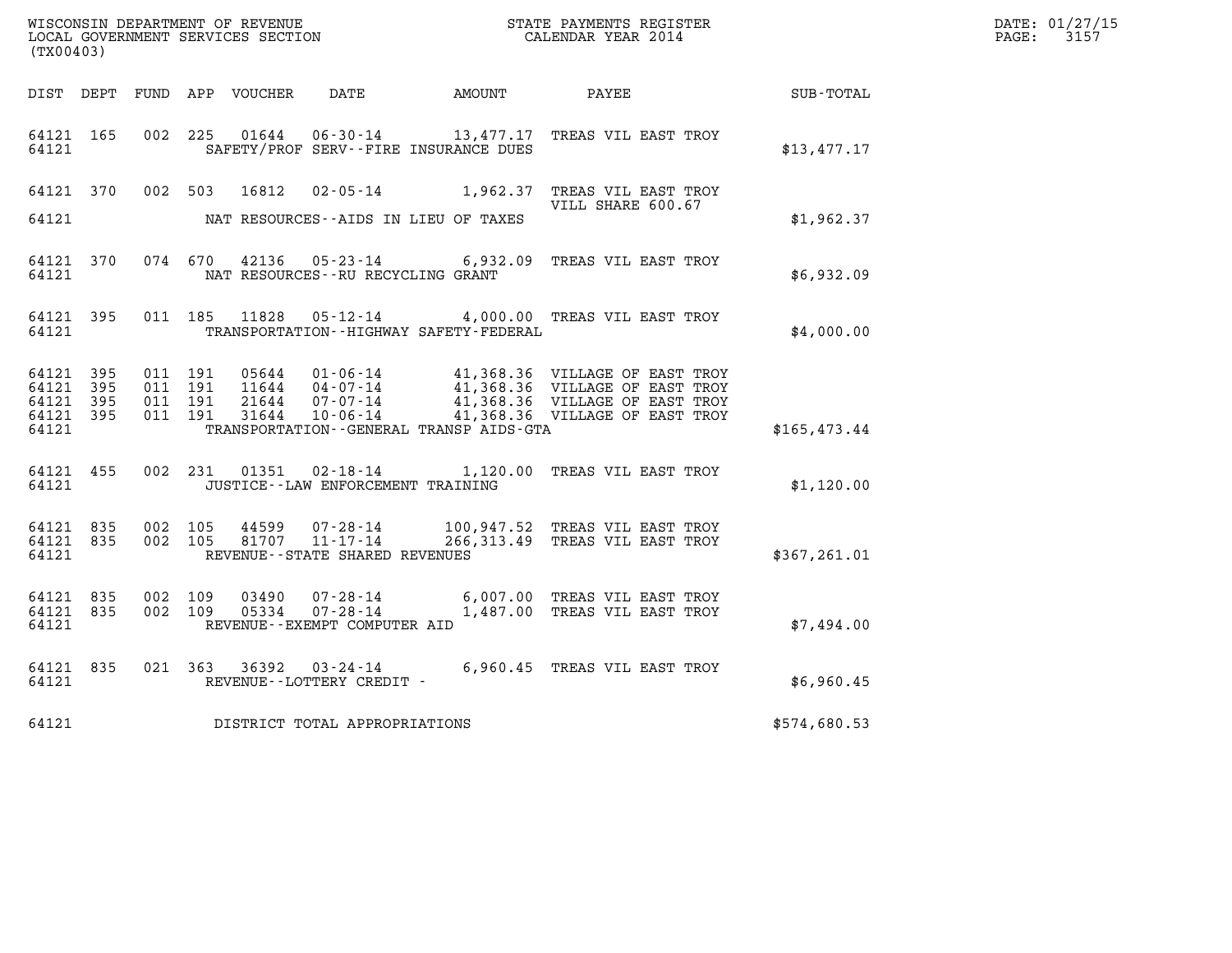| (TX00403)                                 |                          |                               |                                             |                                                                             |                                                                                                                                                |              | DATE: 01/27/15<br>3158<br>$\mathtt{PAGE:}$ |
|-------------------------------------------|--------------------------|-------------------------------|---------------------------------------------|-----------------------------------------------------------------------------|------------------------------------------------------------------------------------------------------------------------------------------------|--------------|--------------------------------------------|
|                                           |                          |                               | DIST DEPT FUND APP VOUCHER                  | DATE                                                                        | AMOUNT PAYEE                                                                                                                                   | SUB-TOTAL    |                                            |
| 64126 165<br>64126                        |                          |                               |                                             | SAFETY/PROF SERV--FIRE INSURANCE DUES                                       | 002 225 01645 06-30-14 35,058.61 TREAS VIL FONTANA                                                                                             | \$35,058.61  |                                            |
| 64126 370<br>64126                        |                          |                               |                                             | NAT RESOURCES--RU RECYCLING GRANT                                           | 074 670 42137 05-23-14 16,892.46 TREAS VIL FONTANA                                                                                             | \$16,892.46  |                                            |
| 64126 395<br>64126                        |                          |                               |                                             | TRANSPORTATION - - HIGHWAY SAFETY - FEDERAL                                 | 011 185 27569 10-15-14 3,626.00 TREAS VIL FONTANA                                                                                              | \$3,626.00   |                                            |
| 64126<br>64126<br>64126<br>64126<br>64126 | 395<br>395<br>395<br>395 | 011 191<br>011 191<br>011 191 | 011 191<br>05645<br>11645<br>21645<br>31645 | $07 - 07 - 14$<br>$10 - 06 - 14$<br>TRANSPORTATION--GENERAL TRANSP AIDS-GTA | 01-06-14 90,825.82 VILLAGE OF FONTANA<br>04-07-14 90,825.82 VILLAGE OF FONTANA<br>90,825.82 VILLAGE OF FONTANA<br>90,825.82 VILLAGE OF FONTANA | \$363,303.28 |                                            |
| 64126 435<br>64126                        |                          |                               | 005 162<br>01HSD                            | HS--AMBULANCE FUNDING ASSISTANCE GRANTS                                     | 09-08-14 4,104.59 TREAS VILL FONTANA                                                                                                           | \$4,104.59   |                                            |
| 64126 455<br>64126                        |                          |                               |                                             | JUSTICE - - LAW ENFORCEMENT TRAINING                                        | 002 231 01384 02-19-14 1,120.00 TREAS VIL FONTANA                                                                                              | \$1,120.00   |                                            |
| 64126 835<br>64126<br>64126               | 835                      | 002 105<br>002 105            | 81708                                       | 44600 07-28-14<br>$11 - 17 - 14$<br>REVENUE - - STATE SHARED REVENUES       | 3,230.43 TREAS VIL FONTANA<br>18,305.80 TREAS VIL FONTANA                                                                                      | \$21,536.23  |                                            |
| 64126 835<br>64126 835<br>64126           |                          | 002 109<br>002 109            | 03491<br>05335                              | 07-28-14<br>REVENUE - - EXEMPT COMPUTER AID                                 | 07-28-14 352.00 TREAS VIL FONTANA<br>2,178.00 TREAS VIL FONTANA                                                                                | \$2,530.00   |                                            |
| 64126                                     |                          |                               |                                             | DISTRICT TOTAL APPROPRIATIONS                                               |                                                                                                                                                | \$448,171.17 |                                            |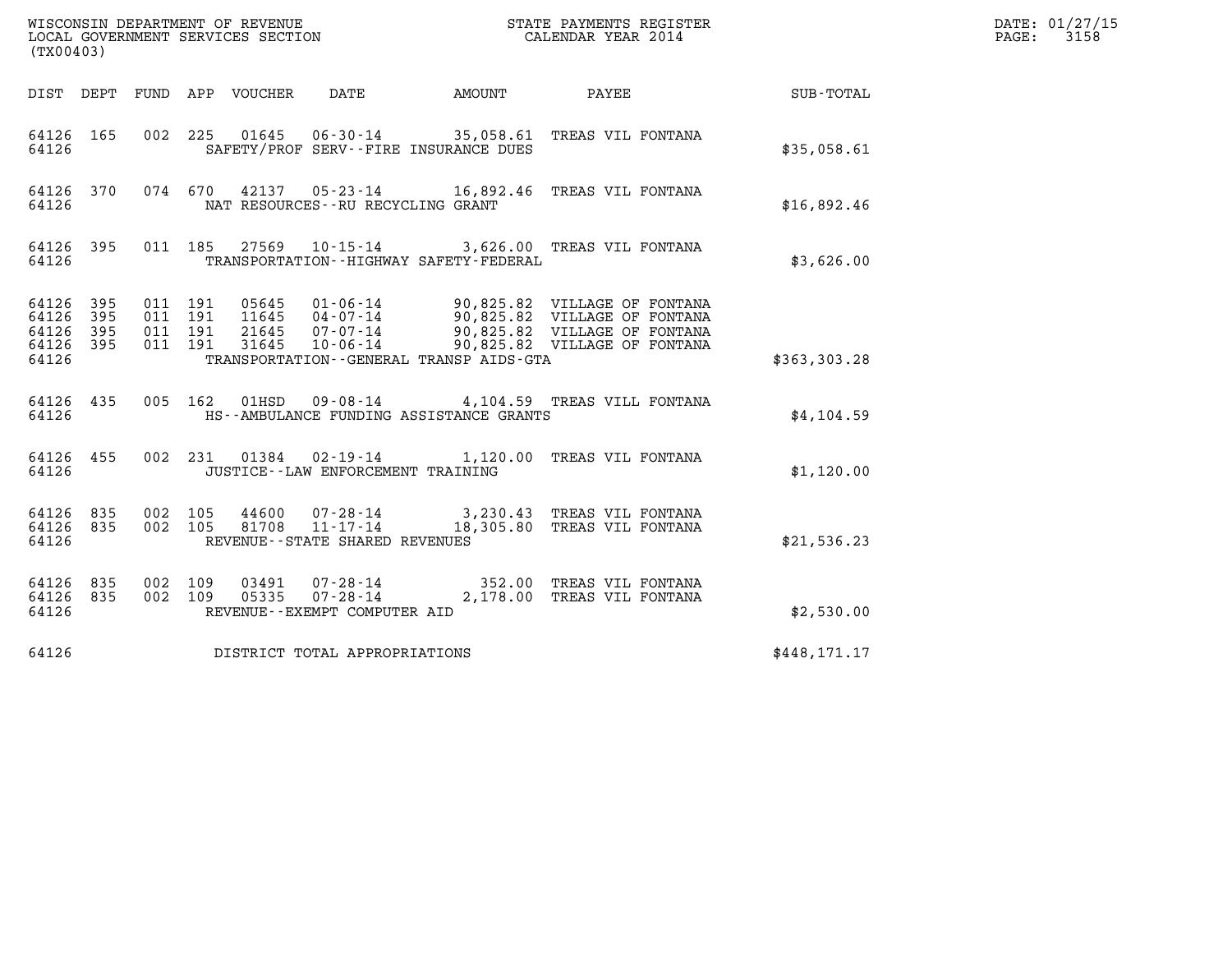| WISCONSIN DEPARTMENT OF REVENUE   | STATE PAYMENTS REGISTER | DATE: 01/27/15 |
|-----------------------------------|-------------------------|----------------|
| LOCAL GOVERNMENT SERVICES SECTION | CALENDAR YEAR 2014      | 3159<br>PAGE:  |

| (TX00403)                                                             |                                                                                                                                                                                                                                                                                                                                       |                  |
|-----------------------------------------------------------------------|---------------------------------------------------------------------------------------------------------------------------------------------------------------------------------------------------------------------------------------------------------------------------------------------------------------------------------------|------------------|
| DIST<br>DEPT<br>FUND                                                  | PAYEE<br>APP<br>VOUCHER<br>DATE<br>AMOUNT                                                                                                                                                                                                                                                                                             | <b>SUB-TOTAL</b> |
| 165<br>64131<br>64131                                                 | 002<br>225<br>01646  06-30-14  6,253.41 TREAS VIL GENOA CITY<br>SAFETY/PROF SERV--FIRE INSURANCE DUES                                                                                                                                                                                                                                 | \$6, 253.41      |
| 64131<br>370<br>64131                                                 | 42138<br>074<br>670<br>$05 - 23 - 14$<br>5,689.72<br>TREAS VIL GENOA CITY<br>NAT RESOURCES -- RU RECYCLING GRANT                                                                                                                                                                                                                      | \$5,689.72       |
| 64131<br>395<br>64131<br>395<br>395<br>64131<br>64131<br>395<br>64131 | 05646<br>01-06-14<br>011<br>191<br>25,067.72 VILLAGE OF GENOA CITY<br>011<br>191<br>11646<br>04-07-14<br>25,067.72 VILLAGE OF GENOA CITY<br>25,067.72 VILLAGE OF GENOA CITY<br>07-07-14<br>011<br>191<br>21646<br>25,067.73 VILLAGE OF GENOA CITY<br>011<br>191<br>31646<br>$10 - 06 - 14$<br>TRANSPORTATION--GENERAL TRANSP AIDS-GTA | \$100, 270.89    |
| 455<br>64131<br>455<br>64131<br>64131                                 | 002<br>231<br>01403<br>02-19-14<br>960.00<br>TREAS VIL GENOA CITY<br>002<br>231<br>02212<br>$11 - 03 - 14$<br>160.00<br>TREAS VIL GENOA CITY<br>JUSTICE - - LAW ENFORCEMENT TRAINING                                                                                                                                                  | \$1,120.00       |
| 835<br>64131<br>835<br>64131<br>64131                                 | 105<br>002<br>44601<br>07-28-14<br>10,586.61 TREAS VIL GENOA CITY<br>and<br>San Barat San Barat<br>002<br>81709<br>$11 - 17 - 14$<br>59,990.82<br>105<br>TREAS VIL GENOA CITY<br>REVENUE--STATE SHARED REVENUES                                                                                                                       | \$70,577.43      |
| 64131<br>835<br>64131                                                 | 002<br>109<br>03492<br>$07 - 28 - 14$ 4, 774.00<br>TREAS VIL GENOA CITY<br>REVENUE - - EXEMPT COMPUTER AID                                                                                                                                                                                                                            | \$4,774.00       |
| 64131                                                                 | DISTRICT TOTAL APPROPRIATIONS                                                                                                                                                                                                                                                                                                         | \$188,685.45     |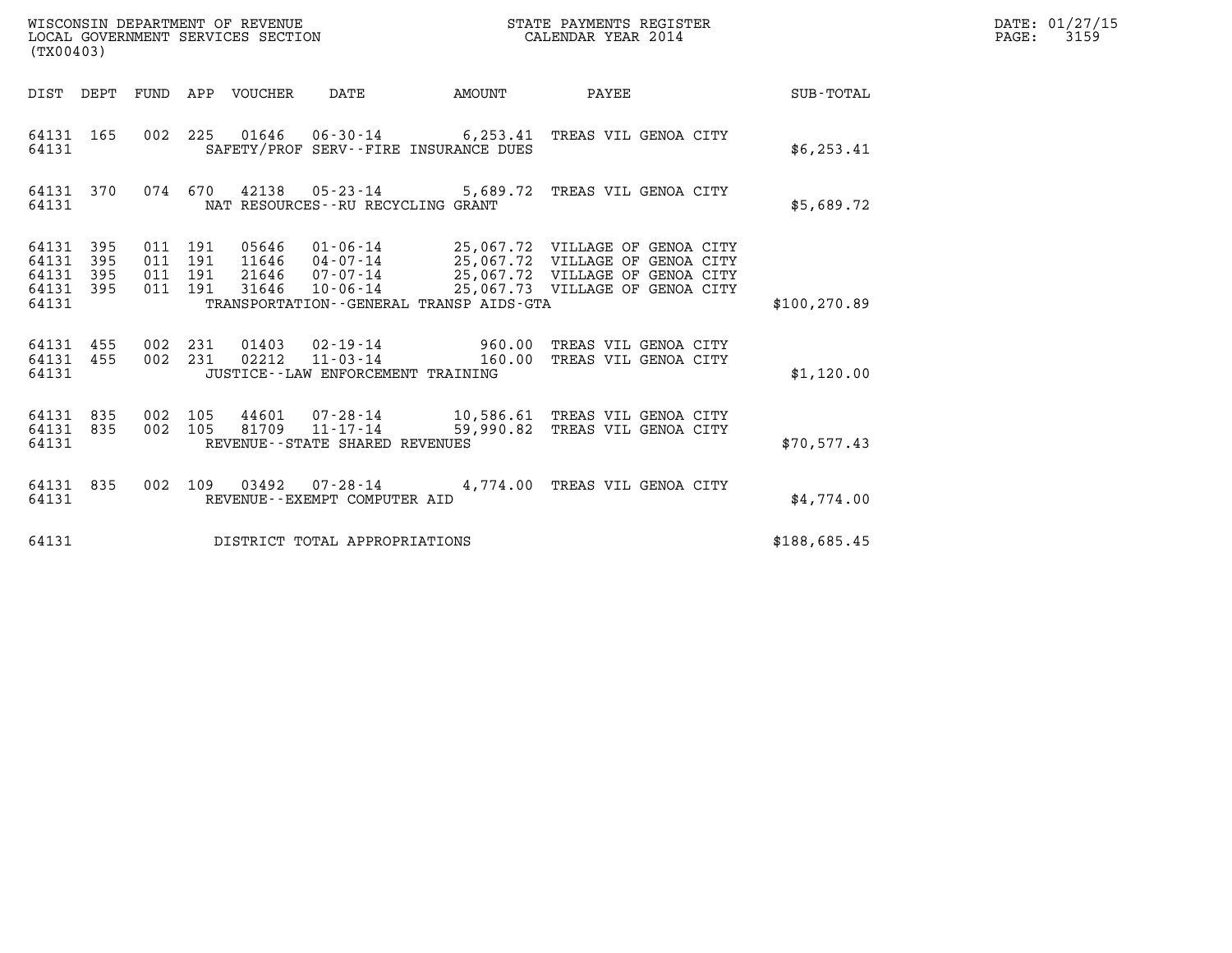|                                                             | (TX00403)                                     |                                               |                                               |                                                             |                                                                                                                            |        |                                                                                                                                                                                                                |             | DATE: 01/27/15<br>$\mathtt{PAGE:}$<br>3160 |
|-------------------------------------------------------------|-----------------------------------------------|-----------------------------------------------|-----------------------------------------------|-------------------------------------------------------------|----------------------------------------------------------------------------------------------------------------------------|--------|----------------------------------------------------------------------------------------------------------------------------------------------------------------------------------------------------------------|-------------|--------------------------------------------|
|                                                             |                                               |                                               |                                               | DIST DEPT FUND APP VOUCHER                                  | DATE                                                                                                                       | AMOUNT | <b>PAYEE</b> FOUND THE PAYEE                                                                                                                                                                                   | SUB-TOTAL   |                                            |
| 64181                                                       | 64181 165                                     |                                               |                                               |                                                             | SAFETY/PROF SERV--FIRE INSURANCE DUES                                                                                      |        | 002 225 01647 06-30-14 2,947.01 TREAS VIL SHARON                                                                                                                                                               | \$2,947.01  |                                            |
| 64181                                                       |                                               |                                               |                                               |                                                             | NAT RESOURCES--URBAN FORESTRY GRANTS                                                                                       |        | 64181 370 012 587 02293 04-11-14 2,500.00 TREAS VIL SHARON                                                                                                                                                     | \$2,500.00  |                                            |
| 64181 370<br>64181 370<br>64181 370<br>64181                | 64181 370 072 667                             | 072 667<br>072 667<br>072 667                 |                                               |                                                             | NAT RESOURCES - - PECFA AIDS                                                                                               |        | 00048 08-04-14 758.67 TREAS VIL SHARON<br>00579 04-10-14 2,380.20 TREAS VIL SHARON<br>00637 05-12-14 3,223.16 TREAS VIL SHARON<br>00748 07-01-14 1,011.10 TREAS VIL SHARON                                     | \$7,373.13  |                                            |
| 64181                                                       | 64181 370                                     |                                               |                                               |                                                             | NAT RESOURCES--RU RECYCLING GRANT                                                                                          |        | 074 670 42139 05-23-14 4,778.54 TREAS VIL SHARON                                                                                                                                                               | \$4,778.54  |                                            |
| 64181                                                       | 64181 395                                     |                                               |                                               |                                                             | TRANSPORTATION - - HIGHWAY SAFETY - FEDERAL                                                                                |        | 011 185 25930 10-01-14 4,000.00 TREAS VIL SHARON                                                                                                                                                               | \$4,000.00  |                                            |
| 64181 395<br>64181 395<br>64181 395<br>64181                | 64181 395                                     | 011 191<br>011 191<br>011 191<br>011 191      |                                               |                                                             | TRANSPORTATION--GENERAL TRANSP AIDS-GTA                                                                                    |        | 05647  01-06-14  22,007.00  VILLAGE OF SHARON<br>11647  04-07-14  22,007.00  VILLAGE OF SHARON<br>21647  07-07-14  22,007.00  VILLAGE OF SHARON<br>31647  10-06-14  22,007.00  VILLAGE OF SHARON               | \$88,028.00 |                                            |
| 64181                                                       | 64181 395                                     |                                               |                                               |                                                             | TRANSPORTATION - - LRIP/TRIP/MSIP GRANTS                                                                                   |        | 011  278  04184  02-13-14  20,681.02  TREAS VIL SHARON                                                                                                                                                         | \$20,681.02 |                                            |
| 64181                                                       | 64181 435                                     |                                               |                                               |                                                             | HS--AMBULANCE FUNDING ASSISTANCE GRANTS                                                                                    |        | 005 162 01HSD 09-08-14 4,294.70 TREAS VILL SHARON                                                                                                                                                              | \$4,294.70  |                                            |
| 64181                                                       |                                               |                                               |                                               |                                                             | HS--PREPAID MEDICAL TRANSPORT REIMBURSE                                                                                    |        | 64181 435 005 163 01LGS 11-17-14 2,700.00 SHARON FIRE AND RESCUE                                                                                                                                               | \$2,700.00  |                                            |
| 64181 455<br>64181                                          |                                               |                                               |                                               |                                                             | JUSTICE - - LAW ENFORCEMENT TRAINING                                                                                       |        | 002 231 01729 02-26-14 960.00 TREAS VIL SHARON                                                                                                                                                                 | \$960.00    |                                            |
| 64181<br>64181<br>64181<br>64181<br>64181<br>64181<br>64181 | 505<br>505<br>505<br>505<br>505<br>505<br>505 | 002<br>002<br>002<br>002<br>002<br>002<br>002 | 743<br>743<br>743<br>743<br>743<br>743<br>743 | 00972<br>04606<br>06446<br>06579<br>07526<br>07940<br>08377 | $08 - 25 - 14$<br>$01 - 10 - 14$<br>$03 - 07 - 14$<br>$03 - 12 - 14$<br>$04 - 10 - 14$<br>$05 - 06 - 14$<br>$05 - 12 - 14$ |        | 66,000.00 TREAS VIL SHARON<br>35,000.00 TREAS VIL SHARON<br>33,800.00 TREAS VIL SHARON<br>15,000.00 TREAS VIL SHARON<br>30,000.00 TREAS VIL SHARON<br>15,000.00 TREAS VIL SHARON<br>60,700.00 TREAS VIL SHARON |             |                                            |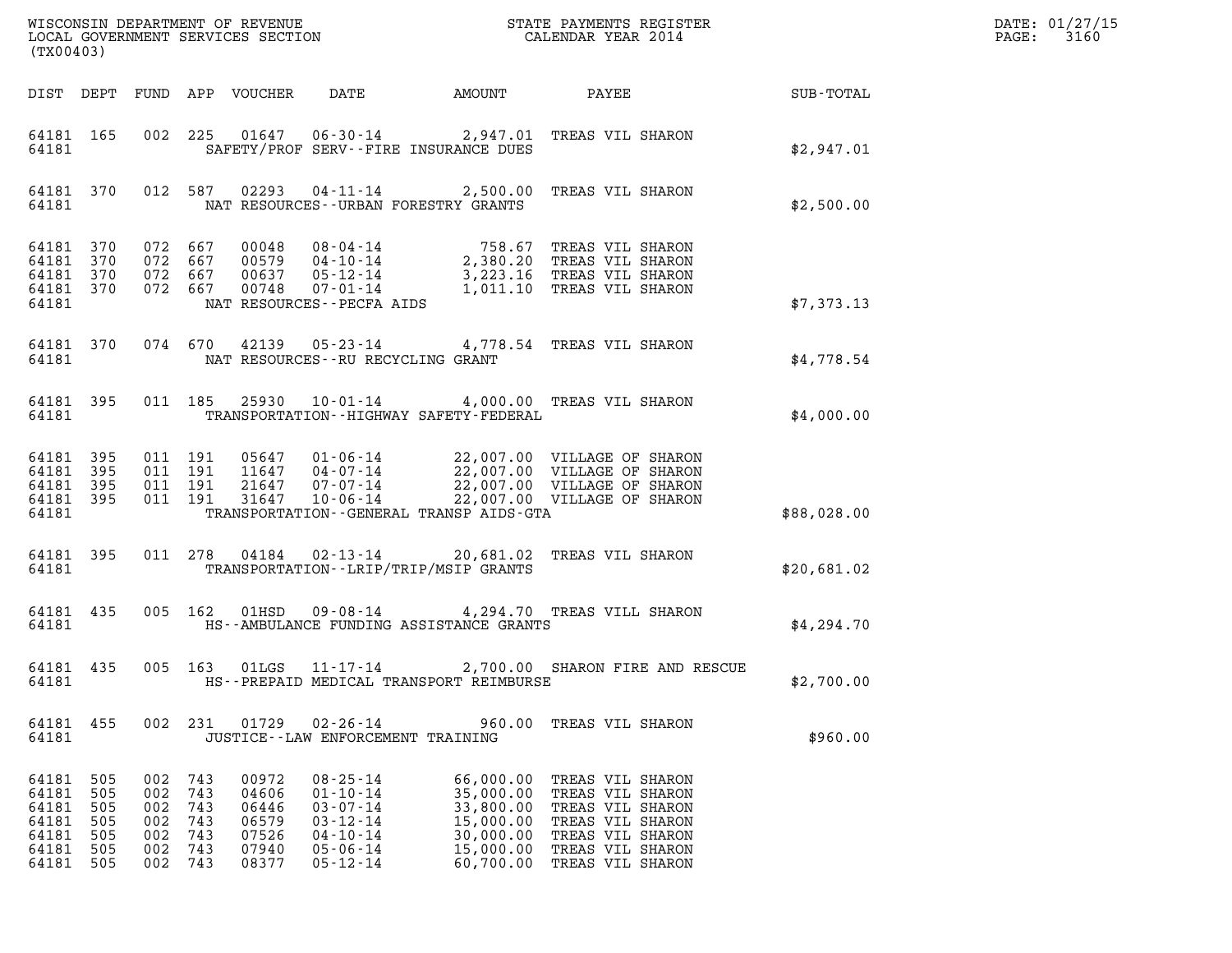| (TX00403)               |            |            |            | WISCONSIN DEPARTMENT OF REVENUE<br>LOCAL GOVERNMENT SERVICES SECTION |                                                        |            | STATE PAYMENTS REGISTER<br>CALENDAR YEAR 2014  |               | DATE: 01/27/15<br>$\mathtt{PAGE}$ :<br>3161 |
|-------------------------|------------|------------|------------|----------------------------------------------------------------------|--------------------------------------------------------|------------|------------------------------------------------|---------------|---------------------------------------------|
| DIST                    | DEPT       | FUND       | APP        | VOUCHER                                                              | DATE                                                   | AMOUNT     | PAYEE                                          | SUB-TOTAL     |                                             |
| 64181                   |            |            |            |                                                                      | DOA--HOUSING ASSISTANCE GRANTS                         |            |                                                | \$255,500.00  |                                             |
| 64181<br>64181<br>64181 | 835<br>835 | 002<br>002 | 105<br>105 | 44602<br>81710                                                       | 07-28-14<br>11-17-14<br>REVENUE--STATE SHARED REVENUES | 197,401.52 | 67,829.17 TREAS VIL SHARON<br>TREAS VIL SHARON | \$265, 230.69 |                                             |
| 64181<br>64181          | 835        | 002        | 109        | 03494                                                                | 07-28-14<br>REVENUE--EXEMPT COMPUTER AID               | 333.00     | TREAS VIL SHARON                               | \$333.00      |                                             |
| 64181<br>64181          | 835        | 021        | 363        | 36393                                                                | 03-24-14<br>REVENUE--LOTTERY CREDIT -                  |            | 3,041.72 TREAS VIL SHARON                      | \$3,041.72    |                                             |
| 64181                   |            |            |            |                                                                      | DISTRICT TOTAL APPROPRIATIONS                          |            |                                                | \$662,367.81  |                                             |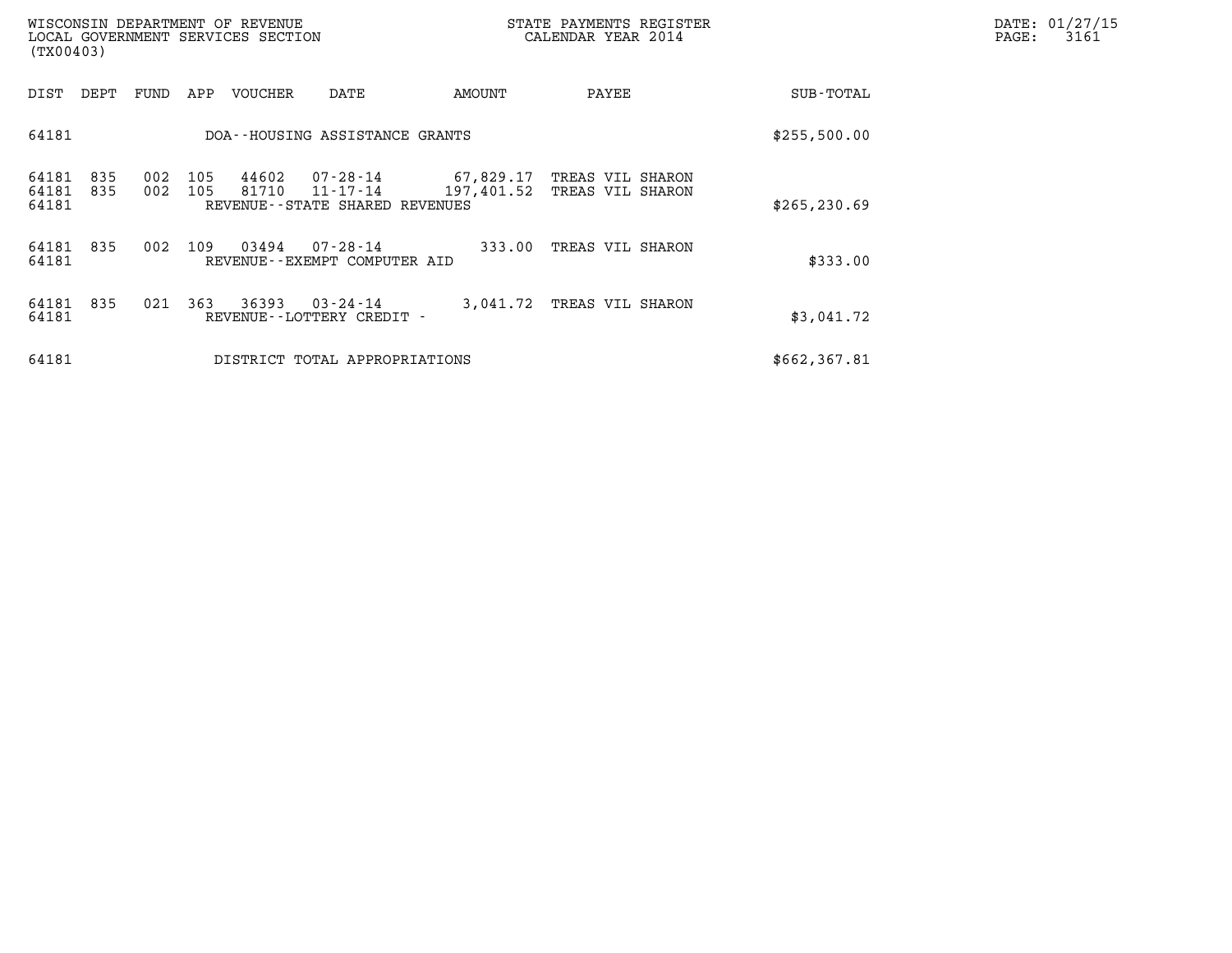| (TX00403)                                         |            |                                          |                            |                                                                 |                                             |                                                                                                                                                                                                          |              | DATE: 01/27/15<br>3162<br>$\mathtt{PAGE:}$ |
|---------------------------------------------------|------------|------------------------------------------|----------------------------|-----------------------------------------------------------------|---------------------------------------------|----------------------------------------------------------------------------------------------------------------------------------------------------------------------------------------------------------|--------------|--------------------------------------------|
|                                                   |            |                                          | DIST DEPT FUND APP VOUCHER | DATE                                                            |                                             | AMOUNT PAYEE                                                                                                                                                                                             | SUB-TOTAL    |                                            |
| 64191 165<br>64191                                |            |                                          |                            |                                                                 | SAFETY/PROF SERV--FIRE INSURANCE DUES       | 002  225  01648  06-30-14  7,726.91  TREAS VIL WALWORTH                                                                                                                                                  | \$7,726.91   |                                            |
| 64191 370<br>64191                                |            |                                          |                            | NAT RESOURCES--RU RECYCLING GRANT                               |                                             | 074 670 42140 05-23-14 8,541.31 TREAS VIL WALWORTH                                                                                                                                                       | \$8.541.31   |                                            |
| 64191 395<br>64191                                |            |                                          |                            |                                                                 | TRANSPORTATION - - HIGHWAY SAFETY - FEDERAL | 011 185 10543 04-28-14 4,000.00 WALWORTH POLICE DEPT                                                                                                                                                     | \$4,000.00   |                                            |
| 64191 395<br>64191<br>64191<br>64191 395<br>64191 | 395<br>395 | 011 191<br>011 191<br>011 191<br>011 191 |                            |                                                                 | TRANSPORTATION--GENERAL TRANSP AIDS-GTA     | 05648  01-06-14  25,087.13  VILLAGE OF WALWORTH<br>11648  04-07-14  25,087.13  VILLAGE OF WALWORTH<br>21648  07-07-14  25,087.13  VILLAGE OF WALWORTH<br>31648  10-06-14  25,087.16  VILLAGE OF WALWORTH | \$100,348.55 |                                            |
| 64191 435<br>64191                                |            |                                          | 005 162 01HSD              |                                                                 | HS--AMBULANCE FUNDING ASSISTANCE GRANTS     | 09-08-14 4,136.69 TREAS VILL WALWORTH                                                                                                                                                                    | \$4,136.69   |                                            |
| 64191 455<br>64191                                |            |                                          |                            | JUSTICE - - LAW ENFORCEMENT TRAINING                            |                                             | 002 231 01795 02-26-14 800.00 TREAS VIL WALWORTH                                                                                                                                                         | \$800.00     |                                            |
| 64191 835<br>64191 835<br>64191                   |            | 002 105<br>002 105                       | 44603<br>81711             | 07-28-14<br>$11 - 17 - 14$<br>REVENUE - - STATE SHARED REVENUES |                                             | 7,375.55 TREAS VIL WALWORTH<br>41,846.83 TREAS VIL WALWORTH                                                                                                                                              | \$49, 222.38 |                                            |
| 64191 835<br>64191 835<br>64191                   |            | 002 109<br>002 109                       | 03495<br>05336             | 07-28-14<br>REVENUE--EXEMPT COMPUTER AID                        |                                             | 07-28-14 6,452.00 TREAS VIL WALWORTH<br>4,926.00 TREAS VIL WALWORTH                                                                                                                                      | \$11,378.00  |                                            |
| 64191                                             |            |                                          |                            | DISTRICT TOTAL APPROPRIATIONS                                   |                                             |                                                                                                                                                                                                          | \$186,153.84 |                                            |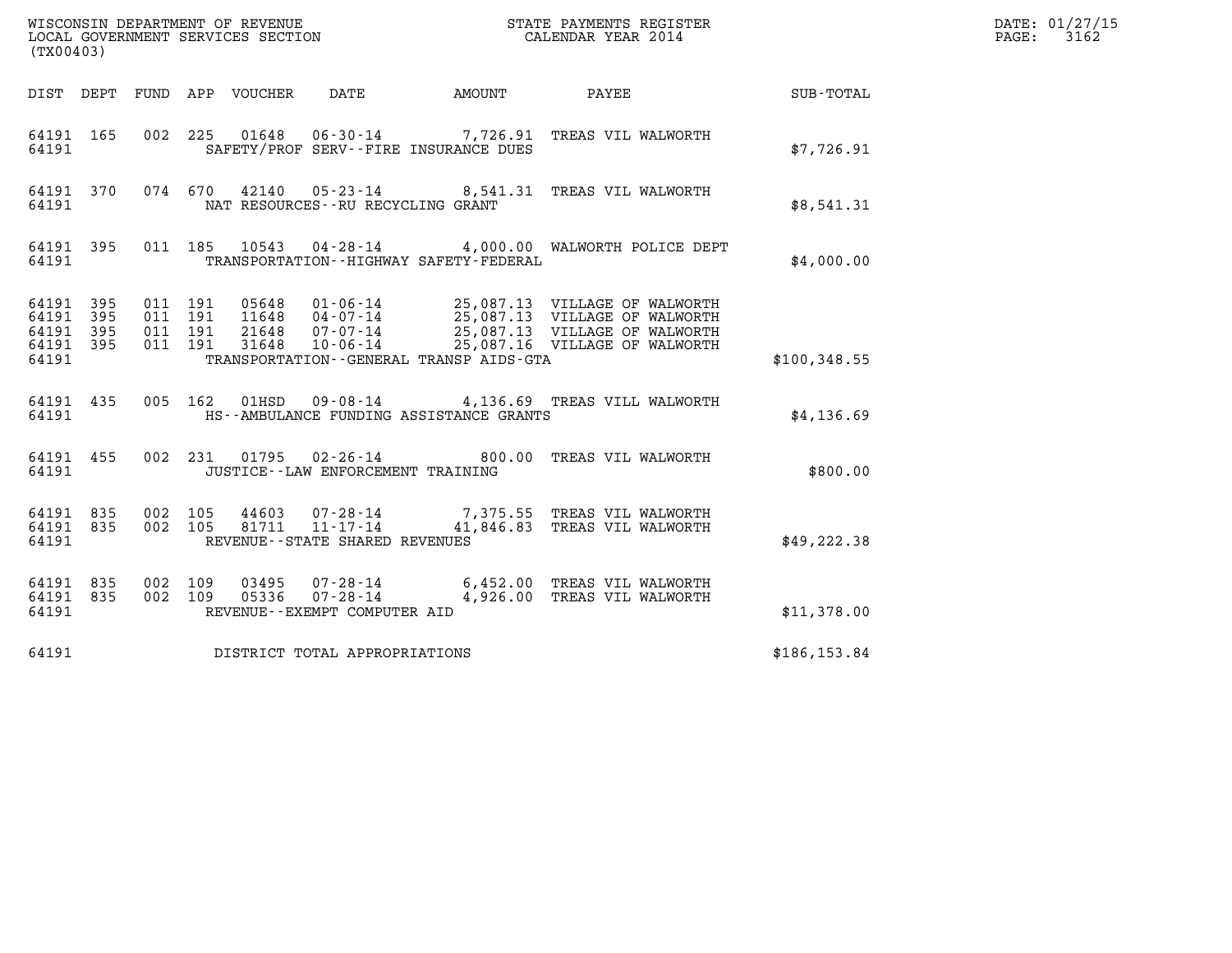| (TX00403)                                     |                   |  |                                          |                                                                                                                                                                                                                                         |              | DATE: 01/27/15<br>PAGE: 3163 |
|-----------------------------------------------|-------------------|--|------------------------------------------|-----------------------------------------------------------------------------------------------------------------------------------------------------------------------------------------------------------------------------------------|--------------|------------------------------|
|                                               |                   |  |                                          |                                                                                                                                                                                                                                         |              |                              |
| 64192                                         |                   |  | SAFETY/PROF SERV--FIRE INSURANCE DUES    | 64192 165 002 225 01649 06-30-14 24,007.33 TREAS VIL WILLIAMS BAY                                                                                                                                                                       | \$24,007.33  |                              |
| 64192                                         |                   |  | NAT RESOURCES--RU RECYCLING GRANT        | 64192 370 074 670 42141 05-23-14 8,162.58 TREAS VIL WILLIAMS BAY                                                                                                                                                                        | \$8,162.58   |                              |
| 64192 395<br>64192<br>64192<br>64192<br>64192 | 395<br>395<br>395 |  | TRANSPORTATION--GENERAL TRANSP AIDS-GTA  | 011 191 05649 01-06-14 48,469.56 VILLAGE OF WILLIAMS BAY<br>011 191 11649 04-07-14 48,469.56 VILLAGE OF WILLIAMS BAY<br>011 191 31649 10-06-14 48,469.56 VILLAGE OF WILLIAMS BAY<br>011 191 31649 10-06-14 48,469.56 VILLAGE OF WILLIAM | \$193.878.24 |                              |
| 64192                                         |                   |  | TRANSPORTATION - - LRIP/TRIP/MSIP GRANTS | 64192 395 011 278 10887 04-29-14 20,681.02 TREAS VIL WILLIAMS BAY                                                                                                                                                                       | \$20,681.02  |                              |
| 64192                                         |                   |  | HS--AMBULANCE FUNDING ASSISTANCE GRANTS  | 64192 435 005 162 01HSD 09-08-14 4,040.90 TREAS VILL WILLIAMS BAY                                                                                                                                                                       | \$4,040.90   |                              |
| 64192                                         |                   |  | JUSTICE - LAW ENFORCEMENT TRAINING       | 64192 455 002 231 01841 02-26-14 1,600.00 TREAS VIL WILLIAMS BAY                                                                                                                                                                        | \$1,600.00   |                              |
| 64192                                         |                   |  | REVENUE--STATE SHARED REVENUES           | 64192 835 002 105 44604 07-28-14 4,786.84 TREAS VIL WILLIAMS BAY<br>64192 835 002 105 81712 11-17-14 27,280.84 TREAS VIL WILLIAMS BAY                                                                                                   | \$32,067.68  |                              |
| 64192                                         |                   |  | REVENUE--EXEMPT COMPUTER AID             | 64192 835 002 109 03496 07-28-14 1,259.00 TREAS VIL WILLIAMS BAY                                                                                                                                                                        | \$1,259.00   |                              |
| 64192                                         |                   |  | DISTRICT TOTAL APPROPRIATIONS            |                                                                                                                                                                                                                                         | \$285,696.75 |                              |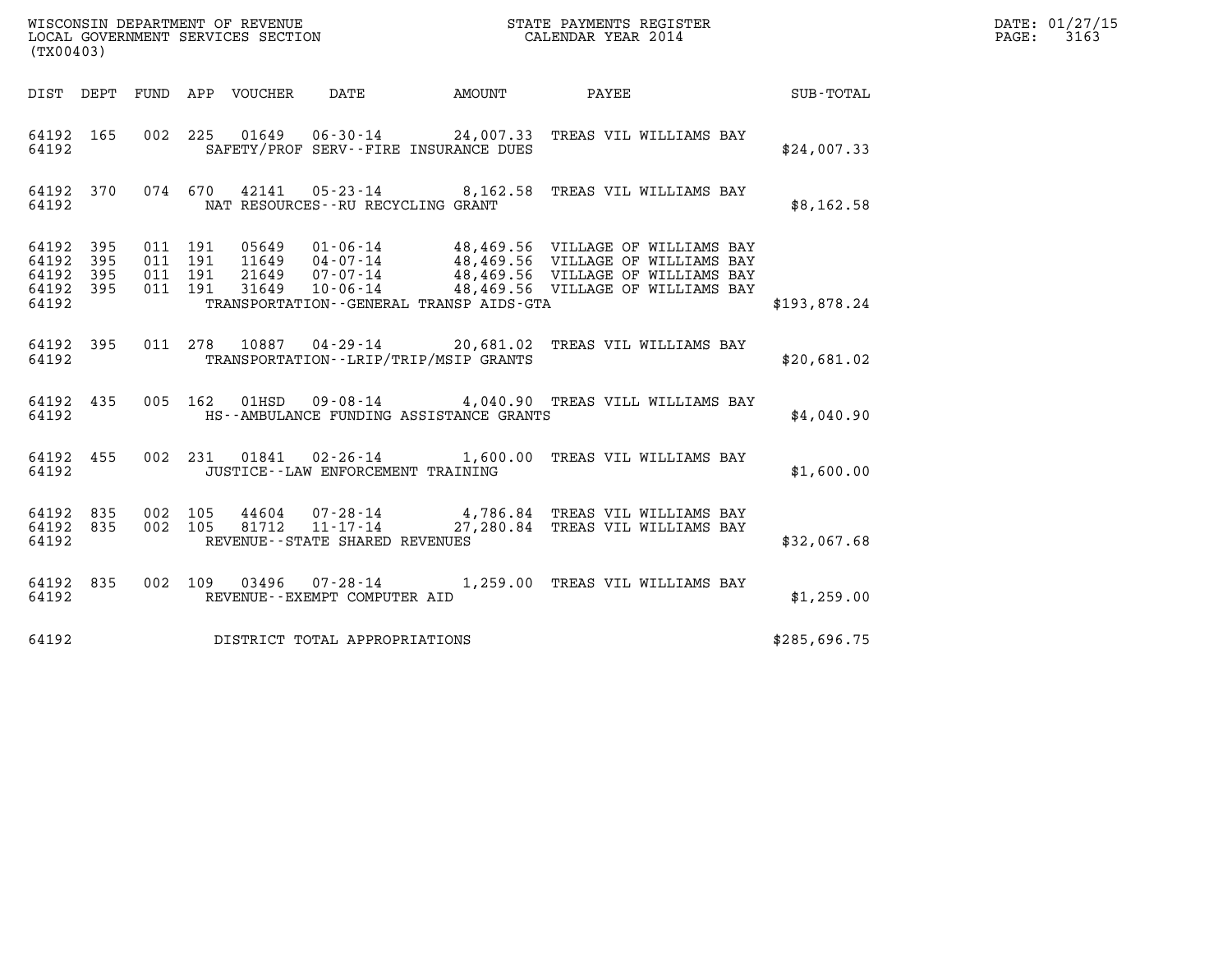|                                               |                   |                                          | WISCONSIN DEPARTMENT OF REVENUE<br>LOCAL GOVERNMENT SERVICES SECTION |                                                               |                                         | STATE PAYMENTS REGISTER                                                                                                                                                                      |                | DATE: 01/27/15<br>PAGE: 3164 |
|-----------------------------------------------|-------------------|------------------------------------------|----------------------------------------------------------------------|---------------------------------------------------------------|-----------------------------------------|----------------------------------------------------------------------------------------------------------------------------------------------------------------------------------------------|----------------|------------------------------|
| (TX00403)                                     |                   |                                          |                                                                      |                                                               |                                         | CALENDAR YEAR 2014                                                                                                                                                                           |                |                              |
|                                               |                   |                                          |                                                                      | DIST DEPT FUND APP VOUCHER  DATE                              | AMOUNT PAYEE                            |                                                                                                                                                                                              | SUB-TOTAL      |                              |
| 64216 165<br>64216                            |                   |                                          |                                                                      |                                                               | SAFETY/PROF SERV--FIRE INSURANCE DUES   | 002 225 01650 06-30-14 24,294.85 TREAS CITY DELAVAN                                                                                                                                          | \$24, 294.85   |                              |
| 64216                                         |                   |                                          |                                                                      | NAT RESOURCES--RU RECYCLING GRANT                             |                                         | 64216 370 074 670 42142 05-23-14 25,856.09 TREAS CITY DELAVAN                                                                                                                                | \$25,856.09    |                              |
| 64216 395<br>64216<br>64216<br>64216<br>64216 | 395<br>395<br>395 | 011 162<br>011 162<br>011 162<br>011 162 |                                                                      |                                                               | TRANSPORTATION--CONNECTING HIGHWAY AIDS | 06102 01-06-14 16,675.32 CITY OF DELAVAN<br>12102 04-07-14 16,675.32 CITY OF DELAVAN<br>22102 07-07-14 16,675.32 CITY OF DELAVAN<br>32102 10-06-14 16,675.32 CITY OF DELAVAN                 | \$66,701.28    |                              |
| 64216<br>64216<br>64216<br>64216 395<br>64216 | 395<br>395<br>395 | 011 191<br>011 191<br>011 191            |                                                                      | 011 191 31650 10-06-14                                        | TRANSPORTATION--GENERAL TRANSP AIDS-GTA | 05650  01-06-14  148,759.63  CITY OF DELAVAN<br>11650  04-07-14  148,759.63  CITY OF DELAVAN<br>21650  07-07-14  148,759.63  CITY OF DELAVAN<br>31650  10-06-14  148,759.64  CITY OF DELAVAN | \$595,038.53   |                              |
| 64216                                         |                   |                                          |                                                                      |                                                               | HS--AMBULANCE FUNDING ASSISTANCE GRANTS | 64216 435 005 162 01HSD 09-08-14 3,841.26 TREAS CITY DOVER                                                                                                                                   | \$3,841.26     |                              |
| 64216 455<br>64216                            |                   |                                          |                                                                      | 002 231 01336 02-18-14<br>JUSTICE -- LAW ENFORCEMENT TRAINING |                                         | 3,360.00 TREAS CITY DELAVAN                                                                                                                                                                  | \$3,360.00     |                              |
| 64216 835<br>64216 835<br>64216               |                   | 002 105                                  | 44605                                                                | 002 105 81713 11-17-14<br>REVENUE--STATE SHARED REVENUES      |                                         | 07-28-14 237,509.86 TREAS CITY DELAVAN<br>298,919.93 TREAS CITY DELAVAN                                                                                                                      | \$536,429.79   |                              |
| 64216 835<br>64216 835<br>64216               |                   |                                          |                                                                      | REVENUE--EXEMPT COMPUTER AID                                  |                                         | 002 109 03497 07-28-14 40,522.00 TREAS CITY DELAVAN<br>002 109 05337 07-28-14 6,160.00 TREAS CITY DELAVAN                                                                                    | \$46,682.00    |                              |
| 64216                                         |                   |                                          |                                                                      |                                                               | DOA-PAYMENT FOR MUNICIPAL SERVICES AID  | 64216 835 002 501 00004 02-03-14 67,159.67 TREAS CITY DELAVAN                                                                                                                                | \$67,159.67    |                              |
| 64216                                         |                   |                                          |                                                                      | DISTRICT TOTAL APPROPRIATIONS                                 |                                         |                                                                                                                                                                                              | \$1,369,363.47 |                              |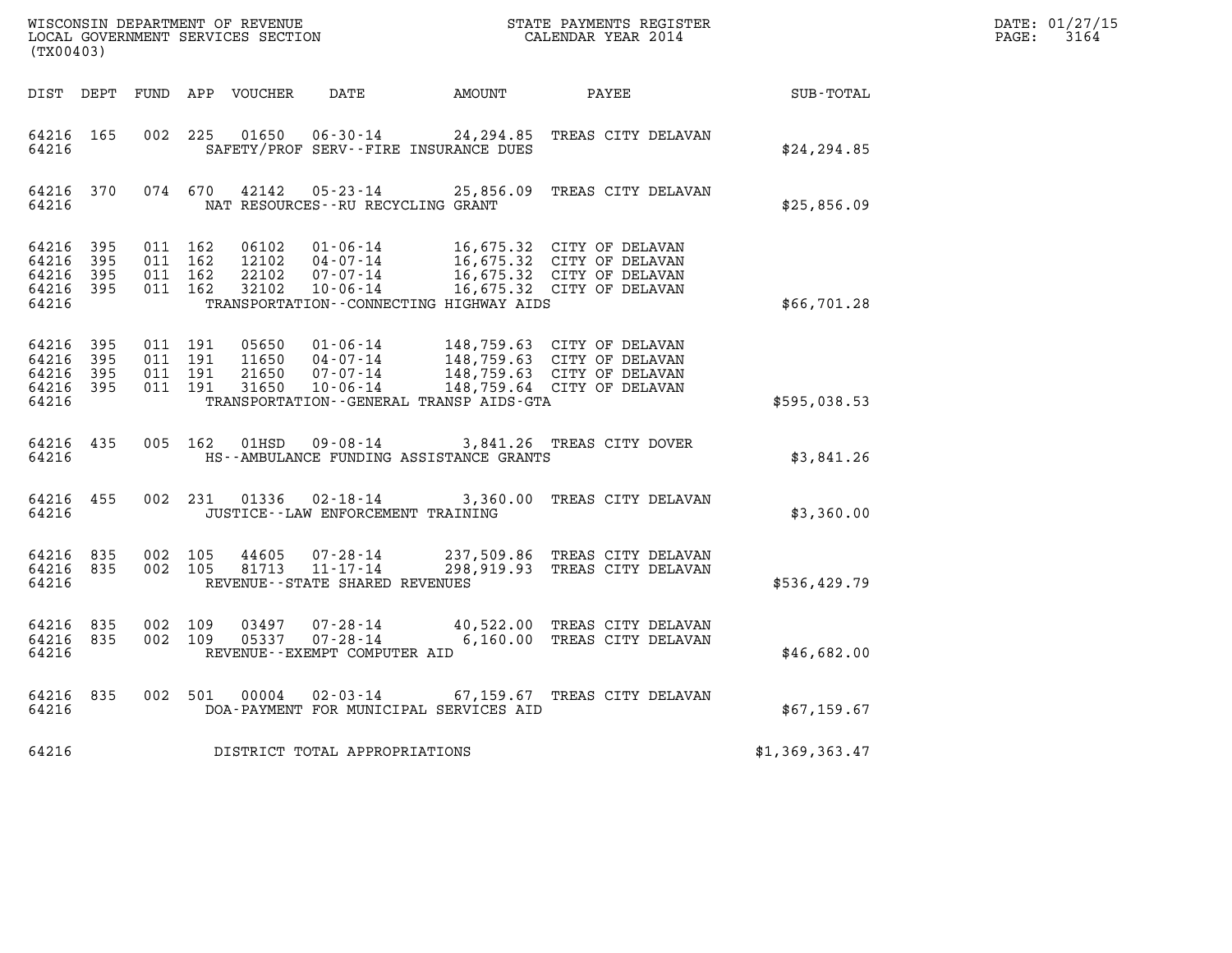| $\mathtt{DATE}$ : | 01/27/15 |
|-------------------|----------|
| PAGE:             | 3165     |

| (TX00403)                                                 |           |                               |                                    |                                                                    |                                             |                                                                                                                                     |                | DATE: 01/27/15<br>3165<br>$\mathtt{PAGE:}$ |
|-----------------------------------------------------------|-----------|-------------------------------|------------------------------------|--------------------------------------------------------------------|---------------------------------------------|-------------------------------------------------------------------------------------------------------------------------------------|----------------|--------------------------------------------|
|                                                           |           |                               | DIST DEPT FUND APP VOUCHER         | DATE                                                               | AMOUNT                                      | PAYEE                                                                                                                               | SUB-TOTAL      |                                            |
| 64221 165<br>64221                                        |           |                               | 002 225                            |                                                                    | SAFETY/PROF SERV--FIRE INSURANCE DUES       | 01651  06-30-14  27,583.28  TREAS CITY ELKHORN                                                                                      | \$27,583.28    |                                            |
| 64221 370<br>64221                                        |           |                               | 074 670                            | NAT RESOURCES -- RU RECYCLING GRANT                                |                                             | 42143  05-23-14  13,853.88  TREAS CITY ELKHORN                                                                                      | \$13,853.88    |                                            |
| 64221 395<br>64221<br>64221 395<br>64221 395<br>64221     | 395       | 011 162<br>011 162<br>011 162 | 06103<br>22103<br>011 162<br>32103 | $01 - 06 - 14$<br>12103 04-07-14<br>07-07-14<br>$10 - 06 - 14$     | TRANSPORTATION--CONNECTING HIGHWAY AIDS     | 25,159.39 CITY OF ELKHORN<br>25,159.39 CITY OF ELKHORN<br>25,159.39 CITY OF ELKHORN<br>25,159.40 CITY OF ELKHORN                    | \$100,637.57   |                                            |
| 64221 395<br>64221 395<br>64221 395<br>64221              |           | 011 185<br>011 185<br>011 185 |                                    |                                                                    | TRANSPORTATION - - HIGHWAY SAFETY - FEDERAL | 21532 08-18-14 601.91 ELKHORN POLICE DEPT<br>22937 09-02-14 601.91 ELKHORN POLICE DEPT<br>25644 09-29-14 814.97 ELKHORN POLICE DEPT | \$2,018.79     |                                            |
| 64221 395<br>64221 395<br>64221 395<br>64221 395<br>64221 |           | 011 191<br>011 191<br>011 191 | 011 191<br>31651                   | 05651 01-06-14<br>11651 04-07-14<br>21651 07-07-14<br>10-06-14     | TRANSPORTATION--GENERAL TRANSP AIDS-GTA     | 140,990.95 CITY OF ELKHORN<br>140,990.95 CITY OF ELKHORN<br>140,990.95 CITY OF ELKHORN<br>140,990.96 CITY OF ELKHORN                | \$563,963.81   |                                            |
| 64221 435<br>64221                                        |           |                               | 005 162<br>01HSD                   | $09 - 08 - 14$                                                     | HS--AMBULANCE FUNDING ASSISTANCE GRANTS     | 5,043.31 TREAS CITY ELKHORN                                                                                                         | \$5,043.31     |                                            |
| 64221 455<br>64221                                        |           |                               | 002 231                            | $01360$ $02 - 18 - 14$<br>JUSTICE - - LAW ENFORCEMENT TRAINING     |                                             | 2,400.00 TREAS CITY ELKHORN                                                                                                         | \$2,400.00     |                                            |
| 64221 835<br>64221 835<br>64221                           |           | 002 105<br>002 105            | 44606<br>81714                     | $07 - 28 - 14$<br>$11 - 17 - 14$<br>REVENUE--STATE SHARED REVENUES |                                             | 136,048.15 TREAS CITY ELKHORN<br>298,091.94 TREAS CITY ELKHORN                                                                      | \$434,140.09   |                                            |
| 64221 835<br>64221 835<br>64221                           |           | 002 109<br>002 109            |                                    | REVENUE--EXEMPT COMPUTER AID                                       |                                             | 03498  07-28-14  10,730.00 TREAS CITY ELKHORN<br>6,277.00 TREAS CITY ELKHORN                                                        | \$17,007.00    |                                            |
| 64221                                                     | 64221 835 |                               | 002 501<br>00004                   |                                                                    | DOA-PAYMENT FOR MUNICIPAL SERVICES AID      | 02-03-14 2,588.66 TREAS CITY ELKHORN                                                                                                | \$2,588.66     |                                            |
| 64221                                                     | 64221 835 |                               |                                    | 021 363 36394 03-24-14<br>REVENUE--LOTTERY CREDIT -                |                                             | 5,416.93 TREAS CITY ELKHORN                                                                                                         | \$5,416.93     |                                            |
| 64221                                                     |           |                               |                                    | DISTRICT TOTAL APPROPRIATIONS                                      |                                             |                                                                                                                                     | \$1,174,653.32 |                                            |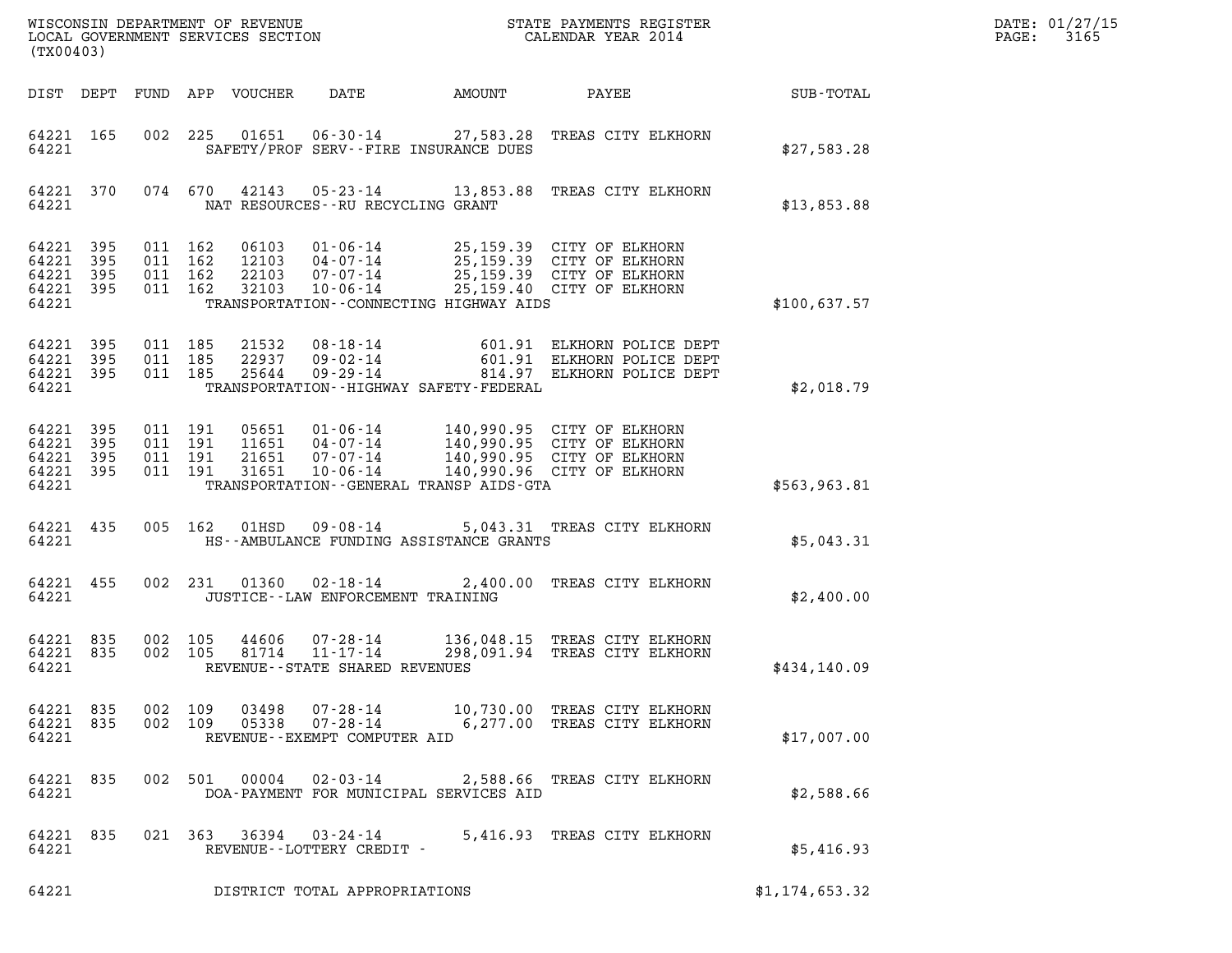| (TX00403)                                                                                                    |                                                                                 |                                                                                                            |                               |                                                                                                          |                                                                                                  |                                              |                                                                                                                                                                                                          |                  | DATE: 01/27/15<br>3166<br>$\mathtt{PAGE:}$ |
|--------------------------------------------------------------------------------------------------------------|---------------------------------------------------------------------------------|------------------------------------------------------------------------------------------------------------|-------------------------------|----------------------------------------------------------------------------------------------------------|--------------------------------------------------------------------------------------------------|----------------------------------------------|----------------------------------------------------------------------------------------------------------------------------------------------------------------------------------------------------------|------------------|--------------------------------------------|
|                                                                                                              |                                                                                 |                                                                                                            |                               | DIST DEPT FUND APP VOUCHER                                                                               | DATE                                                                                             | <b>AMOUNT</b>                                | PAYEE                                                                                                                                                                                                    | <b>SUB-TOTAL</b> |                                            |
| 64246                                                                                                        | 64246 165                                                                       |                                                                                                            |                               |                                                                                                          |                                                                                                  | SAFETY/PROF SERV--FIRE INSURANCE DUES        | 002 225 01652 06-30-14 41,922.99 TREAS CITY LAKE GENEVA                                                                                                                                                  | \$41,922.99      |                                            |
| 64246                                                                                                        | 64246 370                                                                       |                                                                                                            |                               |                                                                                                          | NAT RESOURCES--AIDS IN LIEU OF TAXES                                                             |                                              | 012 579 19847 04-16-14 173.32 TREAS CITY LAKE GENEVA                                                                                                                                                     | \$173.32         |                                            |
| 64246                                                                                                        | 64246 370                                                                       |                                                                                                            | 074 670                       |                                                                                                          | NAT RESOURCES--RU RECYCLING GRANT                                                                |                                              | 42144  05-23-14  23,857.04  TREAS CITY LAKE GENEVA                                                                                                                                                       | \$23,857.04      |                                            |
| 64246<br>64246<br>64246<br>64246                                                                             | 395<br>395<br>395<br>64246 395                                                  | 011 162<br>011 162                                                                                         | 011 162<br>011 162            |                                                                                                          |                                                                                                  | TRANSPORTATION - - CONNECTING HIGHWAY AIDS   | 06104  01-06-14  12,092.97  CITY OF LAKE GENEVA<br>12104  04-07-14  12,092.97  CITY OF LAKE GENEVA<br>22104  07-07-14  12,092.97  CITY OF LAKE GENEVA<br>32104  10-06-14  12,092.97  CITY OF LAKE GENEVA | \$48,371.88      |                                            |
| 64246<br>64246<br>64246<br>64246<br>64246<br>64246<br>64246<br>64246<br>64246<br>64246<br>64246 395<br>64246 | 395<br>395<br>395<br>395<br>395<br>395<br>395<br>395<br>395<br>395<br>64246 395 | 011 185<br>011 185<br>011 185<br>011 185<br>011 185<br>011 185<br>011 185<br>011 185<br>011 185<br>011 185 | 011 185<br>011 185            | 01222<br>04127<br>04777<br>16070<br>16070<br>16723<br>17771<br>18843<br>20735<br>21533<br>25645<br>25645 |                                                                                                  | TRANSPORTATION - - HIGHWAY SAFETY - FEDERAL  |                                                                                                                                                                                                          | \$9,793.10       |                                            |
| 64246<br>64246<br>64246<br>64246 395<br>64246                                                                | 395<br>395<br>395                                                               | 011 191<br>011 191                                                                                         | 011 191<br>011 191            | 05652<br>11652<br>21652<br>31652                                                                         |                                                                                                  | TRANSPORTATION - - GENERAL TRANSP AIDS - GTA | 01-06-14 170,220.23 CITY OF LAKE GENEVA<br>04-07-14 170,220.23 CITY OF LAKE GENEVA<br>07-07-14 170,220.23 CITY OF LAKE GENEVA<br>10-06-14 170,220.25 CITY OF LAKE GENEVA                                 | \$680,880.94     |                                            |
| 64246                                                                                                        | 64246 435                                                                       |                                                                                                            |                               |                                                                                                          |                                                                                                  | HS--AMBULANCE FUNDING ASSISTANCE GRANTS      | 005 162 01HSD 09-08-14 5,034.19 TREAS CITY LAKE GENEVA                                                                                                                                                   | \$5,034.19       |                                            |
| 64246 455<br>64246 455<br>64246 455<br>64246 455<br>64246                                                    |                                                                                 | 002 231                                                                                                    | 002 231<br>002 231<br>002 231 | 00867<br>01502<br>03617                                                                                  | $01 - 14 - 14$<br>01467 10-01-14<br>02-20-14<br>06-13-14<br>JUSTICE - - LAW ENFORCEMENT TRAINING |                                              | 2,012.97 TREAS CITY LAKE GENEVA<br>1,351.69 TREAS CITY LAKE GENEVA<br>3,520.00 TREAS CITY LAKE GENEVA<br>1,468.26 TREAS CITY LAKE GENEVA                                                                 | \$8,352.92       |                                            |
|                                                                                                              | 64246 465                                                                       |                                                                                                            | 002 350                       |                                                                                                          |                                                                                                  |                                              | 00071  08-12-14   1,882.81   TREAS CITY LAKE GENEVA                                                                                                                                                      |                  |                                            |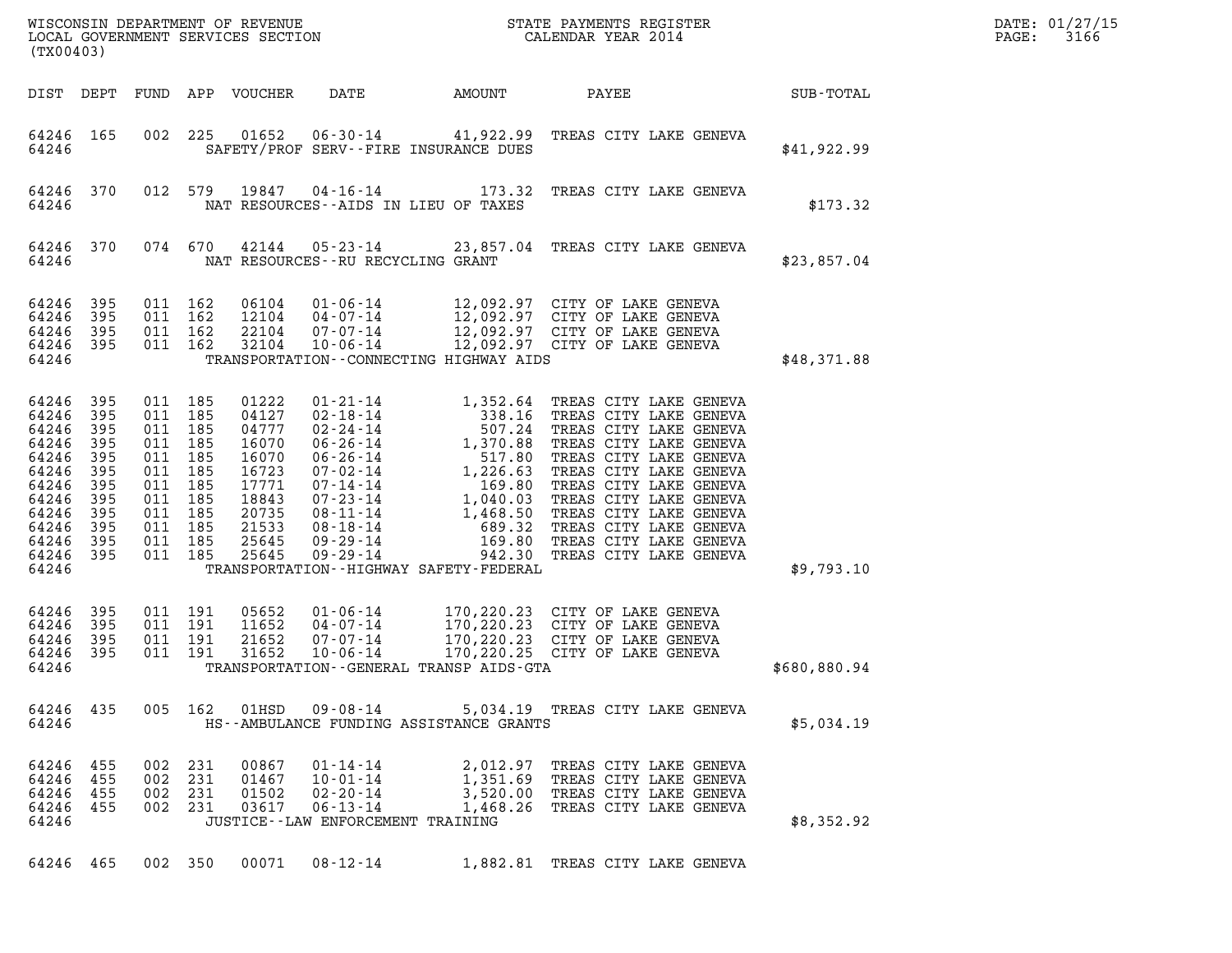| DATE: | 01/27/15 |
|-------|----------|
| PAGE: | 3167     |

| WISCONSIN DEPARTMENT OF REVENUE<br>(TX00403)        | LOCAL GOVERNMENT SERVICES SECTION                                                      | STATE PAYMENTS REGISTER<br>CALENDAR YEAR 2014         | DATE: 01/27/15<br>PAGE:<br>3167        |  |
|-----------------------------------------------------|----------------------------------------------------------------------------------------|-------------------------------------------------------|----------------------------------------|--|
| DIST<br>DEPT<br>FUND                                | APP<br>VOUCHER<br>DATE                                                                 | AMOUNT<br>PAYEE                                       | SUB-TOTAL                              |  |
| 64246                                               | MILITARY AFFAIRS--HOMELAND SEC GRANT                                                   | \$1,882.81                                            |                                        |  |
| 64246<br>835<br>002<br>64246<br>835<br>002<br>64246 | 44607<br>105<br>07-28-14<br>105<br>81715<br>11-17-14<br>REVENUE--STATE SHARED REVENUES | 16,082.59 TREAS CITY LAKE GENEVA<br>91,446.81         | TREAS CITY LAKE GENEVA<br>\$107,529.40 |  |
| 64246<br>835<br>002<br>64246<br>835<br>002<br>64246 | 109<br>03499<br>109<br>05339<br>07-28-14<br>REVENUE--EXEMPT COMPUTER AID               | 07-28-14 16,400.00 TREAS CITY LAKE GENEVA<br>1,165.00 | TREAS CITY LAKE GENEVA<br>\$17,565.00  |  |
| 64246<br>835<br>002<br>64246                        | 00004<br>$02 - 03 - 14$<br>501<br>DOA-PAYMENT FOR MUNICIPAL SERVICES AID               | 2,364.14 TREAS CITY LAKE GENEVA                       | \$2,364.14                             |  |
| 64246                                               | DISTRICT TOTAL APPROPRIATIONS                                                          |                                                       | \$947,727.73                           |  |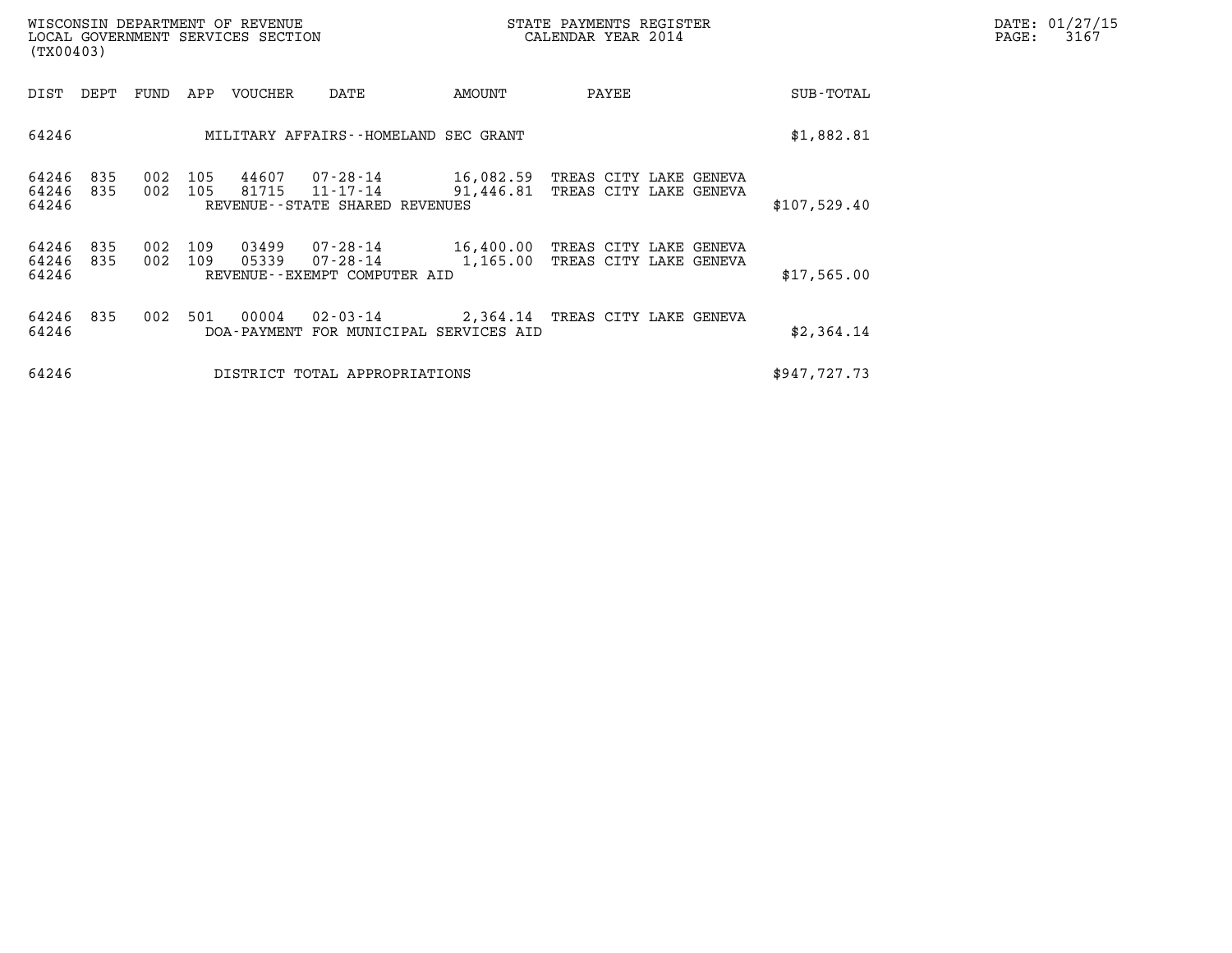| (TX00403)                                             |                          |                                          |         |                                  |                                                                                                  |                                           |                                                                                                                                          |              | DATE: 01/27/15<br>3168<br>PAGE: |
|-------------------------------------------------------|--------------------------|------------------------------------------|---------|----------------------------------|--------------------------------------------------------------------------------------------------|-------------------------------------------|------------------------------------------------------------------------------------------------------------------------------------------|--------------|---------------------------------|
|                                                       |                          |                                          |         | DIST DEPT FUND APP VOUCHER       | DATE                                                                                             | AMOUNT                                    | PAYEE                                                                                                                                    | SUB-TOTAL    |                                 |
| 64291 165<br>64291                                    |                          |                                          | 002 225 | 01653                            | 06-30-14                                                                                         | SAFETY/PROF SERV--FIRE INSURANCE DUES     | 25, 211.29 TREAS CITY WHITEWATER                                                                                                         | \$25, 211.29 |                                 |
| 64291 370<br>64291                                    |                          |                                          | 072 667 | 00399                            | NAT RESOURCES - - PECFA AIDS                                                                     |                                           | 01-24-14 5,413.30 TREAS CITY WHITEWATER                                                                                                  | \$5,413.30   |                                 |
| 64291 370<br>64291                                    |                          |                                          | 074 670 | 42145                            | 05-23-14<br>NAT RESOURCES -- RU RECYCLING GRANT                                                  |                                           | 31,804.10 TREAS CITY WHITEWATER                                                                                                          | \$31,804.10  |                                 |
| 64291 395<br>64291<br>64291<br>64291 395<br>64291     | 395<br>395               | 011 162<br>011 162<br>011 162<br>011 162 |         | 06105<br>12105<br>22105<br>32105 | $01 - 06 - 14$<br>04-07-14<br>07-07-14<br>$10 - 06 - 14$                                         | TRANSPORTATION--CONNECTING HIGHWAY AIDS   | 6,907.64 CITY OF WHITEWATER<br>6,907.64 CITY OF WHITEWATER<br>6,907.64 CITY OF WHITEWATER<br>6,907.66 CITY OF WHITEWATER                 | \$27,630.58  |                                 |
| 64291 395<br>64291 395<br>64291<br>64291 395<br>64291 | 395                      | 011 177<br>011 177<br>011 177<br>011 177 |         | 16063<br>24062<br>26062<br>42062 | 06-04-14<br>$07 - 07 - 14$<br>$09 - 30 - 14$<br>$12 - 30 - 14$<br>TRANSPORTATION - - TRANSIT AID |                                           | 13,853.00 CITY OF WHITEWATER<br>13,852.00 CITY OF WHITEWATER<br>13,852.00 CITY OF WHITEWATER<br>8,311.00 CITY OF WHITEWATER              | \$49,868.00  |                                 |
| 64291 395<br>64291<br>64291 395<br>64291 395<br>64291 | 395                      | 011 182<br>011 182<br>011 182<br>011 182 |         | 03612<br>14531<br>26828<br>30314 | 02-12-14<br>06-11-14<br>10-09-14<br>$11 - 10 - 14$                                               | TRANSPORTATION - - TRANSIT AIDS - FEDERAL | 18,270.00 TREAS CITY WHITEWATER<br>26,415.90 TREAS CITY WHITEWATER<br>36,697.00 TREAS CITY WHITEWATER<br>15,993.00 TREAS CITY WHITEWATER | \$97,375.90  |                                 |
| 64291<br>64291<br>64291<br>64291<br>64291             | 395<br>395<br>395<br>395 | 011 191<br>011 191<br>011 191<br>011 191 |         | 05653<br>11653<br>21653<br>31653 | $01 - 06 - 14$<br>04-07-14<br>07-07-14<br>$10 - 06 - 14$                                         | TRANSPORTATION--GENERAL TRANSP AIDS-GTA   | 165,196.19 CITY OF WHITEWATER<br>165,196.19 CITY OF WHITEWATER<br>165,196.19 CITY OF WHITEWATER<br>165,196.19 CITY OF WHITEWATER         | \$660,784.76 |                                 |
| 64291                                                 |                          |                                          |         |                                  |                                                                                                  | HS--AMBULANCE FUNDING ASSISTANCE GRANTS   | 64291 435 005 162 01HSD 09-08-14 6,379.85 TREAS CITY WHITEWATER                                                                          | \$6,379.85   |                                 |
| 64291                                                 | 64291 435                |                                          |         |                                  |                                                                                                  | HS--PREPAID MEDICAL TRANSPORT REIMBURSE   | 005 163 01LGS 11-17-14 18,200.00 WHITEWATER RESCUE SERVICE                                                                               | \$18,200.00  |                                 |
| 64291                                                 | 64291 455                |                                          |         |                                  | JUSTICE - - LAW ENFORCEMENT TRAINING                                                             |                                           | 002 231 01839 02-26-14 3,520.00 TREAS CITY WHITEWATER                                                                                    | \$3,520.00   |                                 |
|                                                       |                          |                                          |         |                                  | 64291 835 002 105 44608 07-28-14                                                                 |                                           | 514,447.57 TREAS CITY WHITEWATER                                                                                                         |              |                                 |